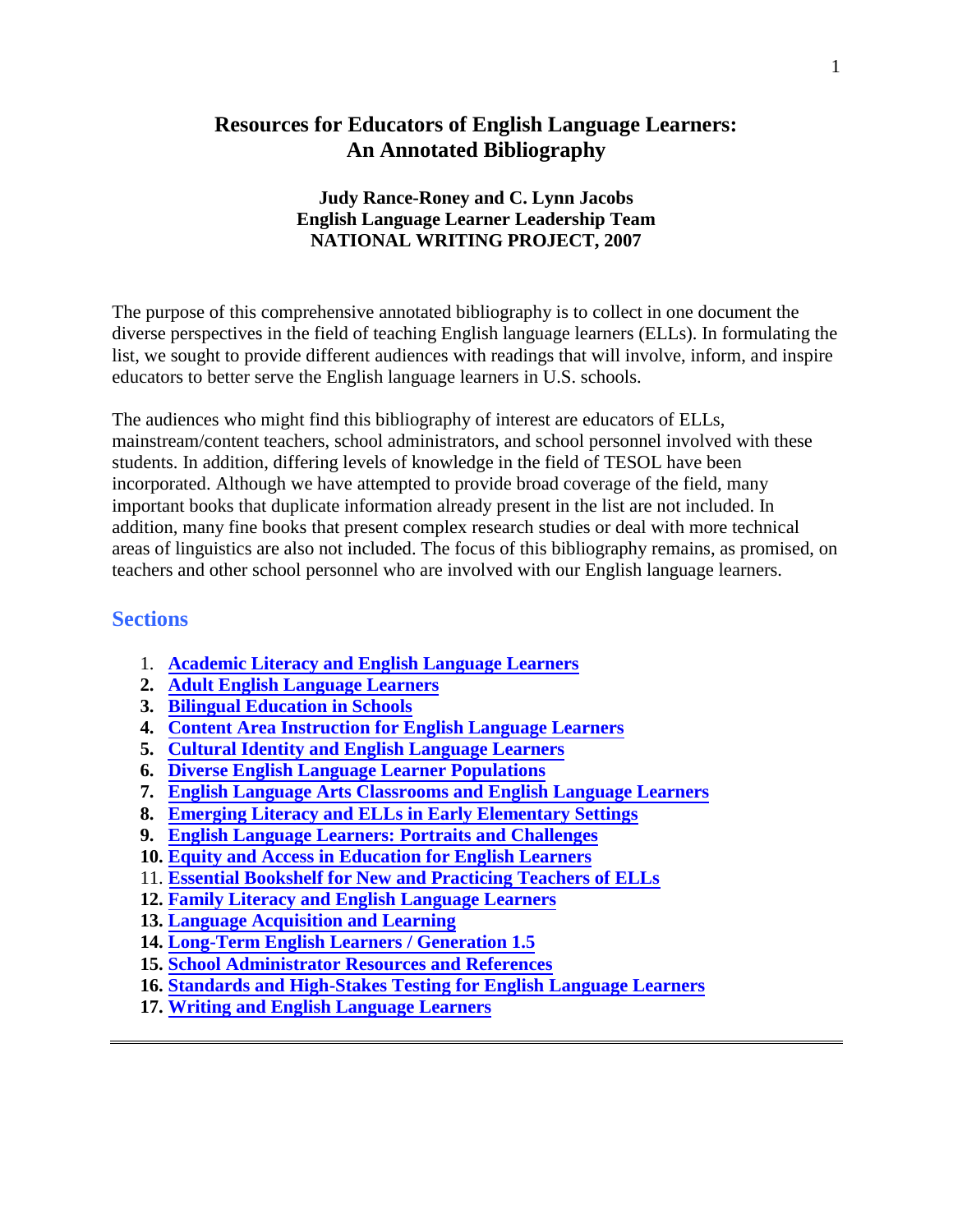### <span id="page-1-0"></span>**Academic Literacy and English Language Learners**

*Many English learners achieve a working knowledge of English without reaching the level of academic literacy necessary to succeed in higher education. This section contains a collection of resources that take a look at this issue.*

Alliance for Excellent Education. 2006, November. *Double the Work: Challenges and Solutions to Acquiring Language and Academic Literacy for Adolescent English Language Learners*. Washington, D.C.: Author. Available at <http://www.all4ed.org/publications/DoubleWork/index.html>

This report, co-funded by the Carnegie Foundation and the Center for Applied Linguistics, is a 56-page document outlining the challenges that secondary ELLs face in trying to meet gradelevel academic expectations while they are still acquiring the English language. *Double the Work* outlines an action-oriented agenda that includes reform in teacher education and educational research, reform in school administration practices for ELLs, and the introduction of new instructional approaches likely to increase student achievement. This report is crucial reading for all individuals who work with secondary ELLs, whether as classroom teachers, support teachers, or administrators. It is available online.

August, Diane. 2003. *Supporting the Development of English Literacy in English Language Learners: Key Issues and Promising Practices*: Johns Hopkins University Report No. 61. Baltimore: CRESPAR. Available at <http://www.csos.jhu.edu/CRESPAR/techReports/Report61.pdf>

CRESPAR (Center for Research on the Education of Students Placed at Risk) commissioned Diane August, leading researcher and writer in academic literacy, to address the role of oral English development in the literacy progress of ELLs. Using the framework of *Put Reading First* (National Reading Panel 2003) it tackles the long-standing debate over whether or not to delay reading and writing instruction until oral English proficiency is attained. It also addresses the role of family literacy, discusses issues related to assessment of ELLs, and provides some suggestions for classroom practices that are promising for the fostering of ELL literacy. This report is for the serious educator involved in elementary instruction.

August, Diane, and Timothy Shanahan, eds. 2006. *Developing Literacy in Second-Language Learners: Report of the National Literacy Panel on Language-Minority Children and Youth*. Mahwah, NJ: Lawrence Erlbaum Associates.

*Developing Literacy* is a 600+ page compilation of the most current research in the field of literacy for English language learners from preschool through adult. It is co-edited by Diane August, today's leading writer on academic literacy for ELLs and Timothy Shanahan, a noted researcher in the literacy field. It is the summation work of the National Literacy Panel on Language-Minority Children and Youth, an extension of the National Reading Panel, which has set the national agenda for literacy instruction in this decade. While the size may be daunting,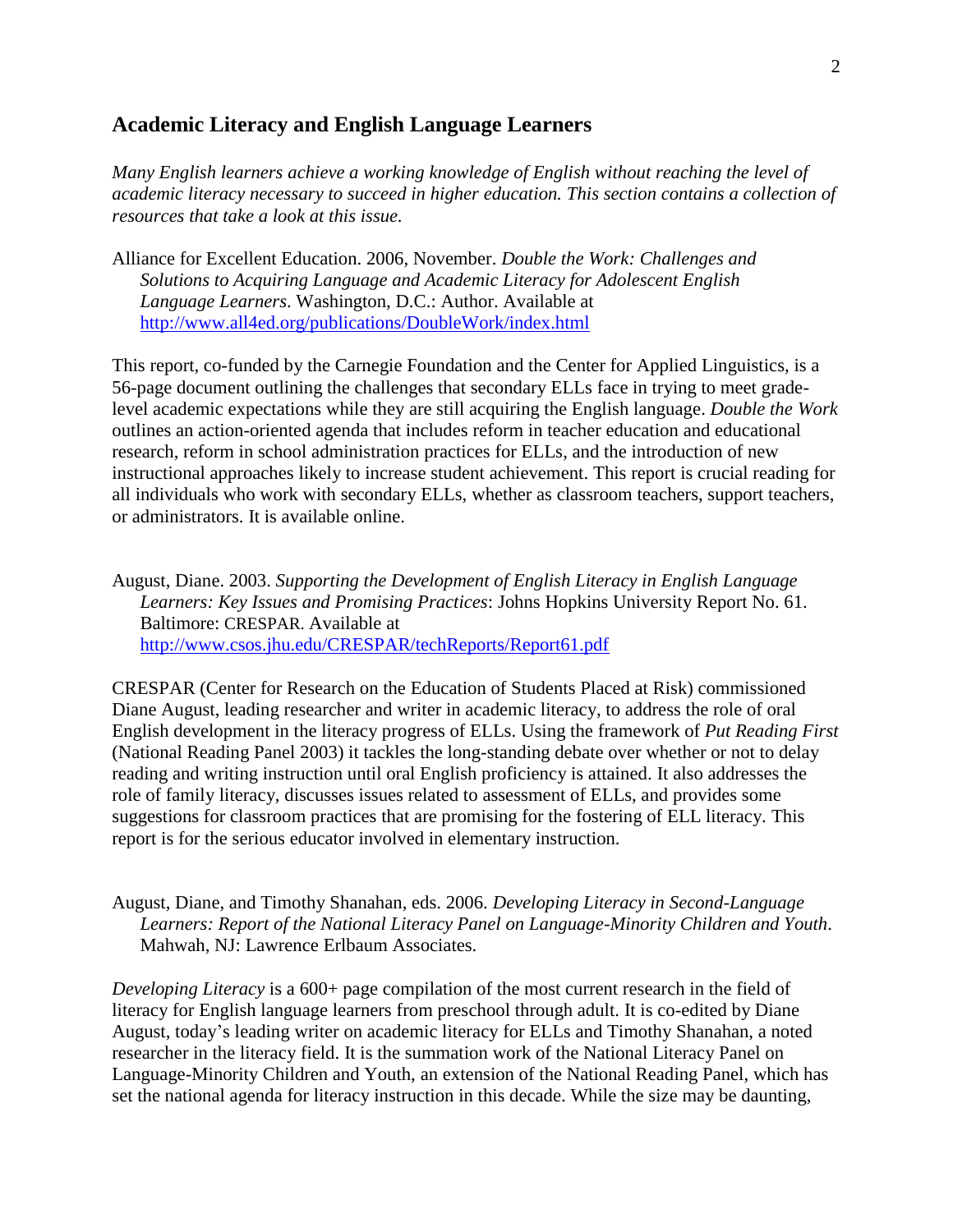serious educators who are committed to the research-based education of ELLs will appreciate the range of the text and the new insights it brings to the field, especially the role of oral literacy in the development of written literacy and the new demographics of ELLs in the United States. The article is available online.

Callahan, R. 2005. "Tracking and High School English Learners: Limiting Opportunity to Learn.‖ *American Educational Research Journal* 42 (2).

This thirteen-page article details the results of a study that investigated the effects of school tracking and English proficiency on the academic achievement of English learners. It is an important topic for teachers and program administrators in the field of English language development.

Chamot, Anna, and J. Michael O'Malley. 1994. *The CALLA Handbook: Implementing the Cognitive Academic Language Learning Approach*. Boston: Addison-Wesley.

Chamot and O'Malley are leading writers in the field of academic language development and assessment of academic literacy. The *Handbook* remains a classic in the area of academic literacy, learning strategies, and study skills for English learners. It is most valuable for examining content-specific (science, math, social studies and literature) language and effective instructional techniques for the ELL content-based classroom. It is a valuable text for both the ESL/bilingual educator and content area teachers.

Collier, Virginia P. 1987/1988. "The Effect of Age on Acquisition of a Second Language for School." New Focus: The National Clearinghouse for Bilingual Education, Occasional Papers, No. 2. Available at<http://www.ncela.gwu.edu/pubs/classics/focus/02aage.htm>

This article is a classic for educators of ELLs. It provides a brief overview of the effect of age on English acquisition and the difficulties language learners face when entering school as adolescents. The article contains the often-discussed Cummins model of the dimensions of language proficiency (Cummins, J. 1991. "The Role of Primary Language Development in Promoting Educational Success for Language Minority Students." In *Schooling and Language Minority Students: A Theoretical Framework,* edited by California Department of Education*.* Los Angeles: California State University, Los Angeles.). While brief, this article is a door into the key elements of the acquisition of academic language. It is written for both the novice and the veteran ELL teacher.

Collier, Virginia P. 1995. "Acquiring a Second Language for School." *Directions in Language and Education* 1 (4). Available at<http://www.ncela.gwu.edu/pubs/directions/04.htm>

This landmark article discusses and elaborates on Jim Cummins's work on the amount of time necessary for English language learners to acquire the academic language of school at a level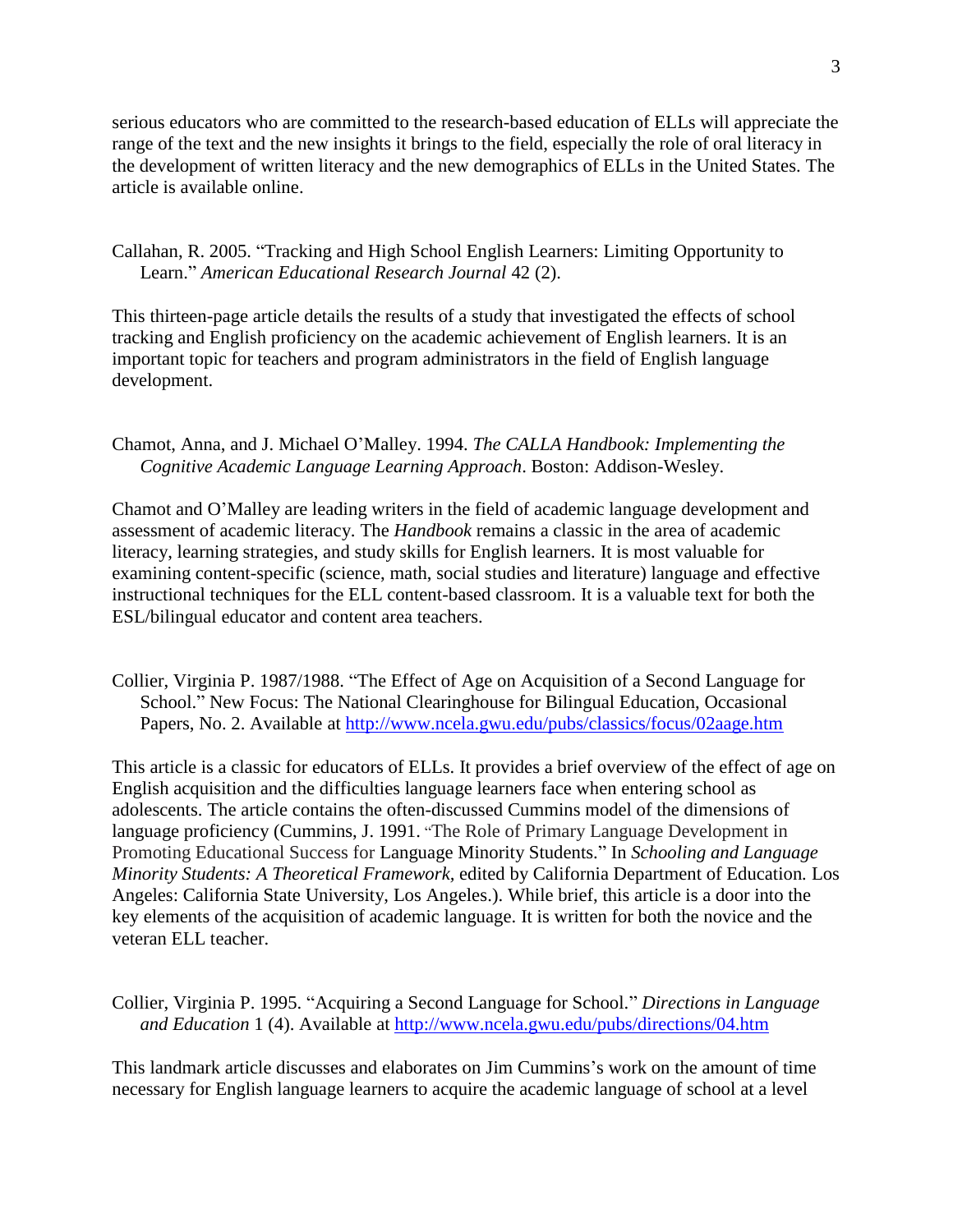commensurate with their grade level native-English-speaking peers. It examines factors in the acquisition rate including societal factors, input and interaction, and the value of bilingual/biliteracy programs for ELLs. This short article is available online at www.ncela.gwu.edu. It is a good first article for educators who are beginning to explore the field of ELL education.

Diaz-Rico, Lynne, and Kathryn Z. Weed. 2006. *The Crosscultural, Language, and Academic Development Handbook.* Needham Heights, MA: Allyn & Bacon.

Now in its third edition, this text provides a broad introduction to educational issues associated with English language learners. The text has a brief overview of many diverse areas including language structure and acquisition, overview of the language skills, assessment, bilingual education, and culturally responsive teaching. It serves as a valuable introduction to the field for content teachers and school administrators. Individual chapters serve as an orientation for more intensive study in a particular area for future teachers of ELLs.

Echevarria, Jana, MaryEllen Vogt, and Deborah J. Short. 2004. *Making Content Comprehensible for English Learners: The SIOP Model*, 2<sup>nd</sup> ed. Boston: Pearson, Allyn and Bacon.

The SIOP (Sheltered Instruction Observation Protocol) began as a project of the Center for Applied Linguistics to determine effective instructional practices for English language learners in content classrooms, ESL classrooms, and sheltered content classrooms. Through observing teacher practices, a series of classroom techniques and approaches were compiled. This short text is part of a larger program of related books, videotapes, seminars, and training sessions centering on the identified instructional practices. The SIOP Model is popular in large school districts as an inservice model.

Folse, Kenneth. 2004. *Vocabulary Myths: Applying Second Language Research to Classroom Teaching*. Ann Arbor: University of Michigan Press.

Kenneth Folse is a major writer in vocabulary development for ELLs. Recent research has suggested that the dearth of vocabulary instruction in the ELL classroom and the resulting vocabulary gap between high school native English readers and ELL readers is seriously hampering the ability of ELLs to benefit from academic instruction across content areas. This compilation of research related to vocabulary is meant for the general ELL educator and well as the more serious reader.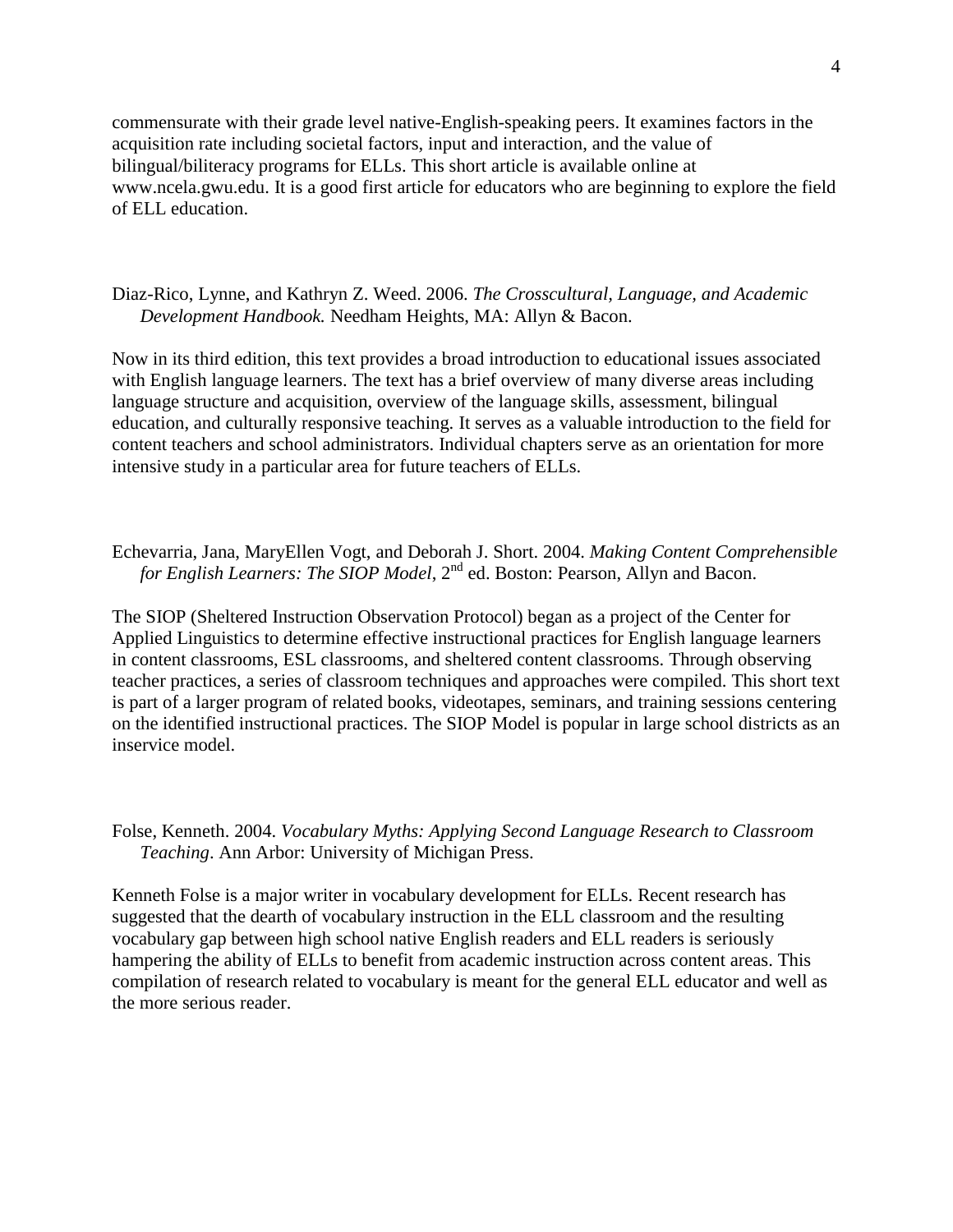Freeman, Yvonne, David Freeman, and Sandra Mercuri. 2003. "Helping Middle and High School Age English Language Learners Achieve Academic Success." *NABE Journal of Research and Practice* 1 (1).

The authors of this article are frequent contributors to the area of literature instruction for ELLs. This article is composed of three equally significant sections: profiles of the types of English language learners entering our schools; "Four Keys for Academic Success" for ELL achievement; and a classroom application of the keys for success in the context of a literature unit. All middle and high school teachers of ELLs, especially in the language arts, will find important information embedded in this accessible article.

Meltzer, Julie, and Edmund Hamann. 2004. *Meeting the Literacy Development Needs of Adolescent English as a Second Language Learners Through Content Area Learning*. Providence, RI: The Education Alliance at Brown University. Available at [http://www.alliance.brown.edu/pubs/adlit/adell\\_litdv1.pdf](http://www.alliance.brown.edu/pubs/adlit/adell_litdv1.pdf)

The online monograph, a product of the Educational Alliance at Brown University, is a comprehensive guide for content teachers in serving the educational needs of English language learners. It discusses demographics, policy, and methods of instruction. While it begins with the theoretical base of academic language acquisition, it also contains practical classroom strategies that will be of interest both to the professional educator of ELLs and to content teachers in various subject areas.

Mota-Altman, Norma. 2006. "Academic Language: Everyone's 'Second' Language." *California English* 11 (4).

Mota-Altman has been affiliated with the ELL Leadership Team of the NWP and the UCLA Writing Project. She writes in this article about her plan for increasing the academic writing and speaking proficiency of her students, thus allowing them to join in the academic discourse of their content classes. She asserts that higher-order thinking skill practice is not enough, that we need to start from explicit instruction in academic protocols for ELLs and infuse academic language into those protocols. The article makes some important linkages for teachers of ELLs.

Peitzman, Faye, and George Gadda. 1994. *With Different Eyes: Insights into Teaching Language Minority Students Across the Disciplines*. White Plains, NY: Longman.

Faye Peitzman of the UCLA Writing Project coauthored this text with George Gadda as a guide to help teachers develop more culturally and linguistically aware stances in the education of ELLs in their own classrooms. The book leads the reader through case histories, ethnographic studies, and classroom vignettes with the goal of fostering reflective classroom practice. This short text is for both the content and the English language educator.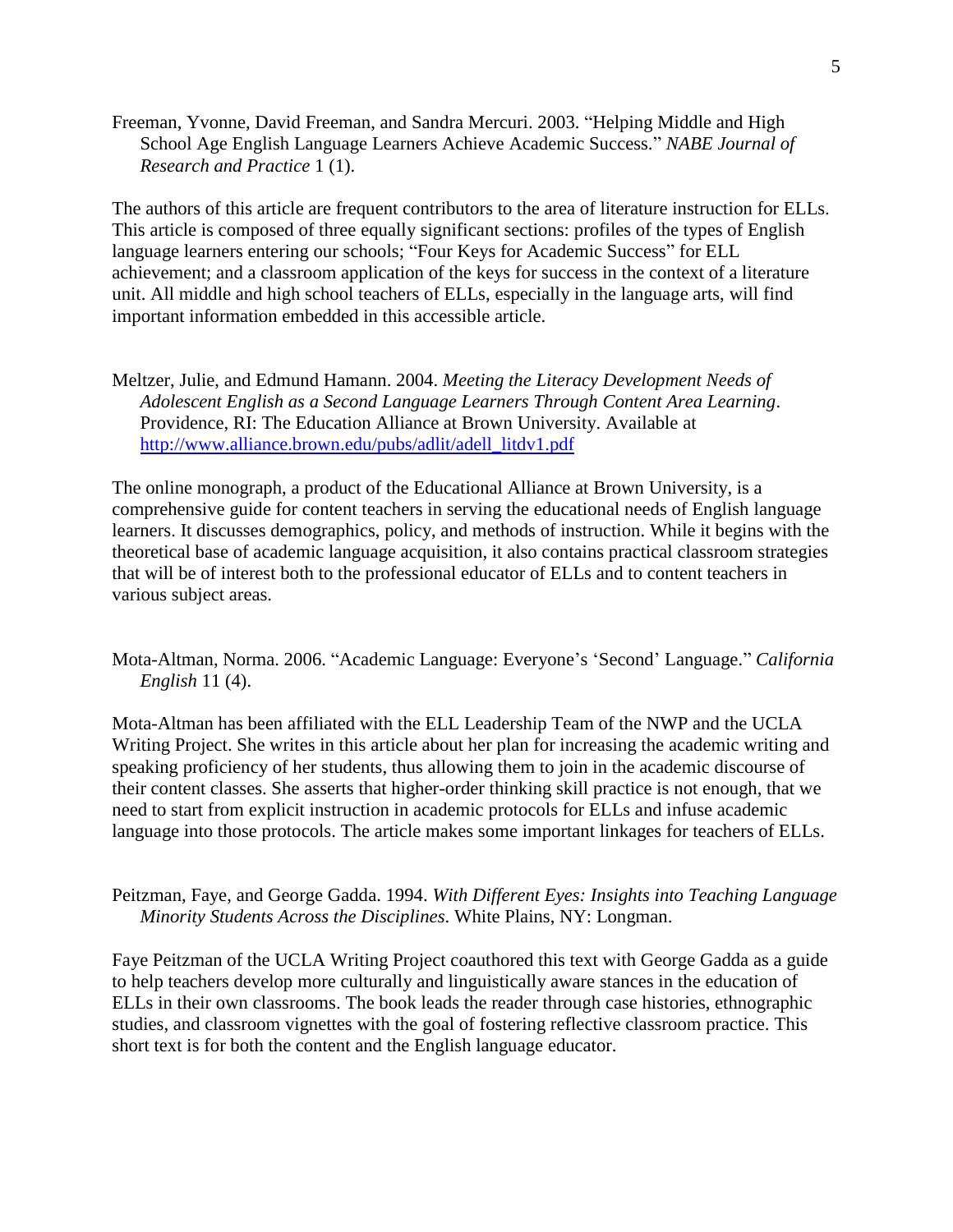<span id="page-5-0"></span>Peregoy, Suzanne F., and Owen F. Boyle. 2005. *Reading, Writing and Learning in ESL: A Resource Book for K–12 Teachers,* 4 th ed*.* Boston: Pearson Education.

This text sets the standard in the field of ELL education for teaching reading and writing in U.S. classrooms and is the staple of many ESL teacher education programs. It overviews program types in ESL and bilingual education and provides a backdrop for the needs of learners, but most importantly, provides the classroom teacher with a wide range of information and classroom strategies for developing literacy. The book was written for all K–12 educators with or without a background in ELL instruction.

Scarcella, Robin. 2003. "Academic English: A Conceptual Framework." The University of *California Linguistic Minority Research Institute*, Technical Report 2003-I. Available at [http://lmri.ucsb.edu/publications/03\\_scarcella.pdf](http://lmri.ucsb.edu/publications/03_scarcella.pdf)

Robin Scarcella is a noted writer in study and learning strategies for ELLs. This long article specifically addresses the needs of college-age students for whom English is a second language. It provides a description of the challenges new English learners face in attempting to join the academic discourse community of college and also addresses specific strategies that can be learned to make the transition into college more successful.

## **Adult English Language Learners**

*In increasing numbers, post–high school English language learners are joining adult education programs in communities, at social service agencies, in school districts, and in community colleges. The following resources provide insight into their special learning needs.*

Burt, Miriam, and Joy Peyton. 2003, February. "Reading and Adult English Language Learners: The Role of the First Language." National Center for ESL Literary Education. Available at *[http://www.cal.org/caela/esl\\_resources/digests/reading.html](http://www.cal.org/caela/esl_resources/digests/reading.html)*

This short article describes varieties of first-language literacy found in the new immigrants who are in the process of acquiring literacy in English. It discusses the different writing systems of the adult students and talks about the impact of first-language literacy in the acquisition of English literacy.

DiCerbo, Patricia Anne. 2006. *Resources About Adult English Language Learners*. Available at *<http://www.ncela.gwu.edu/resabout/adult>*

The article, available online, serves as an excellent general introduction to the field of adult ESL. It overviews the nature of this learner and the strategies most often employed to instruct adults and discusses the policy issues related to this field.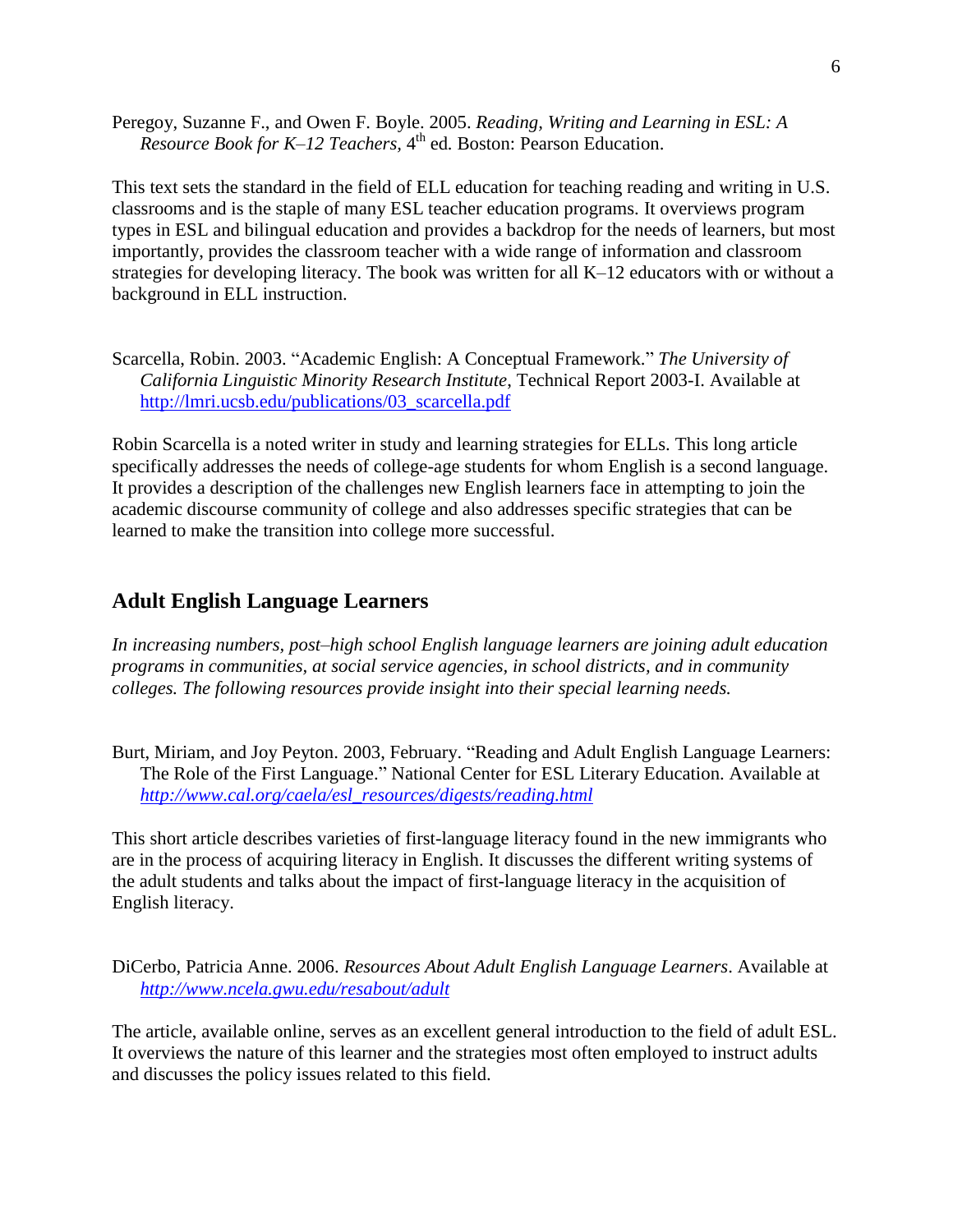<span id="page-6-0"></span>The National Center for Family Literacy and The National Center for ESL Literacy Education at the Center for Applied Linguistics. 2004, December. *Practitioner Toolkit: Working with Adult English Language Learners*. Available at *[http://www.cal.org/caela/tools/program\\_development/prac\\_toolkit.html](http://www.cal.org/caela/tools/program_development/prac_toolkit.html)*

The information presented on this website, produced by the National Center for Family Literacy, includes many of the relevant topics in adult ESL, such as definitions and terms in the adult ESL field, information on the diverse educational needs of this population, needs assessment, lesson planning, instructional activities, and a host of other valuable material. This forms a comprehensive introduction to programming for adult English language learners.

### **Bilingual Education in Schools**

*In this section are resources that define and discuss the benefits of bilingual education—the education of English language learners in both the native language and English. The resources discuss the role of bilingual education in school as well as the importance of learning and maintaining one's first language at home.*

Gándara, Patricia. 2000. "In the Aftermath of the Storm: English Learners in the Post-227 Era." *Bilingual Research Journal* 24 (1-2). Available at<http://brj.asu.edu/v2412/pdf/ar2.pdf>

This twelve-page article discusses the effects of California's Proposition 227, which greatly restricted the use of students' primary language for instructional purposes in the classroom. The researchers discuss the conflict between the pronouncements of success offered by the proposition's proponents and the lack of accurate data that would actually prove this success. It is an interesting article for anyone interested in learning about the impact of new educational reform policies in the area of second language learning. It is available online.

Krashen, Stephen D. 1991. "Bilingual Education: A Focus on Current Research." *NCBE FOCUS: Occasional Papers in Bilingual Education* 3 (Spring). Available at <http://www.ncela.gwu.edu/pubs/focus/focus3.htm>

In this article, Krashen presents the then-current research supporting bilingual education. He stresses the importance of first-language maintenance and the research underlying bilingual education. He also discusses his views of English language immersion, an issue as timely today in light of current educational reform as it was in 1991. He offers the research about the practices of immersion as a language-teaching method and ends with a short treatise on the importance of reading in the primary language. Krashen, always outspoken in the area of bilingual and secondlanguage education, is particularly clear in this article. It is highly recommended for anyone interested in bilingual education. It is available online.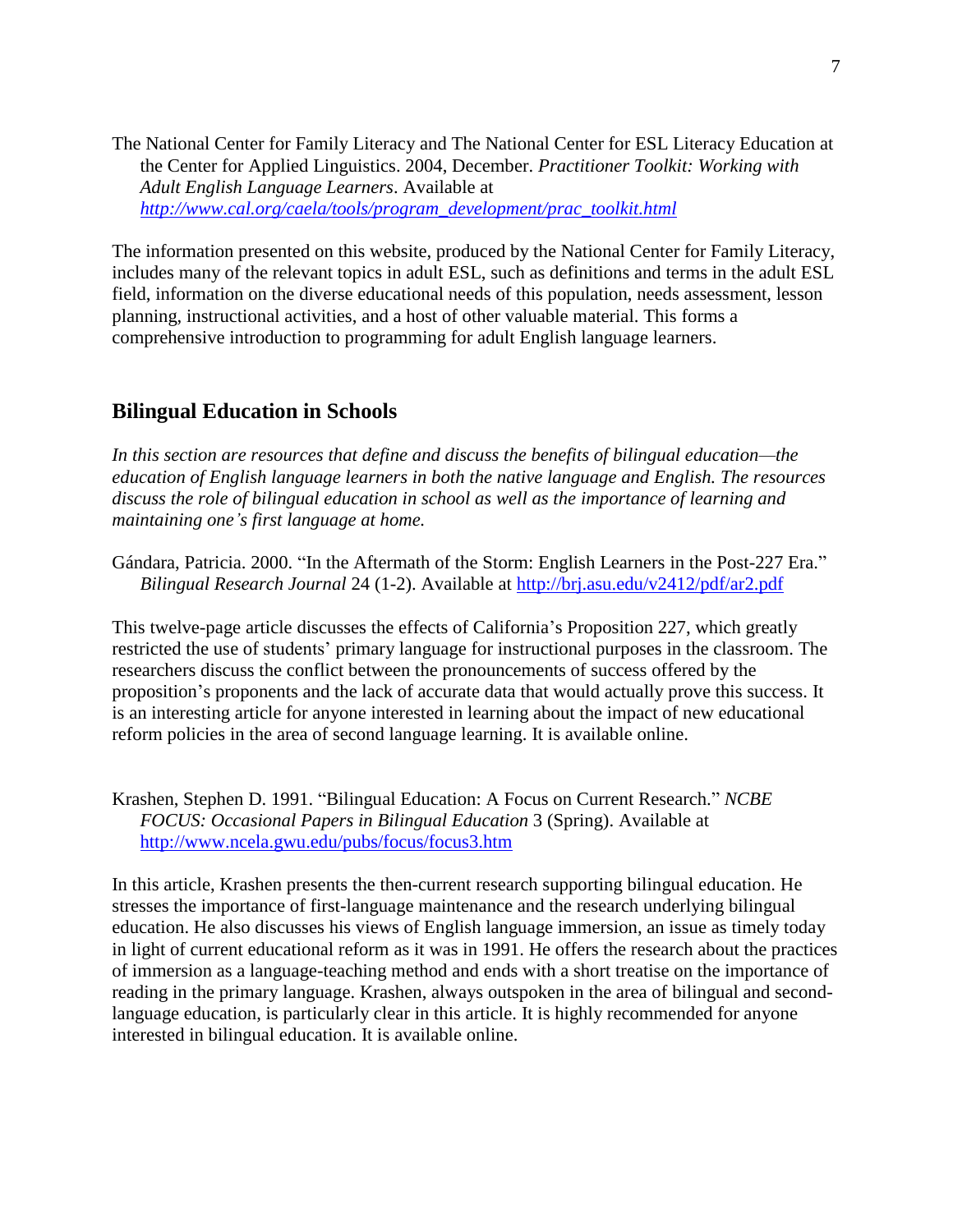Krashen, Stephen D. 1997. "Why Bilingual Education?" *ERIC Clearinghouse on Rural Education and Small Schools*.

Stephen Krashen, a leading theorist in the field of second-language acquisition, explores the media's criticism of bilingual education. He outlines the components of a high-quality bilingual education, while allowing that not all bilingual education offered is of the best design. Dr. Krashen's work is always informative and thought-provoking and this article does not disappoint. It would be useful to anyone wanting to consider more carefully the topic of bilingual education.

McCarty, T. 1994. "Bilingual Education Policy and the Empowerment of American Indian Communities.‖ *Journal of Educational Issues of Language Minority Students* 14: 23–24.

This article focuses on bilingual education programs in the Southwestern United States and provides a historical background of the Bilingual Education Act of 1968 as it relates to Indian schools in this region where a wide variety of indigenous languages exist. The piece also provides an analysis of pedagogy and program structure situated in indigenous communities. This is an interesting piece for teachers and administrators of programs for indigenous students.

McLaughlin, Barry. 1995. "Fostering Second Language Development in Young Children: Principles and Practices." National Center for Research on Cultural Diversity and Second Language Learning. Available at *<http://www.cal.org/resources/digest/ncrcds04.html>*

According to McLaughlin, teacher understanding of second-language acquisition is essential in utilizing solid instructional strategies for the development of second-language proficiency with young students. It presents guidelines for teaching English learners as well as a summary of principles and practices in the field. This resource is a good introduction or refresher for anyone working with English learners.

Ohio University. 2002. "Bilingual Education." Available at *<http://www.ohiou.edu/esl/project/bilingual/index.html>*

This is an online compendium of resources about bilingual education. It presents research and arguments both in favor of and opposed to the practice. The site would be useful for someone doing research about the topic, it is a good starting place that provides a variety of informative sources.

Wong-Fillmore, Lily. 1991. "When Learning a Second Language Means Losing the First." *Early Childhood Research Quarterly* 6 (3).

In this article Lily Wong-Fillmore discusses a study that examined language shift among English learners in the United States. Families of immigrant and American Indian students were surveyed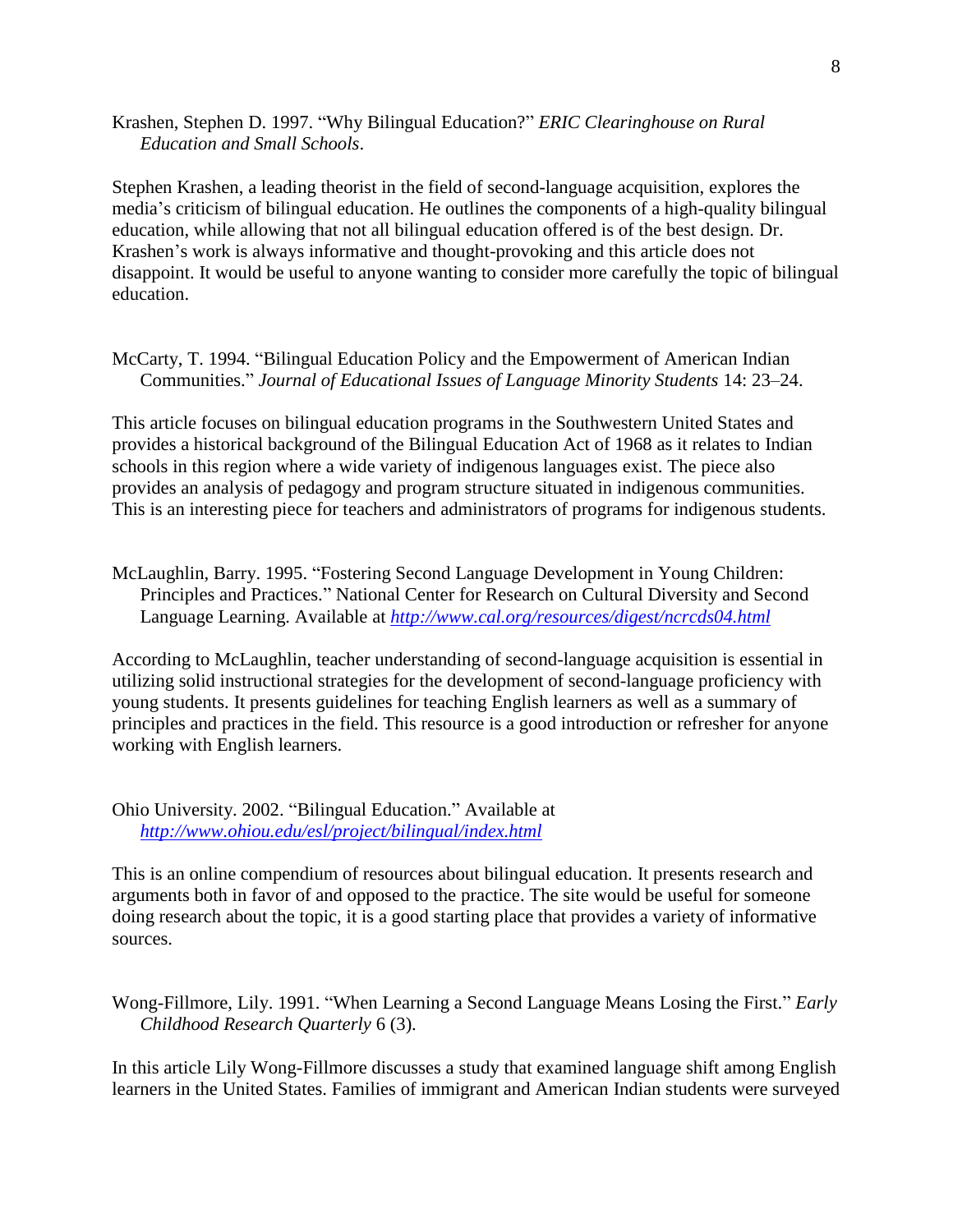<span id="page-8-0"></span>to learn the impact of their children's learning of English on the language patterns of their families. The outcome of the study is very interesting, and suggests that the loss of primary language can have a profound impact on the family and society, as well as the children themselves. Wong-Fillmore's is an important voice in the field of bilingual education and this article presents information that merits careful consideration.

## **Content Area Instruction for English Language Learners**

*Much of an English language learner's day in school is spent in content classes (math, English language arts, science, social studies, etc.) and with teachers often not trained in the special teaching practices appropriate for these students. The resources below will help those content teachers to develop new ideas and strategies. In addition, these resources will help the ESL and ELD teacher infuse content material into the language learning classroom.*

Buchanan, Keith, and Mary Helman. 1993. *Reforming Mathematics Instruction for ESL Literacy Students*. Washington, D.C.: National Clearinghouse for Bilingual Education. Available at <http://www.ncela.gwu.edu/pubs/pigs/pig15.htm>

This program guide from NCELA provides information for math teachers of English language learners. It overviews instructional strategies, adapted curricula, and appropriate assessment design for ELLs still struggling with academic literacy. It is a practical and reader-friendly guide. It is available online as part of NCELA's program information guide series at www.ncela.gwu.edu.

Anstrom, Kris. 1998, August. *Preparing Secondary Education Teachers to Work with English Language Learners: English Language Arts.* Washington, D.C.: Center for the Study of Language and Education. Available at <http://www.ncela.gwu.edu/pubs/resource/ells/language.htm>

This 51-page document published by NCELA provides an overview of the breadth and depth of English language arts teacher preparation programs throughout the United States regarding ELLs. The statistics it provides give credence to the importance of good teacher training to a student's achievement. This is interesting reading for those working in teacher education as well as administrators who are faced with difficult choices in hiring teachers. It is available online.

Anstrom, Kris. 1999, June. *Preparing Secondary Education Teachers to Work with English Language Learners: Social Studies.* Washington, D.C.: Center for the Study of Language and Education. Available at<http://www.ncela.gwu.edu/pubs/resource/ells/social.htm>

This document is one more of NCELA's series about teacher preparation, this one pertaining to Social Science teachers.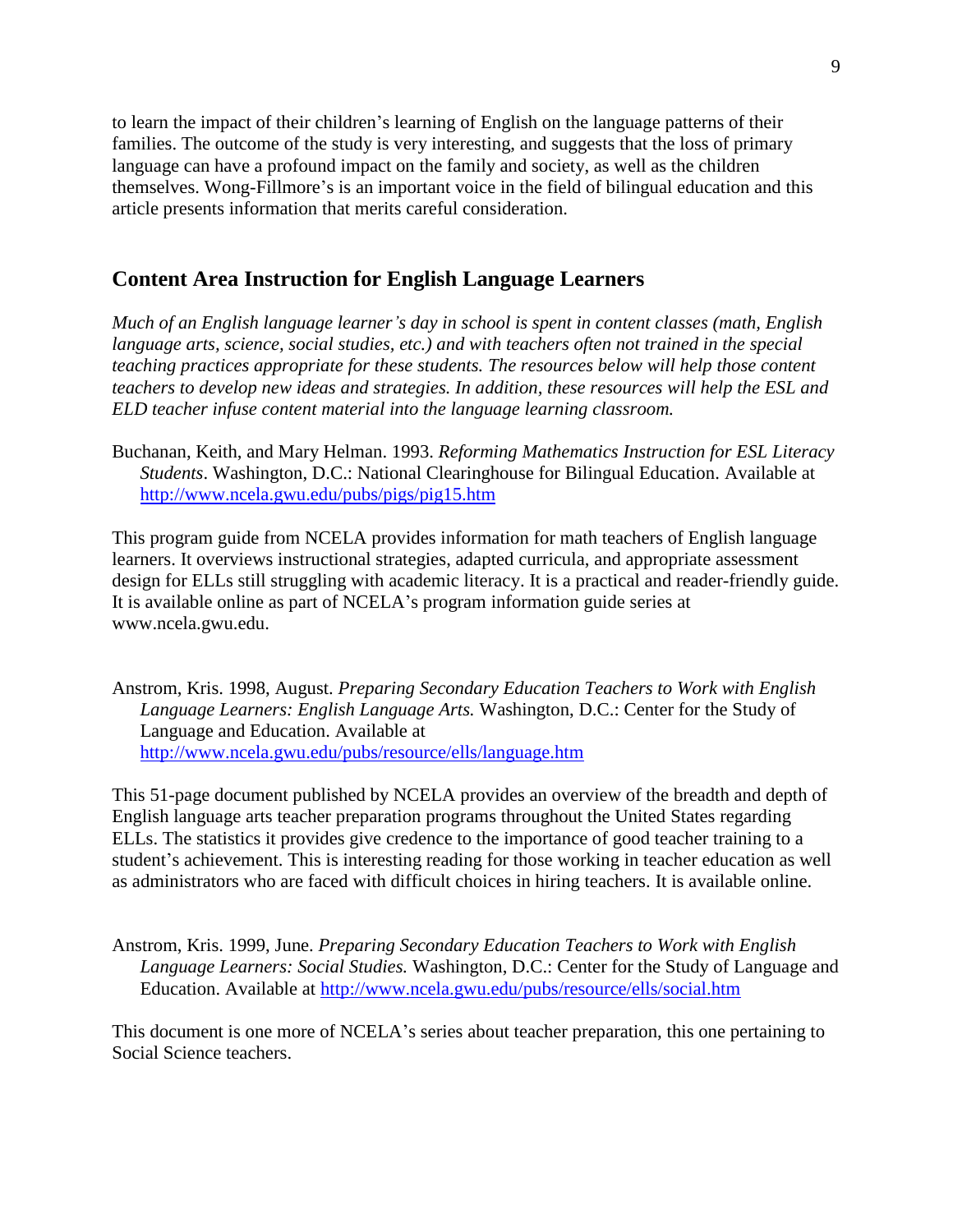Echevarria, Jana, and Anne Graves. 1998. *Sheltered Content Instruction: Teaching English-Language Learners with Diverse Abilities*. Needham Heights, MA: Allyn & Bacon.

This text presents a thorough overview of the theory and practice of teaching English learners while also providing theory and strategies for teaching students with special needs. It attempts to answer many of the basic questions that teachers ask about English language development. In addition, it provides an overview of terminology and reviews the historical foundations of education, learning, and second-language teaching. Finally, it provides a collection of teaching methods for special-needs English learners.

Fathman, Ann, Mary Ellen Quinn, and Carolyn Kessler. 1992. "Teaching Science to English Learners, Grades 4–8." *NCBE Program Information Guide Series*, No. 11. Available at <http://www.ncela.gwu.edu/pubs/pigs/pig11.htm>

This guide helps teachers plan, design, and implement science activities for students learning English as a second language. It presents teaching strategies and suggests steps for designing science experiences that effectively integrate language and science. It is part of the NCBE Program Information Series and would be of interest to teachers who teach science content to English learners. It is available online.

Faltis, Christian, and Paula Wolfe, eds. *So Much To Say: Teenagers, Bilingualism, and ESL in the Secondary School.* New York: Teachers College Press.

Specialists in the field of language education offer the findings of their research and knowledge about a variety of issues in teaching English learners. Topics include sheltered content teaching, language teaching, demographics, discrimination, and culturally diverse classrooms and schools. The book provides practical and knowledgeable information for teachers, administrators, and guidance counselors helping immigrant teenagers feel connected with and successful in high school.

Henze, Rosemary C., and Tamara Lucas. 1993. "Shaping Instruction to Promote the Success of Language Minority Students: An Analysis of Four High School Classes." *Peabody Journal of Education* 69 (1). Available at<http://www.jstor.org/view/0161956x/ap050367/05a00050/0>

This 26-page article reports on a study conducted in order to plan technical assistance to Arizona secondary schools. This article discusses the importance of a teacher holding high expectations for students and gives suggestions for good teaching practices.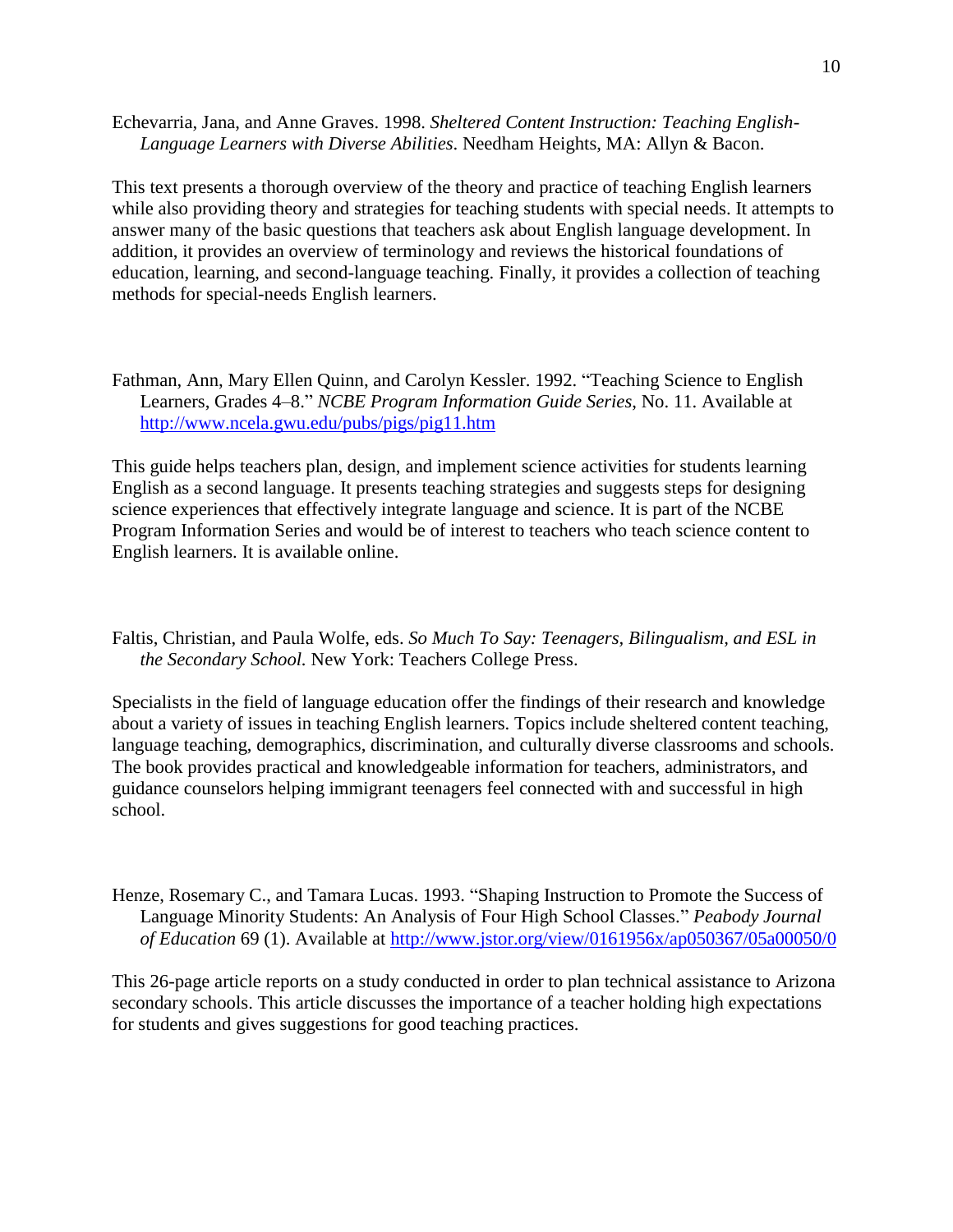<span id="page-10-0"></span>Snow, Marguerite Ann, and Donna M. Brinton, eds. 1997. *The Content-Based Classroom: Perspectives on Integrating Language and Content*. White Plains, NY: Longman.

*The Content-Based Classroom* offers selections written by authors who have expertise in a wide range of settings and with a variety of student populations. It includes student activities and discussion questions that may be used in the content-based language classroom.

Snow, Marguerite Ann, Myriam Met, and Fred Genesee. 1989. "A Conceptual Framework for the Integration of Language and Content in Second/Foreign Language Instruction." *TESOL Quarterly* 23 (2). Available at [http://www.jstor.org/view/00398322/ap060090/06a00040/0.](http://www.jstor.org/view/00398322/ap060090/06a00040/0)

This article offers a structure for integrating second-language and content instruction through teachers working together to determine language-teaching objectives. This material should be of use to teachers of English learners in a variety of settings.

Meltzer, Julie, and Edmund T. Hamann. 2004. *Meeting the Literacy Development Needs of Adolescent English as a Second Language Learners Through Content Area Learning*. Providence, RI: The Education Alliance at Brown University. Available at [http://www.alliance.brown.edu/pubs/adlit/adell\\_litdv1.pdf](http://www.alliance.brown.edu/pubs/adlit/adell_litdv1.pdf)

This lengthy two-part document focuses on two aspects of literacy development for adolescent English Learners: Part 1 provides a focus on motivation and engagement. Part 2 focuses on classroom teaching and learning strategies. These practices come from two areas of research promoting academic literacy development in adolescents, and developing effective content-area instruction for English learners in secondary schools. Eight instructional practices are discussed in detail to help mainstream content area teachers acquire the skill needed to support the literacy development of their ELL students.

# **Cultural Identity and English Language Learners**

*One of the consequences of learning a new language and culture is the loss or diminishment of the home culture. Young people often struggle with mixed identities—they are one person at school and another one at home. The resources in this section address this issue.*

Cooper, Catherine R., Jill Denner, and Edward M. Lopez. 1999. "Cultural Brokers: Helping Latino Children on Pathways Toward Success." When School Is Out 9 (2).

These California researchers discuss ways that teachers, parents, siblings, and program staff can help young Latino students succeed in U.S. schools while still maintaining the values of the home culture. This short article is important reading for teachers working with Latino students, especially those who work with families and the community.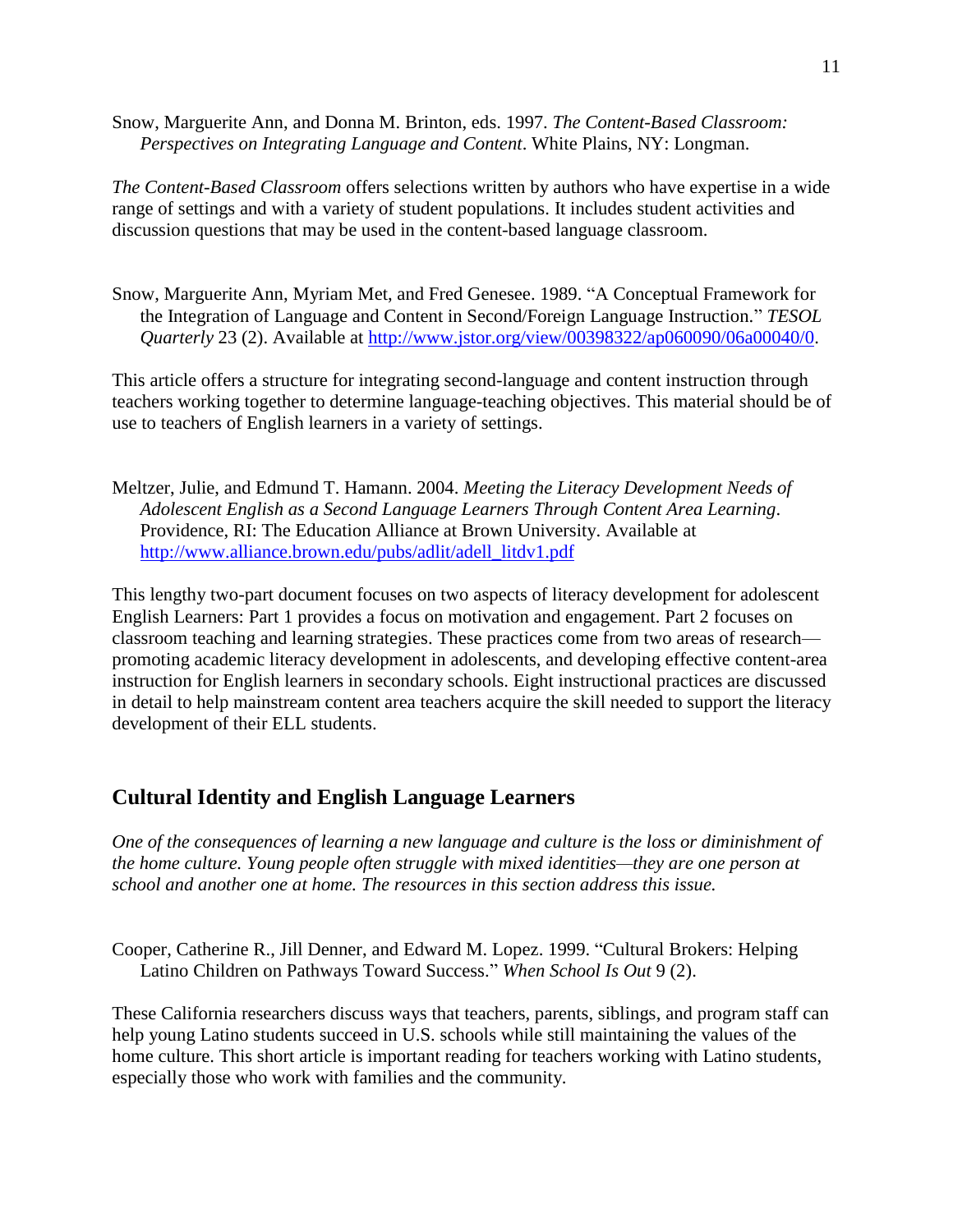Ferdman, Bernardo M. 1990. "Literacy and Cultural Identity." *Harvard Educational Review* 60 (2).

This 23-page article looks at the connection between literacy and cultural identity in a multicultural society. It is valuable reading for educators who are interested in and involved with multicultural education.

Fu, Danling. 1998. "Unlock Their Lonely Hearts." *Voices from the Middle* 6 (1).

The author of this article, a professor of Education at the University of Florida, Gainesville, is an immigrant from China. She points out the difficulties of adapting to life in the United States and discusses the importance of giving English learners a chance to speak English in a safe environment so that they can develop academically and socially. It is important reading for anyone who works with immigrant students.

Jiménez, Robert T., Luís C. Moll, Flora V. Rodríguez-Brown, and Rosalinda B. Barrera. 1999. ―Latina and Latino Researchers Interact on Issues Related to Literacy Learning.‖ *Reading Research Quarterly* 34 (2).

This article is a conversation between Latino researchers about a variety of issues relative to literacy of Latino students. Their topics include professional development and identity, Latino representation in academe, assessment of linguistically diverse students, current movements in literacy instruction, teaching style / process of instruction, content of instruction, the field of literacy, teacher training, and a discussion of Proposition 227 in California. The article is invaluable for those working with Latino students who would like to read a culturally relevant viewpoint on education today.

Ogbu, John U., and Herbert D. Simons. 1998. "Voluntary and Involuntary Minorities: A Cultural-Ecological Theory of School Performance with Some Implications for Education." *Anthropology & Education Quarterly* 29 (2).

This landmark research has been cited numerous times by researchers in the field of education. The article is 33 pages long, and although the text is somewhat dense, provides an important commentary on minority education in the United States. It is an important text for anyone doing research in this field.

Townsend, Jane S., and Danling Fu. 2001. "Paw's Story: A Laotian Refugee's Lonely Entry into American Literacy.‖ *Journal of Adolescent & Adult Literacy* 45 (2).

This ten-page article chronicles the cultural adaptation of a Laotian student who, due to cultural and linguistic barriers, found it difficult to find her place in school in the United States. It is a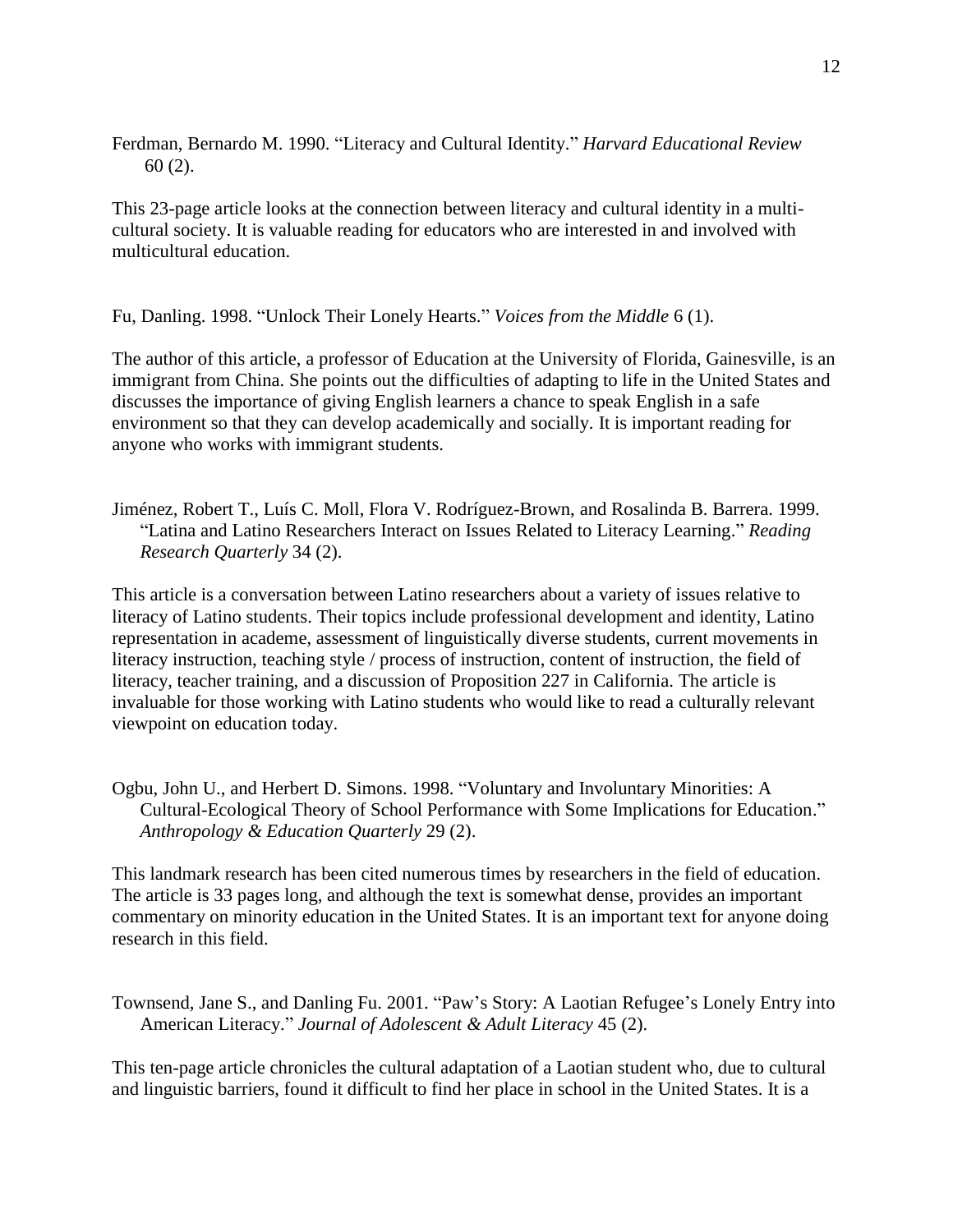<span id="page-12-0"></span>very reader-friendly text that anyone who works with Southeast Asian students would find interesting and useful.

## **Diverse English Language Learner Populations**

*In this section we have included resources that focus on the diversity of English learners in the United States. Although many of our English learners are native Spanish speakers, there are many other languages represented among them. These articles look at the cultures, languages, and communities represented in our classrooms.*

Alsleben, Beverly. 2006. "Preliterate English Learners: Refugee Camp to the U.S. Classroom." *California English* 11 (4).

The author of this article is an NWP teacher-consultant working at a newcomer school in St. Paul, Minnesota, with a large Hmong student population. The summer before writing this article she traveled to a refugee camp in Thailand where she taught English classes for several weeks to a group of students who would soon be immigrating to the United States. In this article she discusses the broad cultural accommodation that our newcomers face and ways in which she helps them to make the bridge between two cultures. It is a fascinating article that provides important information to teachers and administrators in schools with newcomer populations.

Bliatout, Bruce Thowpaou, Bruce T. Downing, Judy Lewis, and Dao Yang. 1988. *Handbook for Teaching Hmong-Speaking Students.* Southeast Asia Community Resource Center, Folsom Cordova Unified School District, CA. Available at <http://www.seacrc.org/media/pdfiles/HmongBk.pdf>

This handbook was produced as part of the Asian and Minority Language Group of the Bilingual Education Office of the State of California. The 128-page reference assists educators in learning how to be effective teachers for Hmong-speaking students. It discusses the history, culture, and language structure of a population that, until the mid-eighties, was largely unknown to American schools. The book addresses both factual information about the culture its implications for teachers. It is an invaluable resource for those working with Hmong students.

Franquiz, Maria, and Carol Brochin-Ceballos. 2006. "Cultural Citizenship and Latino English Language Learners.‖ *California English* 11 (4). Available at <http://www.nwp.org/cs/public/print/resource/2331>

This authors of this article, from the University of Texas at San Antonio, are both teacherconsultants with the South Coast Writing Project (CA). In this article they discuss the dilemma of Latino students who feel powerless in the face of failing grades, particularly given the current statistics that indicate that Latino students drop out of school at rates four times as often as some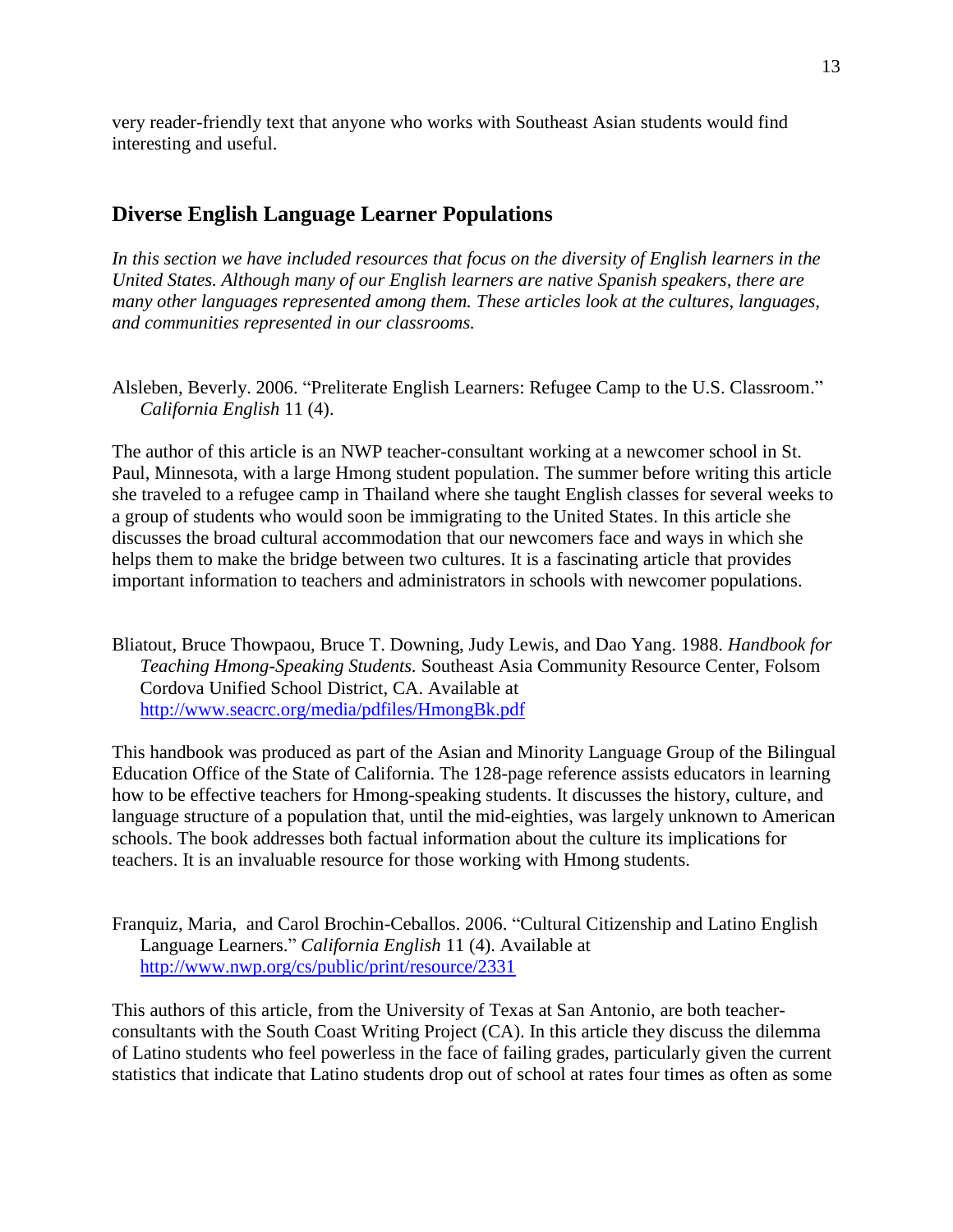other groups. They describe four principles for fostering cultural citizenship in classrooms. It is an important piece for anyone who works with Latino students.

Heavy-Runner, Iris, and Kathy Marshall. 2003, summer. "'Miracle Survivors' Promoting Resilience in Indian Students.‖ *Tribal College Journal* 14 (4).

The authors of this article have both endured family tragedies that necessitated the development of personal resilience. This article speaks of the strength and spiritual connection contained in the indigenous languages, and the importance of holding on to traditional teaching, family, and the Indians' faith in the grandfathers as a source of internal strength. This article would be of value to anyone who works with indigenous students.

Houtchens, B. 2006. "La Pluma Es Lengua del Alma: Using Writing to Chronicle the Soul's Journey.‖ *California English* 11 (4).

The author of this short article is a teacher of ELD and English in a California. This article chronicles the process of writing and her efforts to help struggling students learn to express their deepest feelings. She talks about finding space for writing in today's rigid curriculum as well as how to help students overcome their fear of the blank page. The article is very helpful for anyone who works with struggling high school students, whether English learners or not.

Lor, Kevin C. 2003. "Factors Leading Hmong Youth to Join Gangs." The Graduate College, University of Wisconsin-Stout. Available at *[http://www.uwstout.edu/lib/thesis/2003/2003lorc.pdf.](http://www.uwstout.edu/lib/thesis/2003/2003lorc.pdf)* 

Kevin Lor, a graduate student at the University of Wisconsin, reviews the social and cultural factors that lead Hmong students to join youth gangs. His insider's viewpoint is invaluable to educators who are trying to make sense of the violence our youth deal with on a daily basis. The article is available online.

Vang, Christopher T. 2004–2005. "Hmong-American K–12 Students and the Academic Skills Needed for a College Education: A Review of the Existing Literature and Suggestions for Future Research.‖ *Hmong Studies Journal* 5. Available at <http://hmongstudies.com/ChrisVangHSJ5.pdf>

This 31-page literature review by a professor of education is an extremely thorough discussion of Hmong-American students in the United States. He provides insight into the culture and into the factors that impede Hmong students' acquisition of the academic skills needed for success in the college classroom. It is an excellent resource for teachers of Southeast Asian students who are long-term English learners. It is available online.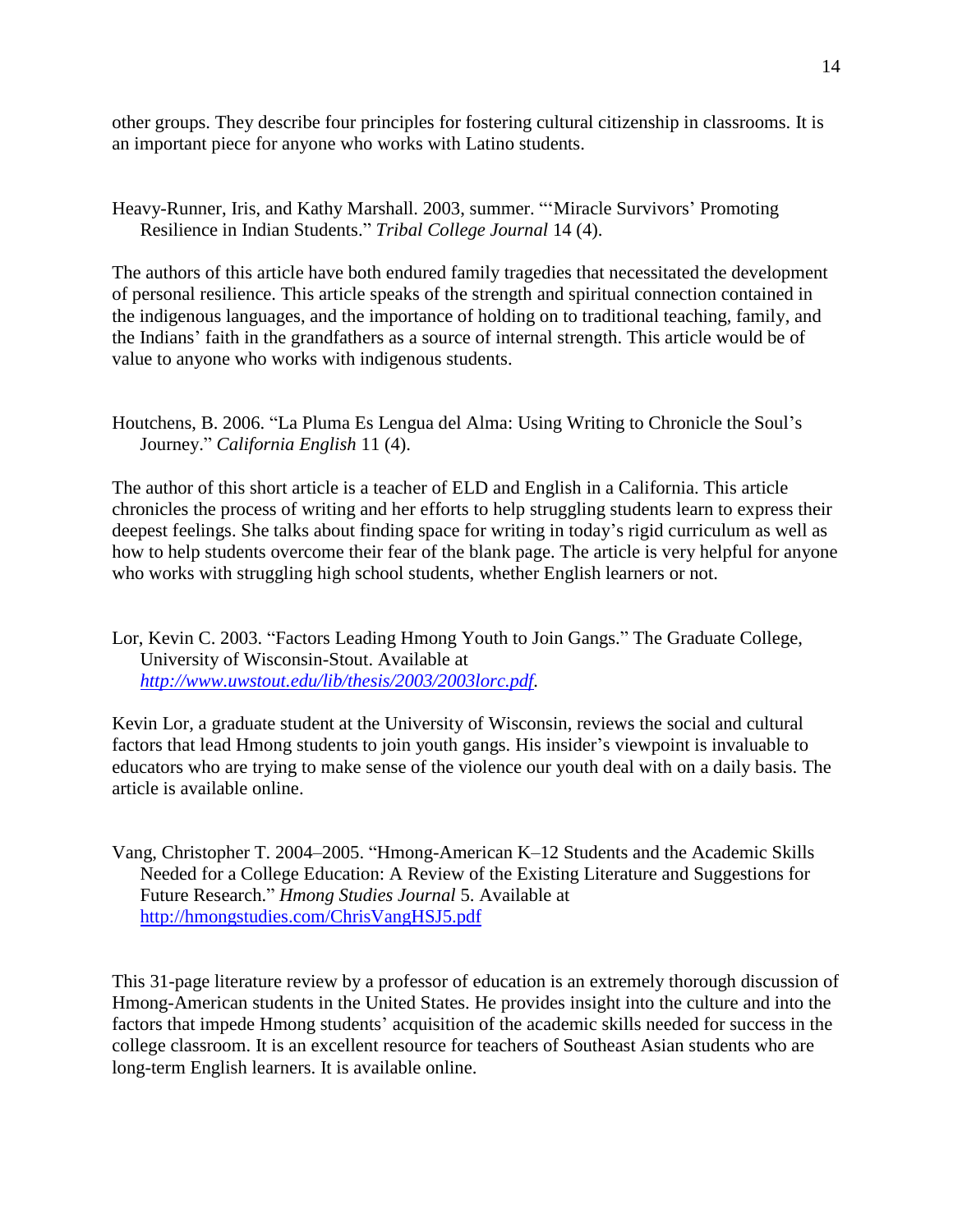<span id="page-14-0"></span>Zepeda, Ofelia. 1995. "The Continuum of Literacy in American Indian Communities." *Bilingual Research Journal* 19 (1). Available at [http://www.ncela.gwu.edu/pubs/nabe/brj/v19/19\\_1\\_zepeda.pdf](http://www.ncela.gwu.edu/pubs/nabe/brj/v19/19_1_zepeda.pdf)

This article refers to the Tohono O'odham community of southern Arizona. It discusses the connection between "school literacy" and native oral narrative traditions, pointing out how the two types of literacy are connected in the writing of the children. It also offers recommendations for ways in which educators can access the linguistic and cultural resources of the indigenous students to promote literacy in English, their second language.

## **English Language Arts Classrooms and English Language Learners**

*Is learning the English language arts the same for all students, including ELLs? In what ways should instruction be adapted if at all? How does an ELA teacher choose culturally relevant literature for all students? These are just some of the emerging issues discussed in this section of resources for the elementary, middle, and high school teachers of English literature, reading, and writing.*

Peregoy, Suzanne, and Owen F. Boyle. 2005. *Reading, Writing and Learning in ESL: A Resource Book for K–12 Teachers,* 4 th ed*.* Boston: Pearson Education.

This text sets the standard in the field of ELL education for teaching reading and writing in U.S. classrooms and is the staple of many ESL teacher education programs. It overviews program types in ESL and bilingual education, provides a backdrop for the needs of learners, and most importantly, provides the classroom teacher with a wide range of information and classroom strategies for developing literacy. The book was written for all K–12 educators with or without a background in ELL instruction.

Kooy, Mary, and Annette Chiu. 1998. "Language, Literature, and Learning in the ESL Classroom.‖ *English Journal* 88 (2).

The cross-national contexts of Hong Kong and Canada frame this argument for why teaching literature is concurrently teaching language and culture. The article discusses the selection of pieces of literature, the global contexts in which ESL students can find literary meaning, and the importance of share time and student response in the ESL and ELA classrooms.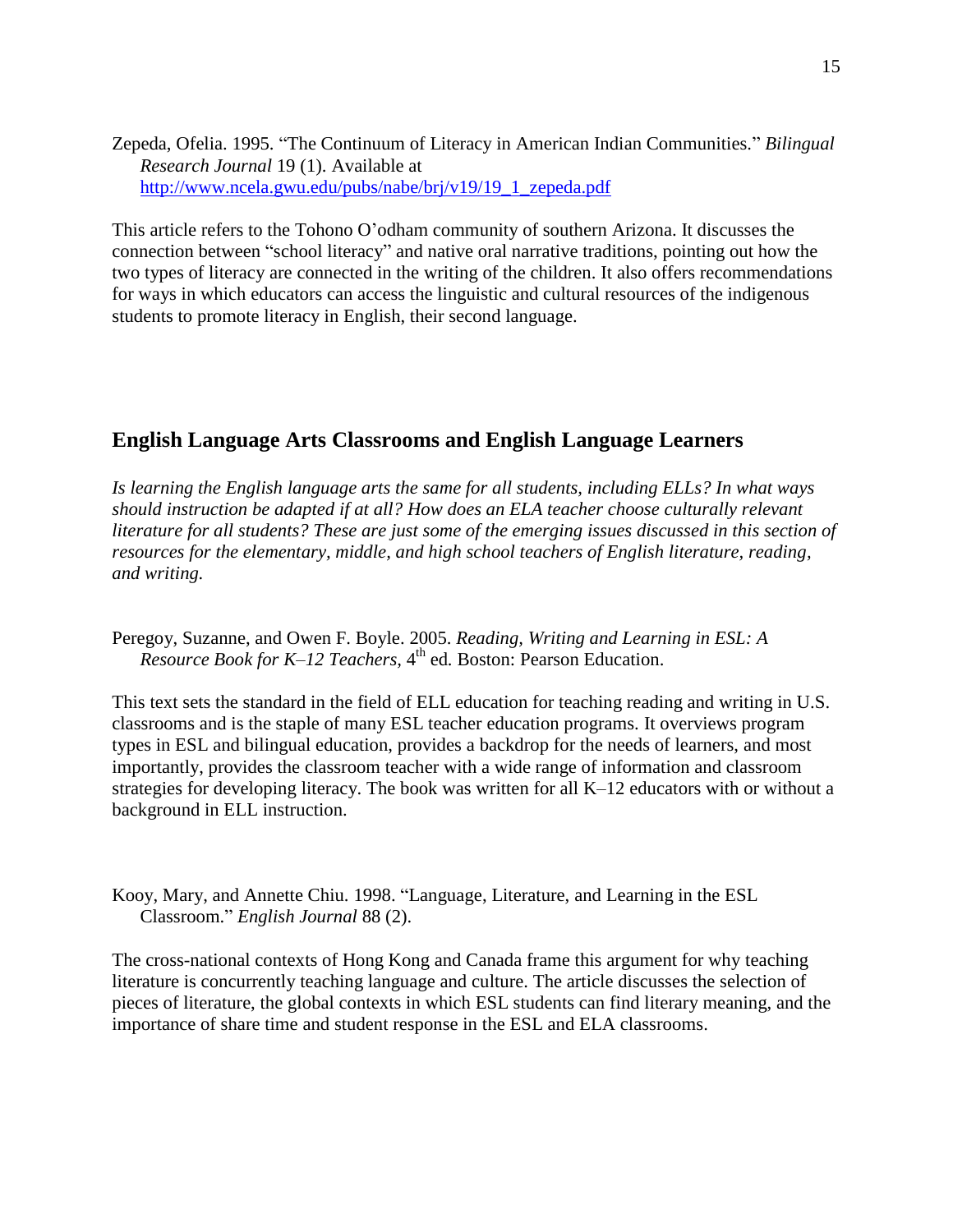Durgunoglu, Aydin Y., and Banu Öney. 2000, April. "Literacy Development in Two Languages: Cognitive and Sociocultural Dimensions of Cross-Language Transfer." From the *Proceedings of A Research Symposium on High Standards in Reading for Students from Diverse Language Groups: Research, Practice & Policy*. Washington, DC: OBEMLA. Available at<http://www.ncela.gwu.edu/pubs/symposia/reading/literacy4.html>

This comprehensive article from the Office of Bilingual Education Symposium addresses the connections between listening comprehension, decoding, linguistic factors, and other factors in the transferring of literacy skills from a first language to a second. It discusses the role of home literacy and schooling in literacy development. While it deals with theoretical issues, the article is accessible to the novice in the field who wants to know more about literacy transitions.

Dusbiber, Dana. 2006. "Time Is Not on Our Side: Literacy and Literature for High School Language Learners." *California English: Building Bridges with English Learners* 11 (4).

The author, Dana Dusbiber, was a long-standing member of the ELL Leadership Team and is a noted literacy coordinator in California. In her article she exhorts teachers of ELLs to develop a global view in the selection of classroom literature and to read and learn with the students about the multiple cultures occupying our classrooms. She suggests an attitude of "creative noncompliance" when facing the canon of state-recommended literature and encourages teacher commitment to giving students entry points into literature that will engage and connect them. At the end of the article she provides an excellent list of literature about other cultures.

Freeman, David, and Yvonne Freeman. 2004. "Connecting Students to Culturally Relevant Texts.‖ *Talking Points* 5 (2).

This brief article by Freeman and Freeman in a National Council of Teachers of English publication provides a rationale for why we need to select culturally relevant texts for our ELLs and, more importantly, elaborates on the elements that make a text culturally relevant and provides examples of the elements.

Hadaway, Nancy L., Sylvia M. Vardell, and Terrell A. Young. 2002. *Literature-Based Instruction with English Language Learners, K–12*. Boston: Allyn & Bacon.

This text is a valuable resource for ELL or mainstream K–12 teachers, discussing the whys and hows of literature-based instruction, and the many ways in which oral language and reading and writing are developed through literature. The chapters are organized around genres, including poetry, multicultural literature, folklore, fiction, and nonfiction. A list of professional literature and resources is included.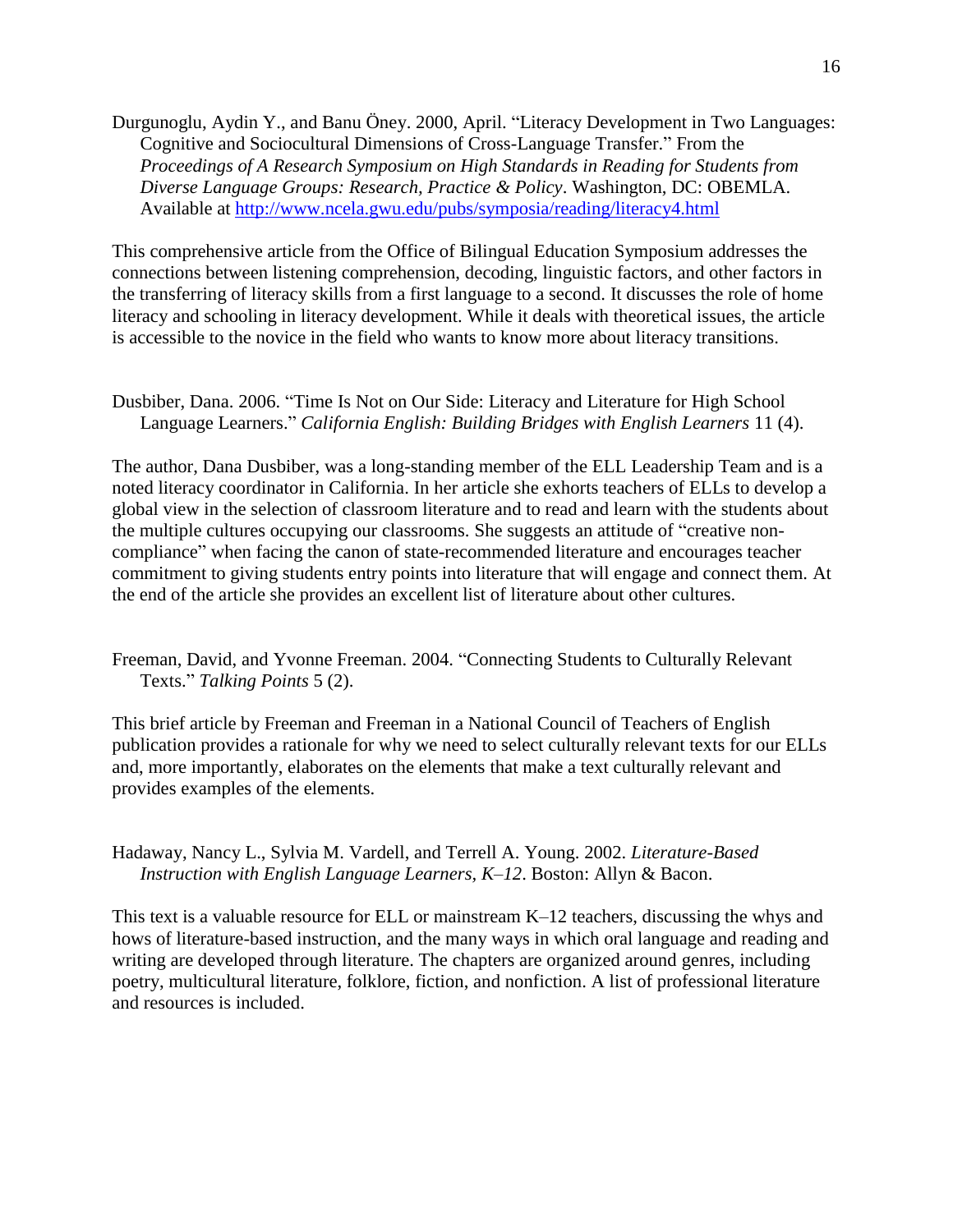<span id="page-16-0"></span>Reyes, Maria de la Luz, Eloise Andrade Laliberty, and Judith M. Orbanosky. 1993. "Emerging Biliteracy and Cross Cultural Sensitivity in a Language Arts Classroom." *Language Arts* 70 (8).

In the noted publication by NCTE, the authors discuss the case studies of four bilingual children in a language arts program and the factors that impacted their progress in literacy development in two languages and cultures.

Saunders, William, Gisela O'Brien, Deborah Lennon, and Jerry McLean. 1999. *Successful Transition into Mainstream English: Effective Strategies for Studying Literature*. Center for Research on Education, Diversity & Excellence. Educational Practice Reports: *<http://repositories.cdlib.org/crede/edupractrpts/epr02/>*

This report discusses one urban school district's successful approach to transitioning elementary grade children from the native-language-medium classroom, in this case, Spanish, into the traditional English classroom. The article is notable for its techniques for literature instruction, and also includes a comprehensive unit plan for using the Native American novel *Annie and the Old One* for an English language arts classroom that includes English language learners.

# **Emerging Literacy and ELLs in Early Elementary Settings**

*The study of emerging literacy for young English language learners is a critical area, yet few resources address this special group. The following resources will help the elementary practitioner to begin learning more about our youngest learners.*

Brisk, María Estela, and Margaret M. Harrington. 2000. *Literacy and Bilingualism: A Handbook for All Teachers*. Mahwah, NJ: Lawrence Erlbaum Associates.

Brisk and Harrington present research about the benefits of building on the knowledge that students bring with them to the classroom. While examples deal first with helping students develop their primary language in a second-language classroom, examples also pertain to second-language use. Classroom case studies illustrate the theories and strategies around the development of language skills in bilingual-bicultural classrooms, ranging from early primary through high school.

Carger, Chris Liska. 1997. "Attending to New Voices." *Educational Leadership* 54 (7).

The author writes about the concept of education from the perspective of Mexican-American families and their young children. He discusses the idea that education is broad-based and includes not only information, but also moral education, which is one responsibility of schooling.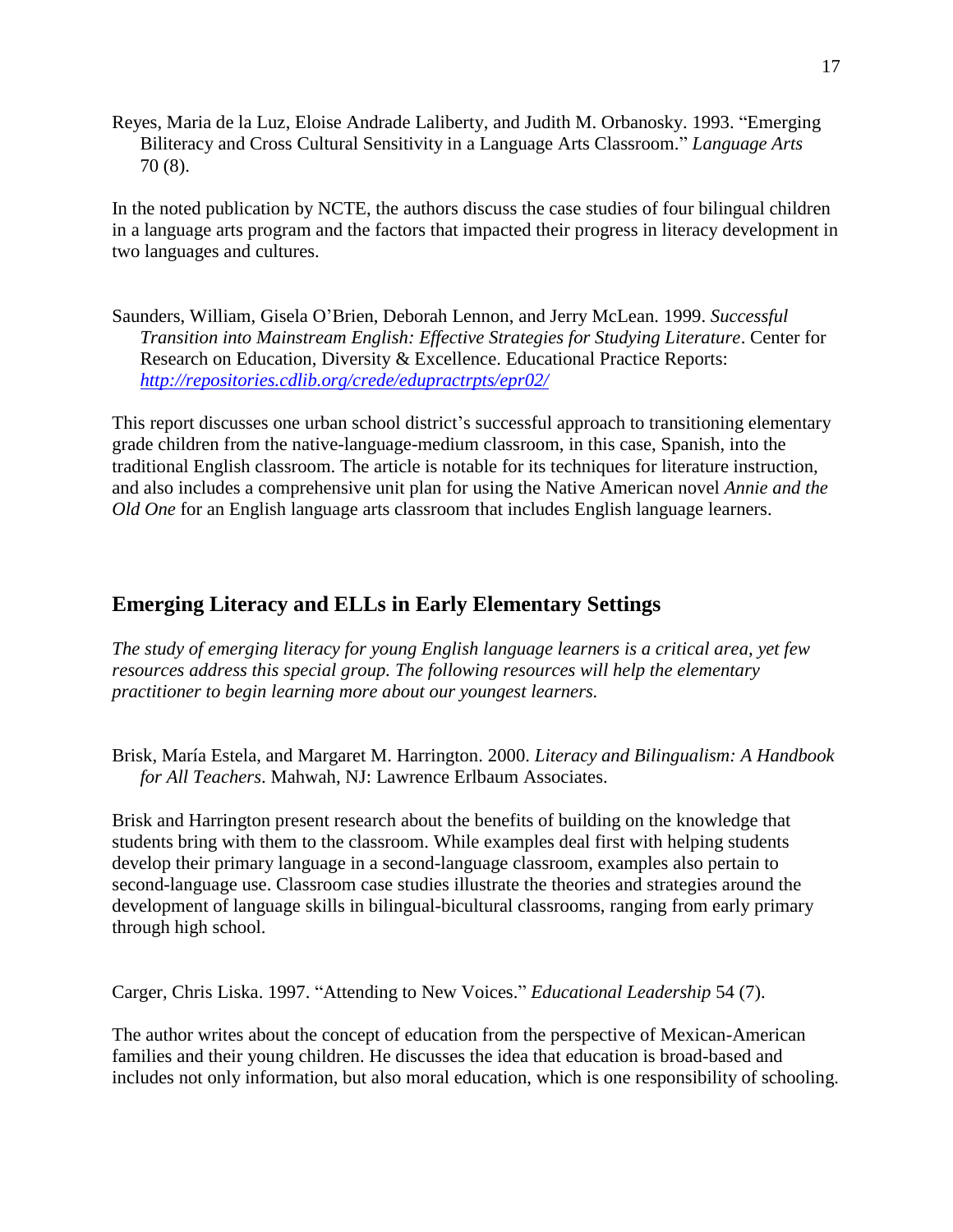This is an article that values the perceptions of families as embedded in culture and is an important article for sensitizing educators to family values.

Elley, Warwick B. 1989. "Vocabulary Acquisition from Listening to Stories." *Reading Research Quarterly* 24 (2): 174-187.

English language learners in New Zealand were studied to investigate the benefits of the reading of stories to young children, a common practice. The researchers determined that oral reading increases the vocabulary of young ELLs.

Gibbons, Pauline G. 1993. *Learning to Learn in a Second Language*. Portsmouth, NH: Heinemann.

Gibbons has collected a variety of language-learning strategies, "practical suggestions," and the theories that support them. The book focuses on elementary language learners in Australia, but examples are provided from many countries' language learners.

Gibbons, Pauline G. 2002. *Scaffolding Language, Scaffolding Learning: Teaching Second Language Learners in the Mainstream Classroom*. Portsmouth, NH: Heinemann.

Language learners are found in all classrooms, and frequently the elementary mainstream teacher struggles to understand the best practice for effective language instruction. In this book Gibbons focuses on scaffolding elementary instruction. Utilizing theoretical understandings about learning from Vygotsky and Halliday, the book looks at the many ways that students and teachers work together to develop new understandings of language and academic content.

#### Hamilton, Richard J. and Dennis Moore, eds. 2003. *Educational Interventions for Refugee Children: Theoretical Perspectives and Implementing Best Practice*. New York: Routledge Falmer.

Chapters discuss theoretical perspectives on the education of refugee children, educational implications surrounding refugee trauma, second language acquisition, resilience, migration, and policy issues. This book is a must-read for any teacher who works with refugee children.

Hudelson, Sarah. 1987. "The Role of Native Language Literacy in the Education of Language Minority Children." *Language Arts* 64 (8).

Hudelson, arguably the leading researcher in the education of young English language learners, discusses her opinion of the role of a child's first language in learning the second and developing literacy in the second. She discusses the transfer of literacy skill from one language to the other and argues for a strong foundation in first-language literacy.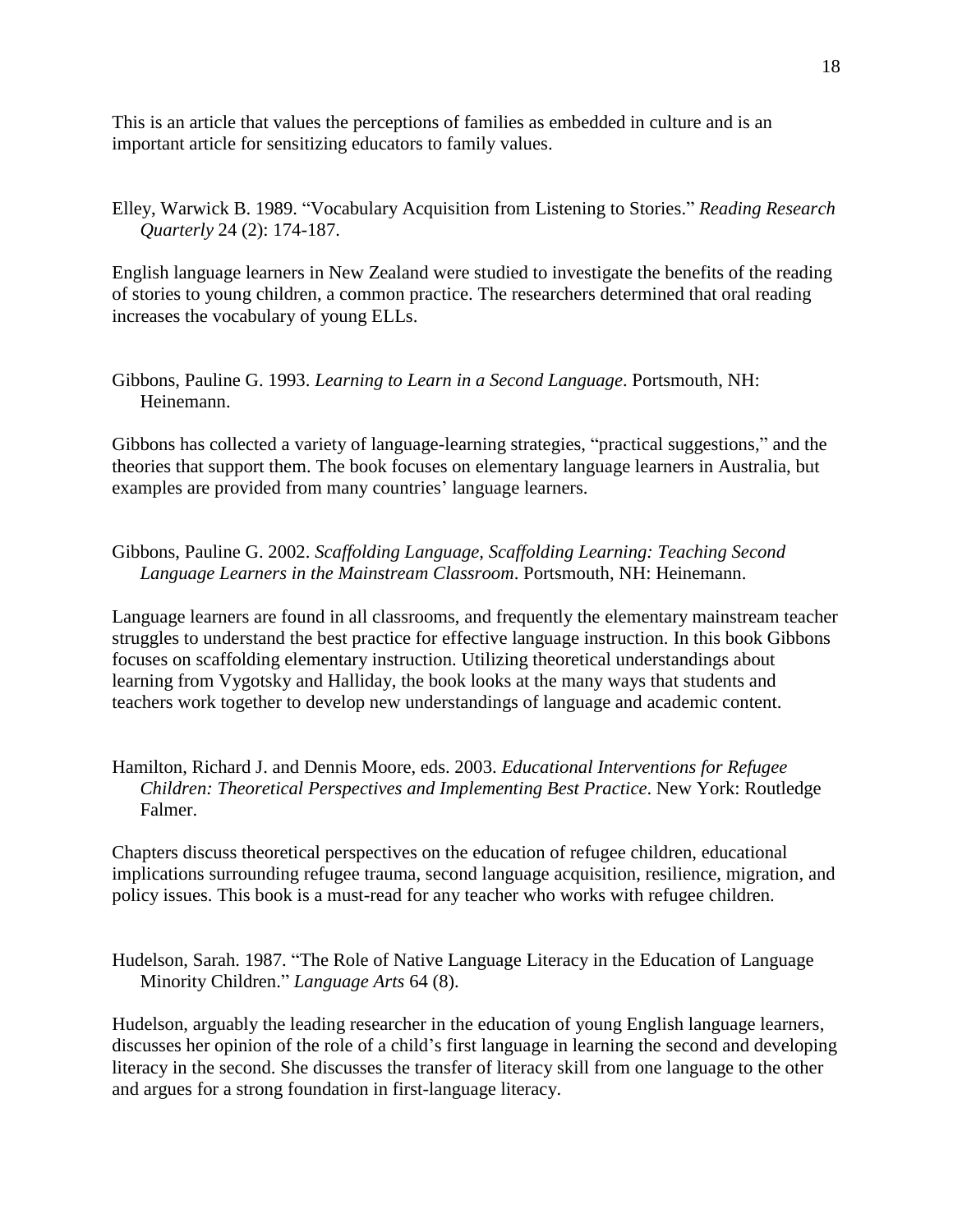### Igoa, Cristina. 1995*. The Inner World of the Immigrant Child*. Mahwah, NJ: Lawrence Erlbaum Associates.

Cristina Igoa has composed a narrative text that intertwines the lives of her young immigrant students and her own life as the teacher of these children. She writes of the loneliness of straddling cultures and languages and the trauma of being uprooted from the home culture into a new and frightening world. This book describes a classroom environment and rich activities that will both foster literacy engagement and begin the process of emotional healing within the reality of the new culture. Elementary teachers who have English language learners in their classrooms will find valuable information about language acquisition and invaluable literacy tools in the experience of Igoa.

Sowa, Patience, Jan Lacina, and Linda New Levine. 2007. *Helping English Language Learners Succeed in Pre-K-Elementary Schools.* Alexandria, VA: TESOL.

This text is one book in a series on collaborative partnerships between ESL and classroom teachers that highlights the need for and the value of collaboration and offers vignettes of teachers and schools that have found effective collaborative models. This text is organized around an inservice model; it presents vignettes, includes discussion questions and case studies, and highlights "pedagogical dilemmas" that often occur in real school settings.

McLaughlin, Barry. 1995. *Fostering Second Language Development in Young Children: Principles and Practices*. National Center for Research on Cultural Diversity and Second Language Learning. Available at *<http://www.cal.org/resources/digest/ncrcds04.html>*

According to McLaughlin, teacher understanding of second language acquisition is an essential part of utilizing solid instructional strategies for the development of second-language proficiency. The book presents guidelines for teaching English learners as well as a summary of principles and practices in the field. This resource is a good introduction or refresher for anyone working with English learners.

National Clearinghouse for English Language Acquisition. 2006. *Resources About Early Childhood Education*. Washington, D.C.: Author. Available at *<http://www.ncela.gwu.edu/resabout/ecell/index.html>*

This comprehensive website pulls together diverse sources of information about early childhood literacy including program models of early education for ELLs, information about young English language learning patterns, the importance of family and important demographics. It is essential reading for anyone interested in this topic.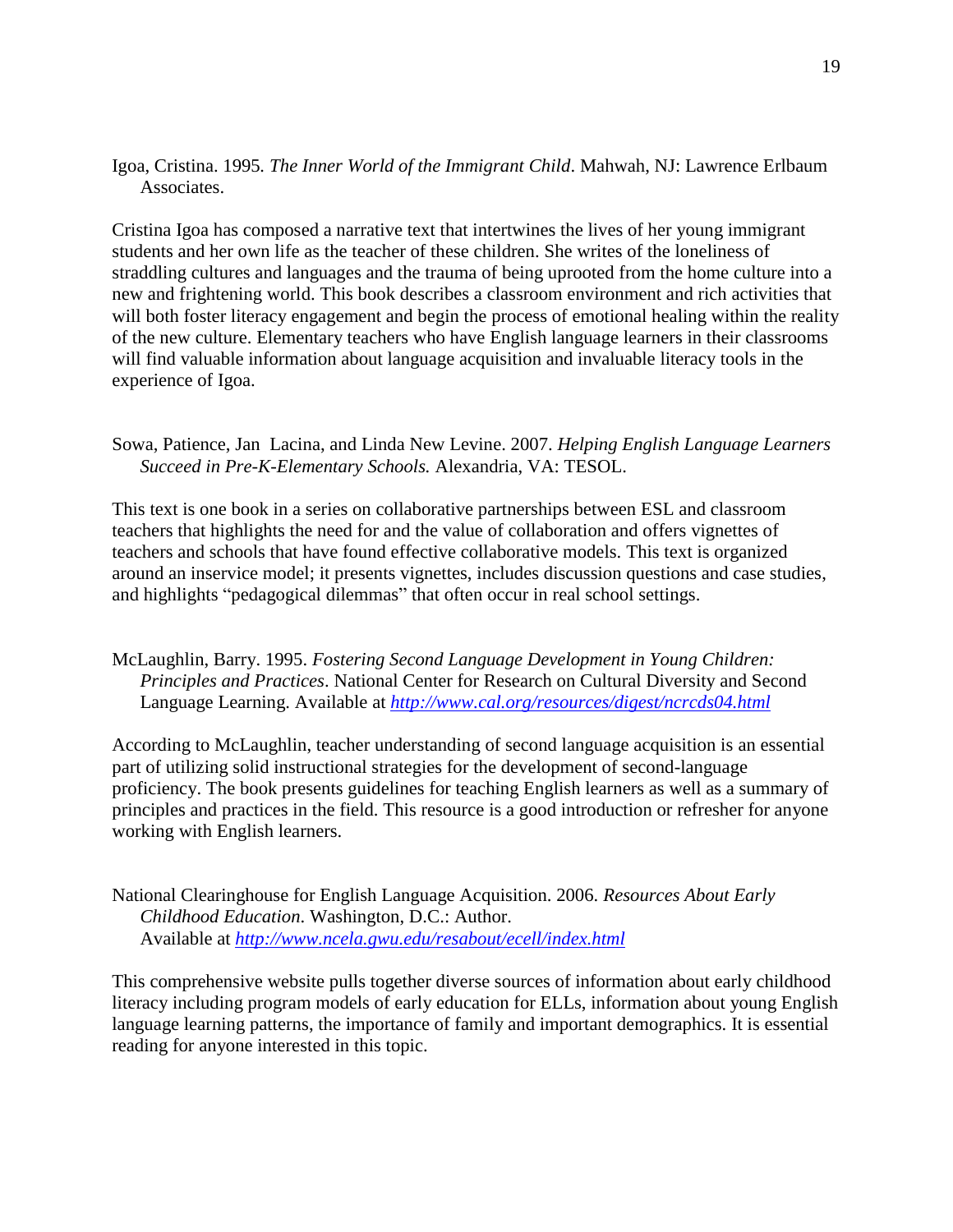<span id="page-19-0"></span>National Reading Panel. 2003. *Put Reading First: The Research Building Blocks for Teaching Children to Read*. Available at *<http://www.nationalreadingpanel.org/Publications/researchread.htm>*

This 58-page teacher's guide provides a framework for using the findings of the National Reading Panel in the classroom. It describes the NRP findings and provides analysis and discussion in five areas of reading instruction: phonemic awareness, phonics, fluency, vocabulary, and text comprehension. Although it does not focus on ELLs, the basic framework it provides is applicable to all beginning readers of English.

Samway, Katharine Davies. 2006. *When English Language Learners Write: Connecting Research to Practice.* Portsmouth, NH: Heinemann.

Based on the most recent research around ELLs and language acquisition, Samway's model emphasizes what language learners *can* do instead of what they can't. The author discusses cultural diversity and its role in the literacy instruction of elementary ELLs.

## **English Language Learners: Portraits and Challenges**

*Perhaps the best way to learn about English learners is through their own stories and voices. The resources below were chosen to appeal to the teacher through the medium of narratives. While some choices are pure autobiography, others document the real lives of our learners.*

Akbar, Said, and Susan Burton. 2005. *Come Back to Afghanistan: A California Teenager's Story.* New York: Bloomsbury Publishing.

This is an engaging book written by a teenaged Afghan-American who spent two summers in post-Taliban Afghanistan when his father was called back to be governor of a northern province. Previous to this time, he had grown up in Oakland, California, where his father owned a clothing shop. The reader feels a part of his journey between two worlds, as he rediscovers the land and culture of his parents and then must go back and live in the United States.

Baca, Jimmy Santiago. 2001. *A Place to Stand.* New York: Grove Press.

This autobiographical narrative tells the story of the author's childhood abandonment and his incarceration as an adult in New Mexico. When he entered prison as a young adult, he was functionally illiterate. Although ultimately the author emerges with his pride intact and able to read and write, it is a sad story, which unfortunately is not limited to this one person's experience. The story is captivating.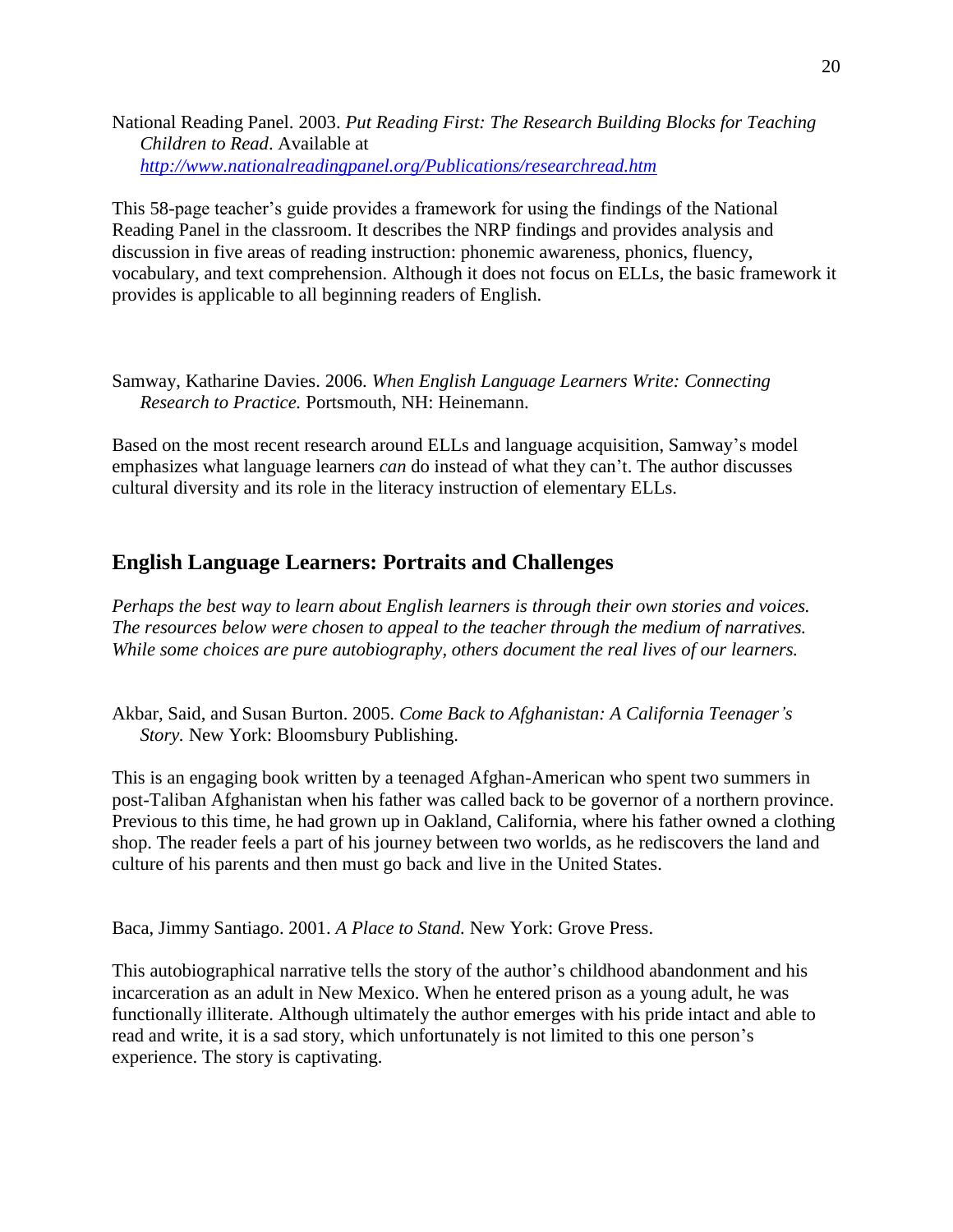Fadiman, Anne. 1998. *The Spirit Catches You and You Fall Down.* New York: Farrar, Straus and Giroux.

This anthropological study is a fascinating account of a Hmong child in the United States who was diagnosed with a condition that caused severe seizures. The story shows the stark differences between Hmong shamanistic medicine and American medical practices, and the spoken and written misunderstandings that often arise as a result of cultural clashes such as this book describes.

Han, Arar, and John Hsu, eds. 2004. *Asian-American X: An Intersection of Twenty-First Century Asian American Voices.* Ann Arbor: University of Michigan Press.

In this collection of coming-of-age essays written by authors from various cultures throughout Asia, the experience of being Asian American in the United States comes to life. Many of the essays address the straddling of American and Asian cultures, the impact on families, and the formation of identities that are free from the traditional boundaries of either culture. The chapters are authentic and center on issues of youth.

### Hart, Elva Treviño. 1999. *Barefoot Heart: Stories of a Migrant Child.* Tempe, AZ: Bilingual Press.

―I am nobody. And my story is the same as a million others. Poor Mexican American. Female child." Elva Treviño Hart tells the story of her life as a child of migrant workers traveling the circuit from Texas to Minnesota in search of agricultural work. The engaging book talks authentically about desire for a stable home life and her reach for academic achievement in an often hostile world.

Igoa, Cristina. 1995*. The Inner World of the Immigrant Child*. Mahwah, NJ: Lawrence Erlbaum Associates.

Cristina Igoa has composed a narrative text that intertwines the lives of her young immigrant students and her own life as the teacher of these children. She writes of the loneliness of straddling cultures and languages and of the trauma of being uprooted from the home culture into a new and frightening world. This book describes a classroom environment and rich activities that will both foster literacy engagement and begin the process of emotional healing within the reality of the new culture. Elementary teachers who have English language learners in their classrooms will find valuable information about language acquisition and invaluable literacy tools in the experience of Igoa.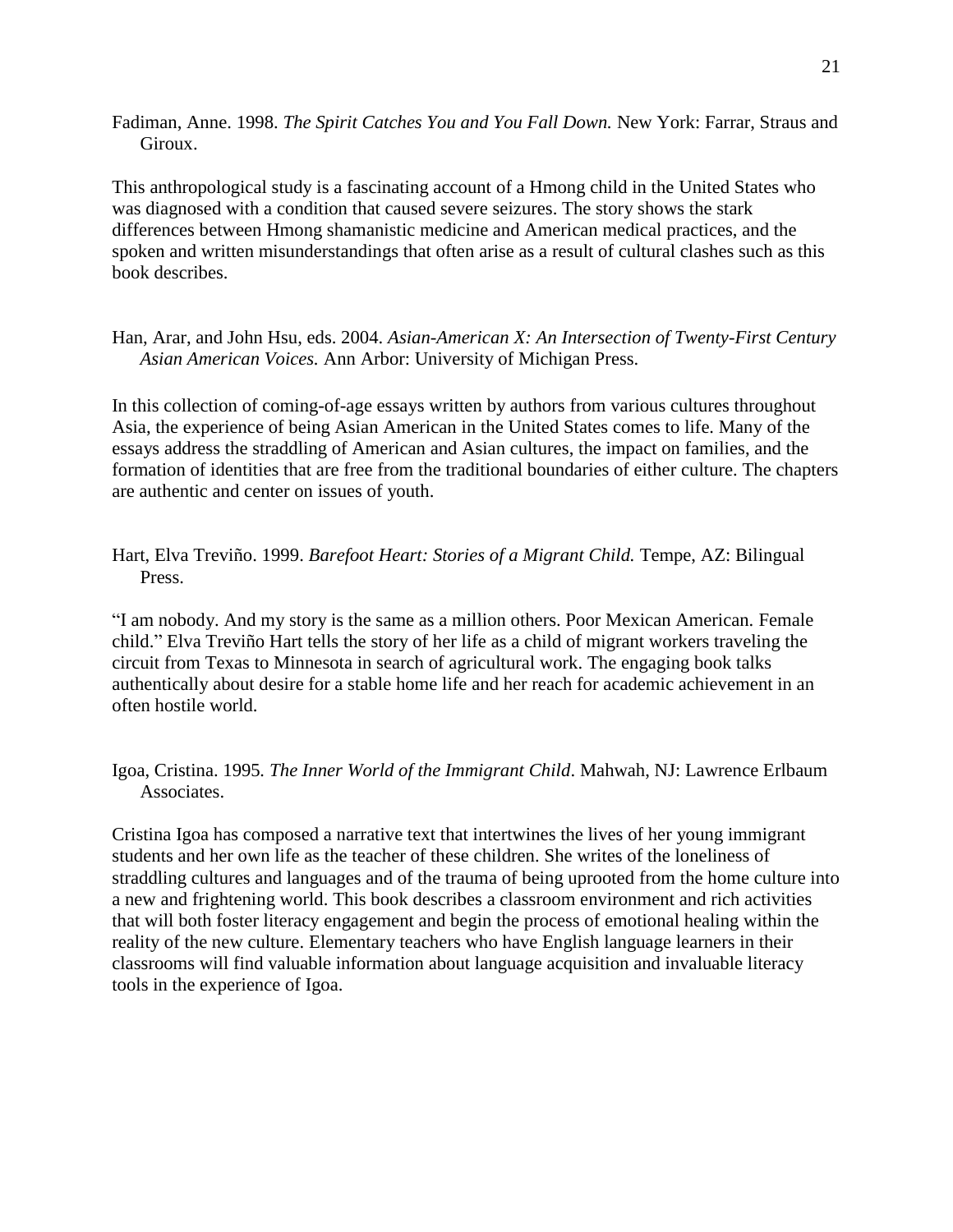Jiménez, Francisco. 1997. *The Circuit: Stories from the Life of a Migrant Child*. Albuquerque, NM: University of New Mexico Press. (NT) Jimenez, Francisco. 2001 *Breaking Through.* Houghton Mifflin

In these two books, Jiménez, now a professor, writes of his early years as a child of migrant workers, moving from Mexico up into the agricultural regions of the United States. The book is often used as a reading for middle school students, since it is authentically written through the eyes of a child; however, the recounting of interruptions in schooling, disruptions of family life, and the emotional traumas of frequent moves is significant for educators of ELLs as well.

Kim, K., and Christine Wong. *Quietly Torn.* San Francisco: Pacific News Service. Kim, K., Christine Wong, and Fam Lin Saechao. *Quietly reBorn*. San Francisco: Pacific News Service.

These two pieces, available for purchase from Pacific News, are collections of stories written by a young Mien boy from the Bay Area in California. It provides a picture of the culture of some of our Southeast-Asian students, and gives insight into their search for identity and for a place to fit in. Although it is about the Mien culture specifically, other students also identify with it and have been inspired by the stories and essays collected therein. The stories, poetry, and essays are a pleasure to read.

Krupat, Arnold, and Brian Swann, eds. 2000. *Here First: Autobiographical Essays by Native American Writers.* New York: The Modern Library.

This collection of essays by now-famous writers Sherman Alexie, W. S. Penn, Gloria Bird, Luci Tapahonso, and others revolves around early experiences with English literacy, experiences confronting life in a nonIndian world, and journeys in finding Native American identity. One of the most compelling essays, "They Moved Over the Mountain" by Tapahonso, recounts life in the Navajo mission boarding school and shows how assimilationist perspectives have contributed to merging, and sometimes loss, of language and culture. The autobiographies of these authors contain life lessons applicable to all educators of ELLs; the essays also talk about the creative process of speaking and writing as expression of Native American heritage.

Moore, MariJo, ed. 2003. *Genocide of the Mind: New Native American Writing.* New York: Nations Books.

This is a diverse collection of essays by noted authors about the Native American experience in current American society. Most of the entries address sociocultural and sociolinguistic issues, such as the role of indigenous languages, symbolic racism, and the state of Native American communities in contemporary society. Laurie Smith, a member of the ELL Leadership Team, writes that books such as this one "begin to lay the foundation for helping both non-Native and Native educators to recognize and to understand the underlying issues . . . of Indian literature and curriculum."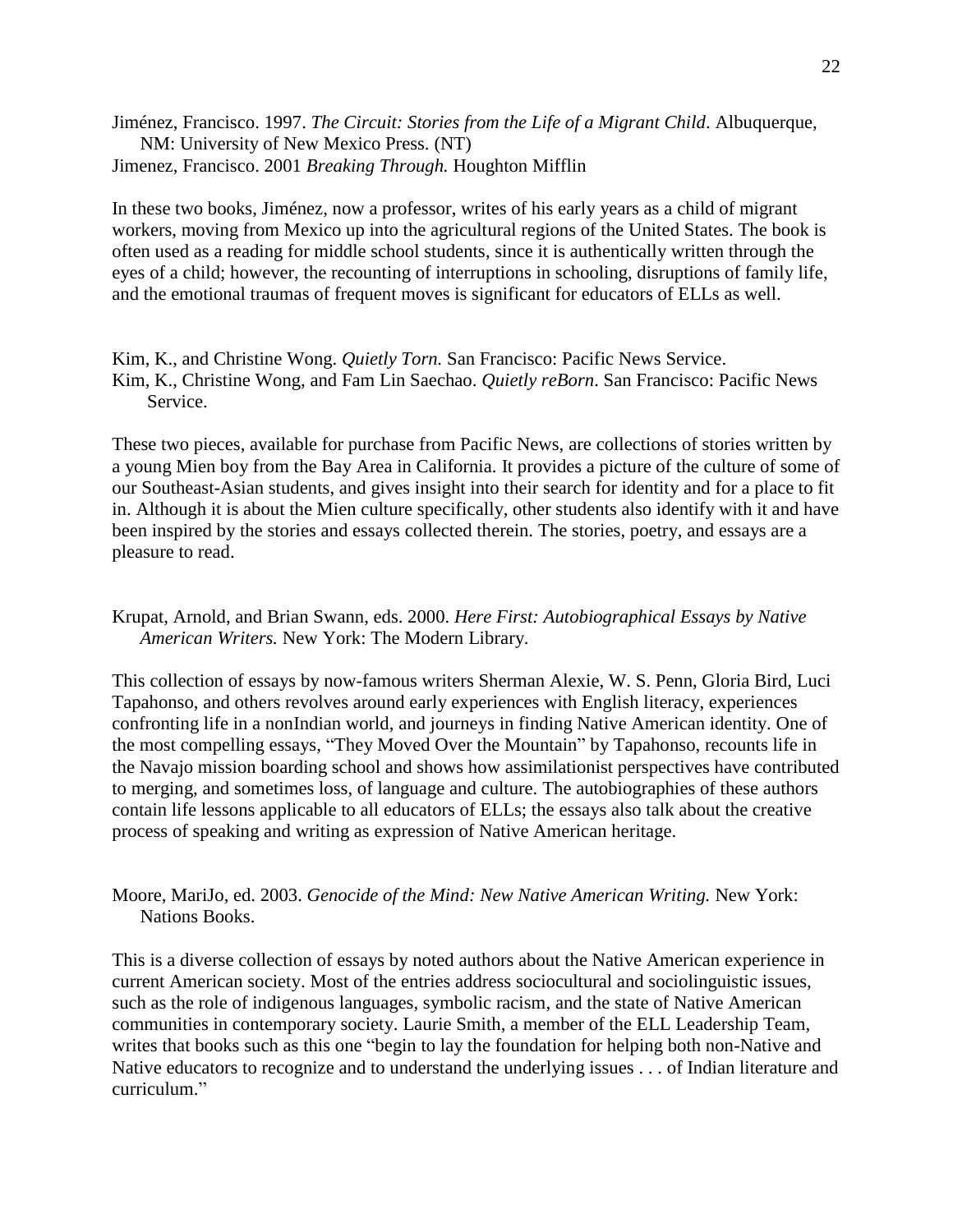Nam, Vickie, ed. 2001. *YELL-Oh Girls! Emerging Voices Explore Culture, Identity, and Growing Up Asian American.* New York: Harper Paperback.

This anthology of stories, essays, letters, and poems is about what it is like to grow up between two cultures. The entries are all brief, written by young Asian-American women in the United States and Canada. Their stories speak of their feelings of alienation in the country of their birth as well as the country of their ancestors. The strong writing and the timely topics make this book a worthwhile addition to a classroom or teacher's library. Students love picking it up and reading a few random entries.

Olsen, Laurie. 1997. *Made in America: Immigrant Students in Our Public Schools*. New York: The New Press.

Laurie Olsen is the lead researcher in an organization called California Tomorrow. Olsen spent over two years conducting an ethnographic study of an urban high school, referred to as "Madison High." The study detailed patterns of segregation and bias and issues of educational equity surrounding the English language learners in the midst of a large high school located in a community experiencing rapidly increasing diversity. This is a compelling book that every high school teacher should read in an effort to understand the place of ESL and English learners in a typical school system.

Pacific News Service. *Izote Vos.* San Francisco, CA: Author.

This is a collection of stories, available for purchase by Pacific News, written by young Salvadorans living in the United States. Much has been written about the long civil war in El Salvador during the 1980s, but little has been written about the lives of the Salvadoran refugees who came to live in the United States during that time. These are authentic stories, written by the survivors of that episode of history.

Rodriguez, Luis. 2005. *Always Running: La Vida Loca: Gang Days in LA.* London: Touchstone Publishers.

This book chronicles of the author's life as a gang member in East Los Angeles when he was a youth. He wrote the book for his son, whom he saw heading down a similar path. The book is graphic but beautifully written, and provides insight into a problem that is rampant today.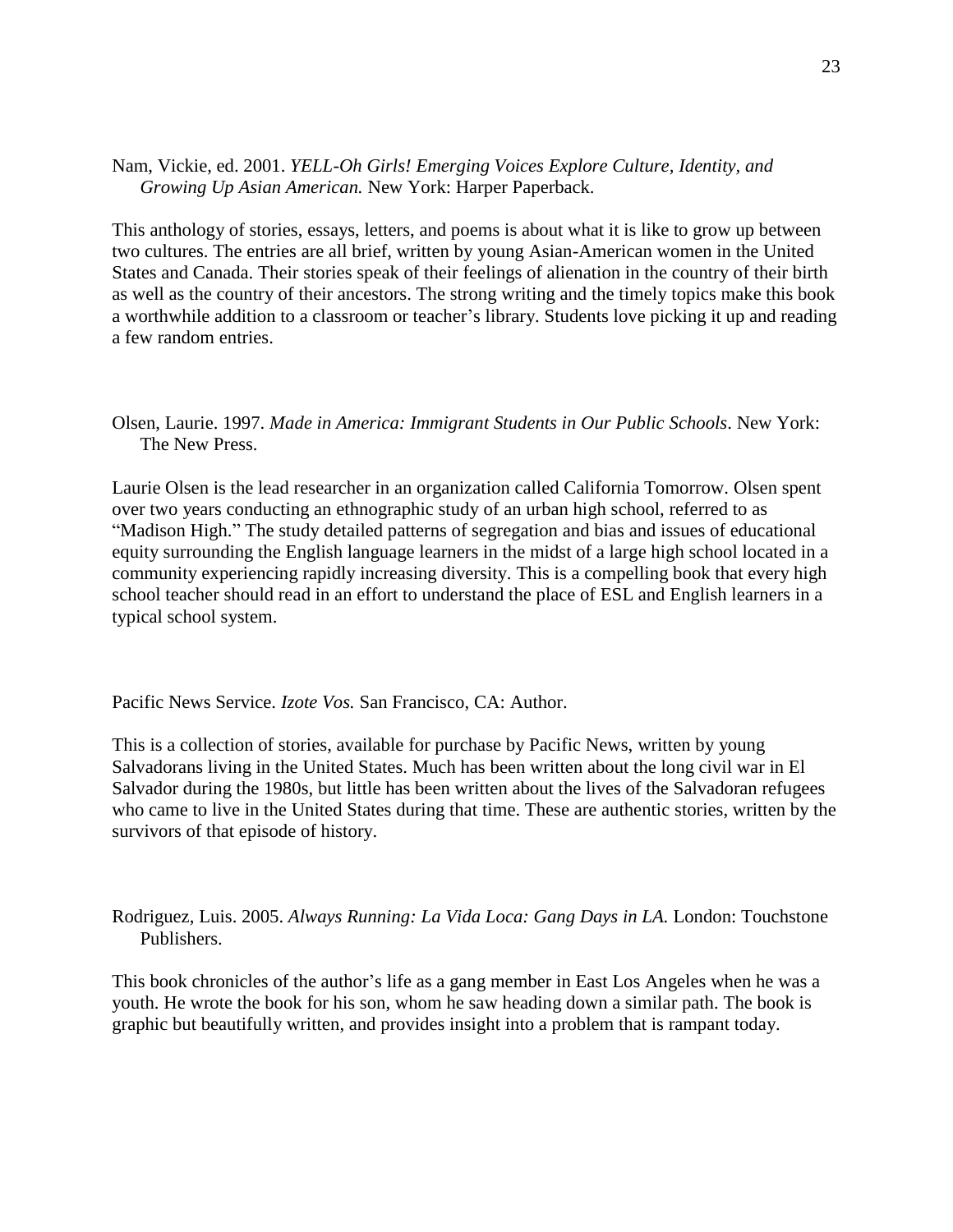Rodriguez, Richard. 1982. *Hunger of Memory: The Education of Richard Rodriguez*. Boston: David R. Godine.

In this autobiographical book, the author speaks of the impact that education had on his life and his relationship with his family and culture. While education gave him a way to connect to the world outside of his family culture, it also created a separation. As he became more a part of the world outside his immediate culture, he became less a part of his family. This work is interesting and thought-provoking, and leads to a recognition of the importance of maintaining one's own culture even while assimilating into another. This work is often used in college multicultural education courses.

- Rumbaut, Rubén, and Alejandro Portes, eds. 2001. *Ethnicities: Children of Immigrants in America.* Berkeley: University of California Press.
- Rumbaut, Rubén, and Alejandro Portes, eds. 2001. *Legacies: The Story of the Immigrant Second Generation.* Berkeley: University of California Press.

The twin texts reflect the findings of the Children of Immigrants Longitudinal Study (CILS), which took place in the United States in the 1990s. It reports on "patterns of acculturation, family and school life, language, identity, experiences of discrimination,  $\dots$  and achievement" (xvii). While both texts are dense with information and statistics, the results of the study cast light on the differing acculturation patterns of various cultural groups including Vietnamese, Mexican American, Filipino, and other immigrant waves. *Legacies* also offers compelling stories of immigrant families and the culture shift that is occurring in each succeeding generation. This is a rich source of information for the reader who is interested in a particular cultural group in the classroom or in learning more about overall patterns of school and life achievement for these immigrant Americans.

Suárez-Orozco, Carola, and Marcelo Suárez-Orozco. 2001. *Children of Immigration*. Cambridge, MA: Harvard University Press.

―For the children of immigrants today, it is the best of times and the worst of times,‖ state the authors. This thoughtful and authentic book deals with the status of immigrant children in the United States through an examination of family change, achievement of children in schools, and the transition to the workplace. What are the dreams of these children and what are their realities? All readers will find this fascinating reading on a reality we often idealize or demonize.

Zhou, Min, and Carl L. Bankston. 1998. *Growing Up American: How Vietnamese Children Adapt to Life in the United States.* New York: Russell Sage Foundation.

This book provides a profile of the Vietnamese immigrant student in U.S. schools and society, including the history of resettlement, patterns of acculturation, language use, factors contributing to achievement, and most importantly, the critical importance of family as support system. Teachers with Vietnamese students will benefit from this comprehensive coverage of the culture.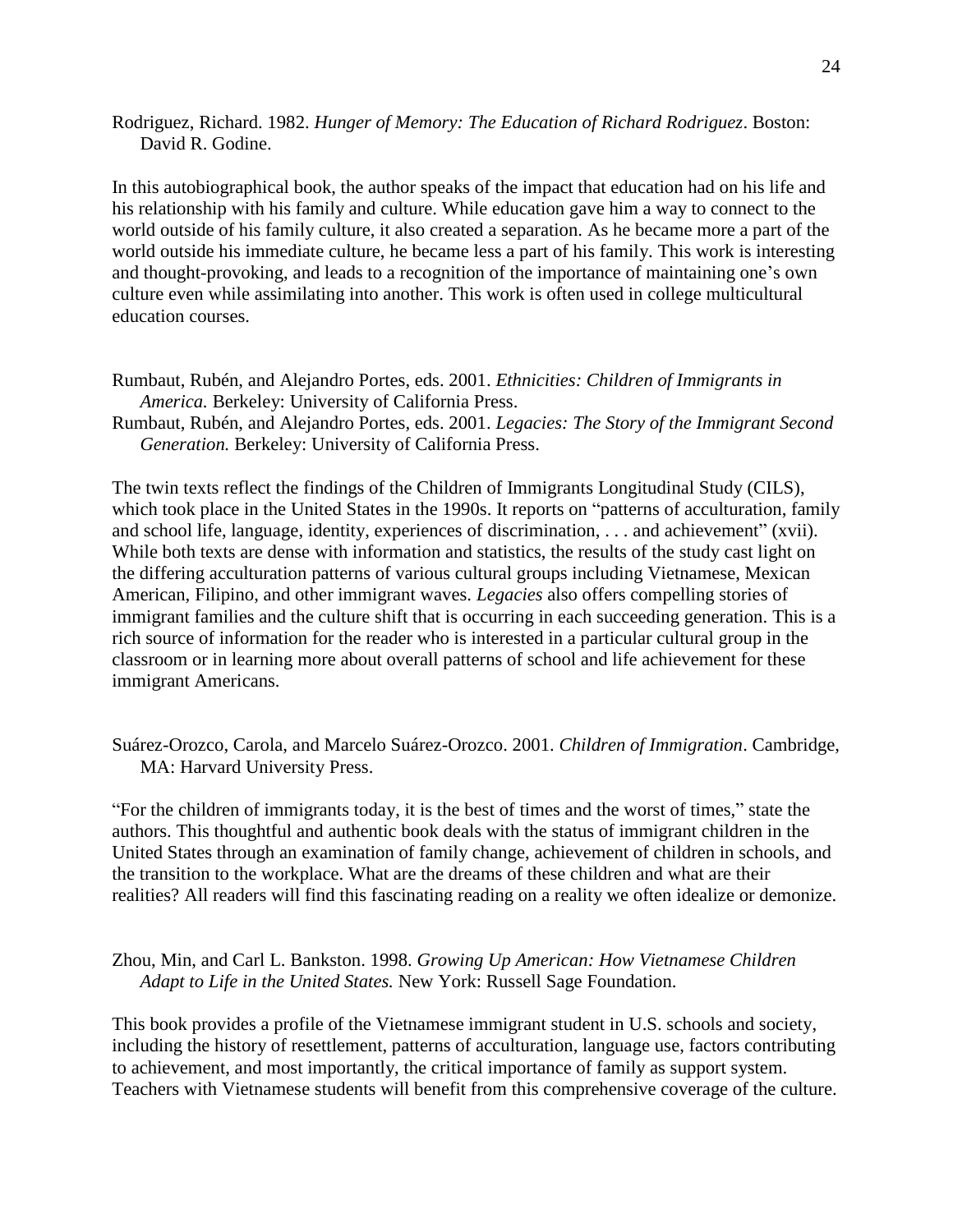# <span id="page-24-0"></span>**Equity and Access in Education for English Learners**

*According to the Supreme Court decision that mandates English language or bilingual support*  for ELLs (Lau v. Nichols 1974), "there is no equality of treatment merely by providing students *with the same facilities, textbooks, teachers, and curriculum; for students who do not understand English are effectively foreclosed from any meaningful education.‖ This section includes articles that discuss the importance of equity (not equality) and accessibility of educational resources for students for whom English is a new language.*

Cummins, Jim. "Biliteracy, Empowerment, and Transformative Pedagogy." Available at <http://www.iteachilearn.com/cummins/biliteratempowerment.html>

Jim Cummins is one of the preeminent scholars in the field of bilingualism and biliteracy. In this undated article, taken from his website (which contains additional articles), he discusses the arguments for and against bilingual education along with the supporting research for each viewpoint. He then goes on to discuss a "transformative pedagogy" for English learners. Anyone interested in learning more about the theories underlying second-language acquisition and bilingual education would benefit from reading this article.

Gándara, Patricia, Russell Rumberger, Julie Maxwell-Jolly, and Rebecca Callahan. 2003. "English Learners in California Schools: Unequal Resources, Unequal Outcomes." *Education Policy Analysis Archives* 11 (36): *<http://epaa.asu.edu/epaa/v11n36/v11n36.pdf>*

The authors of this extensive article, well-known researchers on equity issues, review the conditions of schooling for English learners in California, the state with the largest concentration of such students. They propose that there are seven areas in which English learners receive an education that is inferior to that of native English speakers. The article was originally prepared as background information for the case of *Williams v. the State of California*, a class action suit. It is important reading for program directors and school administrators who have a population of English learners in their schools.

Gutierrez, Kris D., Jolynn Asato, Mariana Pacheco, Luis C. Moll, Kathryn Olson, Eileen Lai Horng, Richard Ruiz, Eugene Garcia, and Teresa L. McCarty. 2002. "'Sounding American': The Consequences of New Reforms on English Language Learners.‖ *Reading Research Quarterly* 37 (3).

This 22-page article discusses the effects of new educational policies on English language learners and their teachers. It presents empirical evidence of the consequences of new educational reforms on this student population in California. It is formatted as a discussion and presents compelling information for those involved in English language development program design and management. It is available online.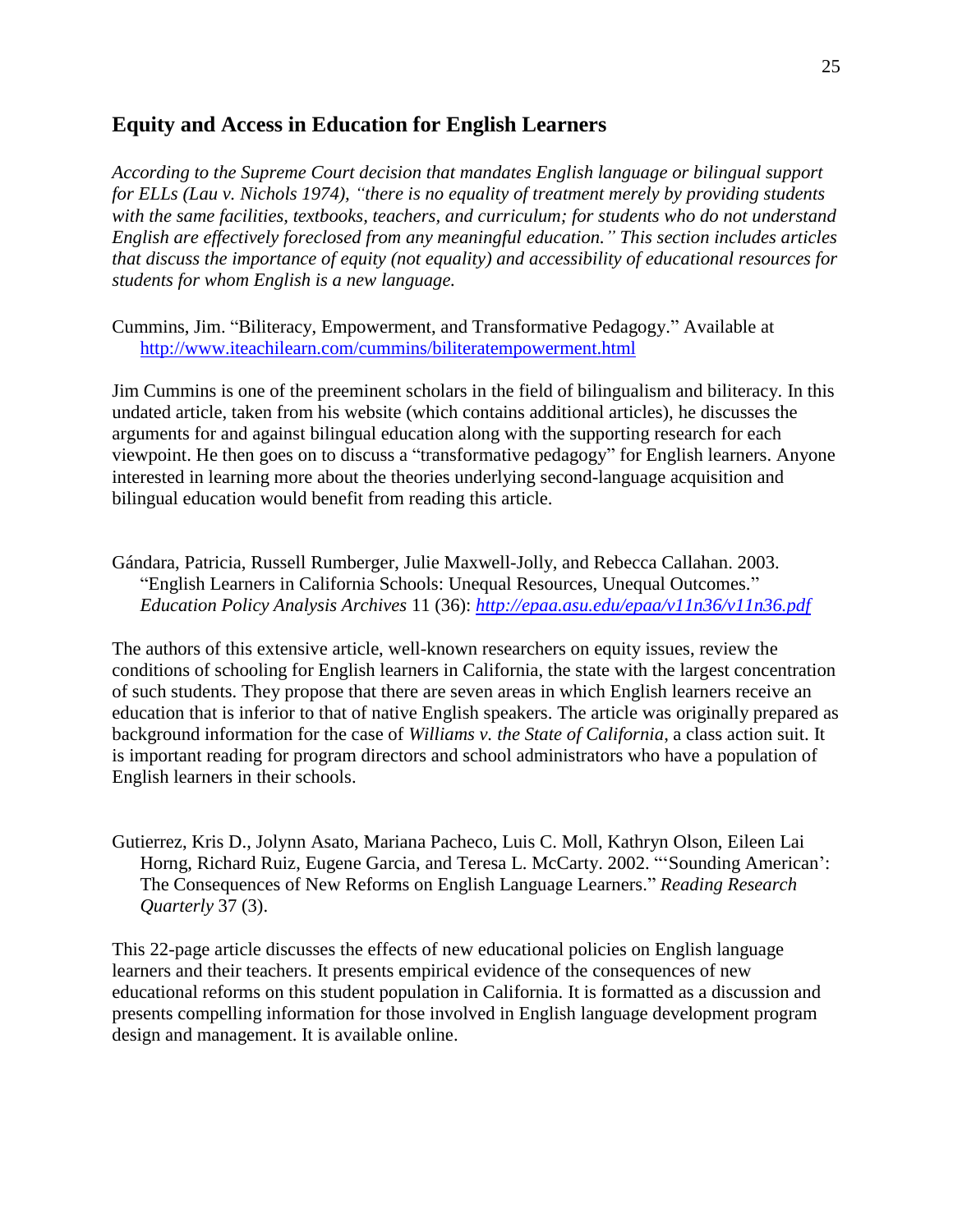National Writing Project. 2006. *Writing for a Change: Boosting Literacy and Learning Through Social Action*. San Francisco: Jossey-Bass.

*Writing for a Change* is a new book published by the National Writing Project in collaboration with the Centre for Social Action in the UK. It shows teachers how to engage students in realworld problem-solving activities that can help students to gain voice, authority, and passion for reading and writing. The book discusses the tension between the state-mandated and assessed curriculum and the action-based curriculum that teachers know effectively engages students in deeper ways. It presents case studies by teachers and students who have implemented Social Action activities in classrooms and provides specific classroom activities that foster the process.

#### Nieto, Sonia M. 2002-2003 (December-January). "Profoundly Multicultural Questions." *Educational Leadership* 60 (4): 6–10.

In this article, Nieto speaks to the necessity of addressing issues of multicultural education that go deeper than simply playing ethnic music or having multicultural food fairs. While not dismissing these activities, she points out that they often disguise the deeply ingrained inequalities in education that exist in many schools of great diversity. This is an important article, challenging many of our existing educational practices while providing suggestions for change.

#### Nieto, Sonia M. 2003 (May). "What Keeps Teachers Going?" *Educational Leadership* 60 (8): 14–18.

This article reports on an inquiry project the author participated in with a group of urban teachers in Boston. She had noticed that often schools in high-poverty areas not only have the least resources but also experience the highest level of teacher mobility. She points to the high rate of new-teacher dropout from these schools, and the difficulty in recruiting and retaining excellent teachers. She discovered this inquiry group made up of seven excellent Boston teachers who had stayed, and she wondered why. Here she describes her experience of the group and what she learned from them that applies to other teachers and other schools. All those teachers who keep teaching—or aspire to keep teaching—despite the obstacles they face in their schools and classrooms will resonate with this article.

#### Olsen, Laurie, and Ann Jaramillo. 1999. *Turning the Tides of Exclusion: A Guide for Educators and Advocates for Immigrant Students*. Oakland, CA: California Tomorrow.

This book is designed around five major strategies that can help schools become more responsive to the needs of language-minority and immigrant students. They include creating a core of student advocates, using data and inquiry to focus and monitor work, developing an understanding of immigrant students' experiences, supporting student voices, and changing practice within the classroom. It is practical guide to changing the educational practices that, consciously or not, exclude immigrant students. It is a must-read for anyone who cares about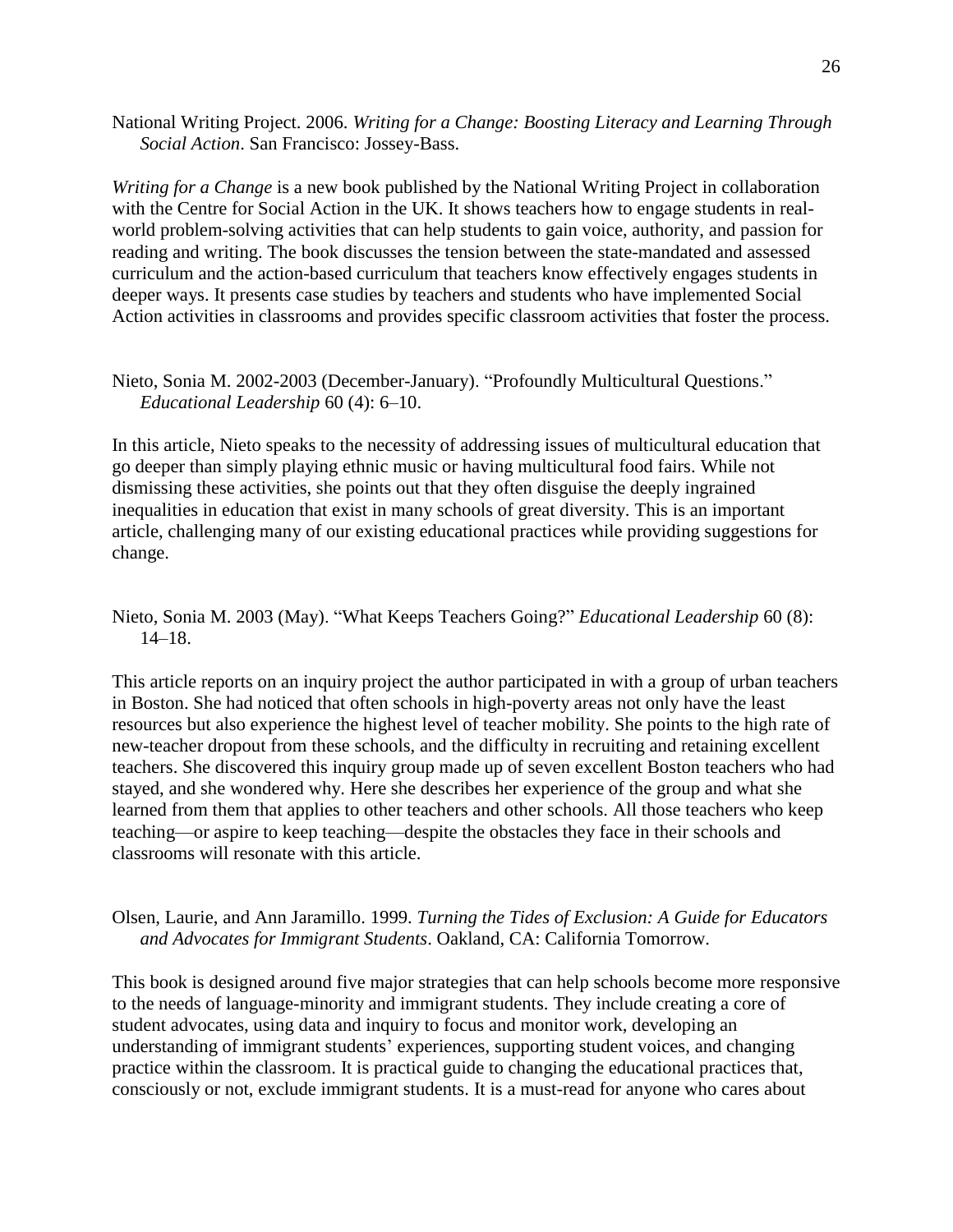<span id="page-26-0"></span>changing the ways in which schools function in order to truly provide an education to all students.

Weissglass, Julian. 1997. "Deepening Our Dialogue About Equity." *Educational Leadership* 54 (7).

This short (4 page) article, written by a leader in mathematics education, stresses the importance of addressing bias and discrimination in our schools and in society in general. He posits that while it is difficult to address the issues, it causes more difficulties in the long run when we fail to address them. Weissglass offers a structure for safely holding conversations about delicate and possibly painful subjects. The article is pertinent for anyone living and working in a multicultural society.

# **Essential Bookshelf for New and Practicing Teachers of ELLs**

*The impetus for this section stems from the question often asked of seasoned ESL professionals: ―What book should I read where I can learn to teach ESL?‖ This list of multiple texts attests to the breadth of information needed to effectively teach English to speakers of other languages. The list was culled from a longer list of suggestions submitted by a range of ESL teachers in multiple contexts about what constitutes a professional ―bookshelf.‖ What was most surprising was the extent of agreement about the text choices.*

Althen, Gary, Amanda Doran, and Susan Szmania. 2002. *American Ways: A Guide for* Foreigners in the United States, 2<sup>nd</sup> Edition. Yarmouth, ME: Intercultural Press.

Unless a teacher of students from other cultures can see "America" as just one of many diverse cultures in the world, and not "the culture" of the world, there is little hope of understanding the puzzlement an ELL learner will experience in trying to define and understand the behavior of the peoples of the United States. While this book may overemphasize some stereotypes of American culture, it provides rich insight for the American reader in seeing just how others view us. This is fascinating reading; the reader will find new vision into just what makes the United States a "culture."

Cary, Stephen. 2000. *Working with Second Language Learners: Answers to Teachers' Top Ten Questions.* Portsmouth, NH: Heinemann.

This easy-to-read book is formed around ten questions that ELL and mainstream classroom teachers may have about working with language learners. Each chapter is organized around a key question and supported with a classroom story and reflection. The questions address issues of literacy, oral language development, primary language development (when the teacher doesn't speak the child's language), and development of student learning strategies.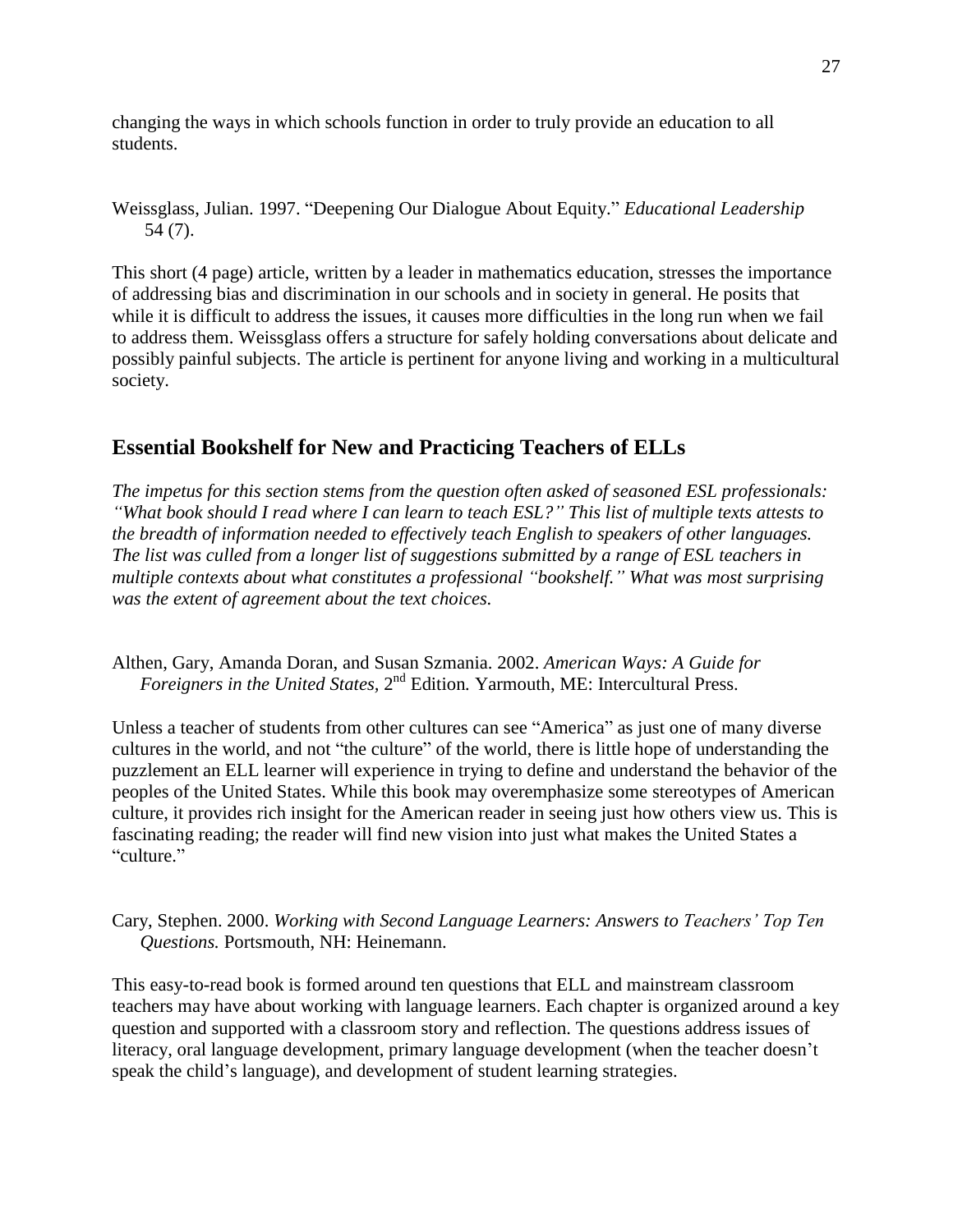Celce-Murcia, Marianne, and Diane Larsen-Freeman. 1999. *The Grammar Book: An ESL/EFL*  Teacher's Course, 2<sup>nd</sup> edition. Boston: Heinle & Heinle.

While the title may seem pretentious, this in fact, is the sourcebook for almost all ELL professional educators and is the one book you should take with you if you teach abroad where grammar is often the focus of the learning. The comprehensive coverage of English grammar is technical, but unlike grammar books for native English speaking students, this book targets those who teach English as a language specifically. The grammar framework is based on transformational grammar; each chapter covers the language structure, discusses common uses for the grammar and then provides teaching suggestions. Although you may not "know" the entire book, it is the book you reach for first when planning a grammar lesson for your class.

#### Chamot, Anna U., and J. Michael O'Malley. 1994. *The CALLA Handbook: Implementing the Cognitive Academic Language Learning Approach*. Reading, MA: Addison-Wesley.

Chamot and O'Malley are leading writers in the field of academic language development and the assessment of academic literacy. Their early work, the comprehensive *CALLA Handbook*  remains a classic in the area of academic literacy, learning strategies, and study skills for English learners. It is most valuable for examining content-specific (science, math, social studies, and literature) language and effective instructional techniques for the ELL content-based classroom. It is a valuable text for both the ESL/bilingual educator and content area teachers.

#### Egbert, Joy. 2005. *CALL Essentials: Principles and Practice in CALL Classrooms*. Alexandria, VA: TESOL.

Teachers of English learners need to be knowledgeable about computer-assisted language learning and other new technologies to help students gain in proficiency, especially in reading and writing. New technology has the potential to engage students in authentic language situations without their leaving the classroom and to provide the intensive language practice that is necessary for mastery learning. This book is valuable for teachers at all levels and provides information for all levels of technology access.

Firsten, Richard, and Patricia Killian. 2002. *The ELT Grammar Book: A Teacher Friendly Reference Guide*. Burlingame, CA: Alta Book Center Publishers.

This 500-page text is a grammar book for teachers of English, not necessarily researchers. It covers the range of topics that are most likely to cause difficulty in the ELL classroom but also includes "sound grammar" topics such as stress and intonation patterns. Teachers have found that the teaching tips and techniques effectively bridge the divide between knowledge of grammar and instruction in the classroom.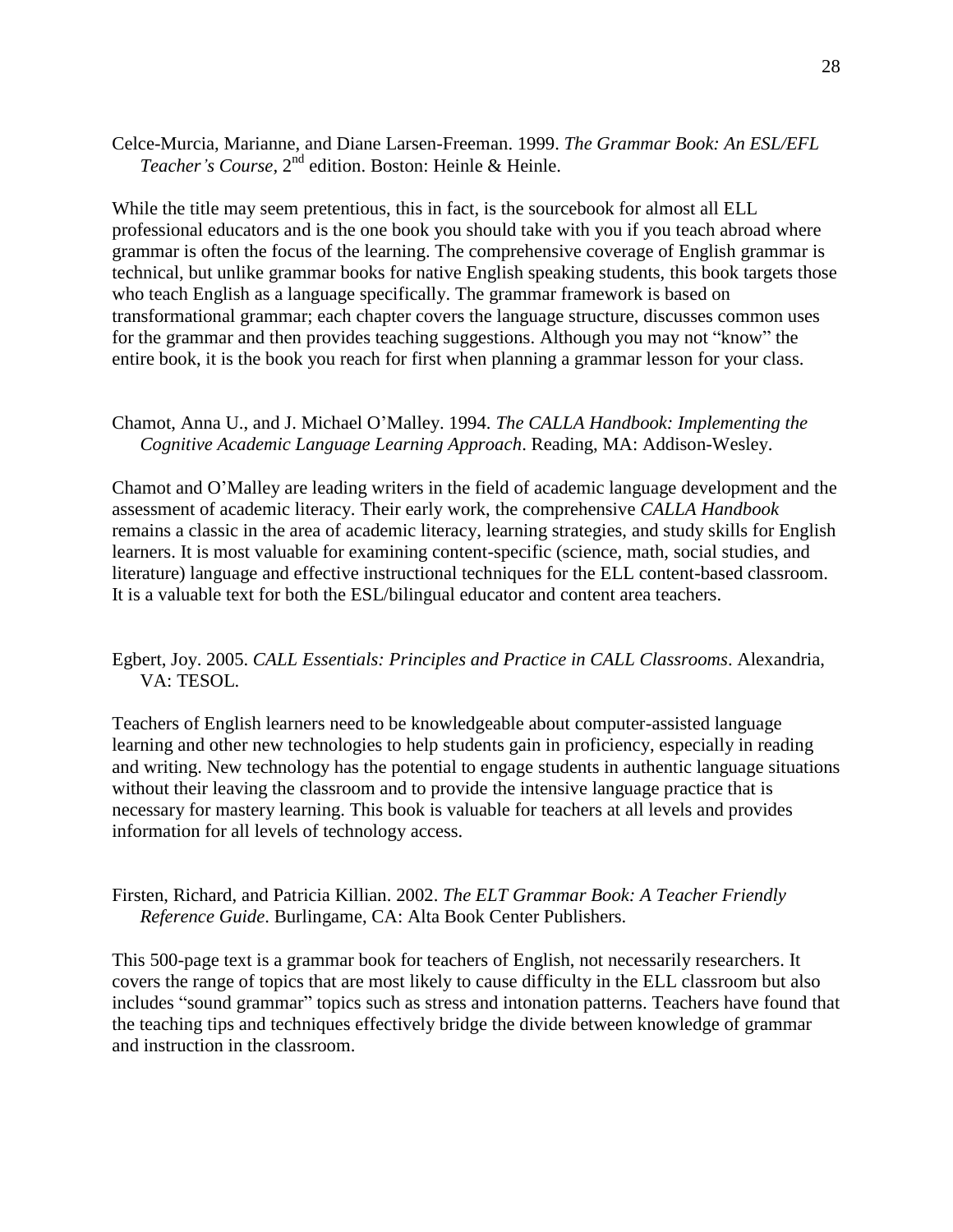Herrell, Adrienne, and Michael L. Jordan. 2008. *Fifty Strategies for Teaching English Language Learners*, 3 rd Edition. Plains, NY: Merrill/Prentice Hall.

Each short chapter in this text presents a teaching principle that is known to be effective for the ELL classroom. It gives specific strategies for implementing that principle, and supplies a vignette so that the novice teacher can contextualize its use. Because each strategy is relatively independent of the others, the organization of the book can appear confusing; however, the information contained in this text bridges the theoretical and the practical, an element so often missing in ELL teacher texts.

#### Olsen, Laurie. 1998. *Made in America: Immigrant Students in Our Public Schools*. New York: The New Press.

Laurie Olsen is the lead researcher in an organization called California Tomorrow. Olsen spent over two years conducting an ethnographic study of an urban high school, referred to as ―Madison High.‖ The study detailed patterns of segregation and bias and issues of educational equity surrounding the English language learners in the midst of a large high school located in a community experiencing rapidly increasing diversity. This is a compelling book that every high school teacher should read in an effort to understand the place of ESL and English learners in a typical school system.

#### O'Malley, J. Michael, and Lorraine Valdez Pierce. 1996. *Authentic Assessment for English Language Learners: Practical Approaches for Teachers.* Reading, MA: Addison-Wesley.

In this era of high-stakes assessment, this text reminds us of the critical nature of authentic and classroom-based assessment. The authors, leaders in TESOL and authors of many books and articles, begin with an explication of types of assessment and then devote the majority of the text to the subject of using assessment for the purpose of knowing when your students are learning and gaining in language proficiency and when they are not. The chapters cover the language skill areas, but listening comprehension in notably missing. Particularly helpful for the novice teacher is that the book provides an abundance of rubrics, checklists, and other assessment schemes that can easily be adapted to any classroom situation. The book is accessible for even the new teacher.

#### Oxford, Rebecca. 1989. *Language Learning Strategies: What Every Teacher Should Know*. Boston: Heinle & Heinle.

This text, written by the expert in the field of learning strategies, offers a comprehensive view of the ways students best learn a new language. The information presented is valuable, but may present a reading challenge as the book is oriented to teacher educators rather than classroom practice. This is considered one of the classics in the field.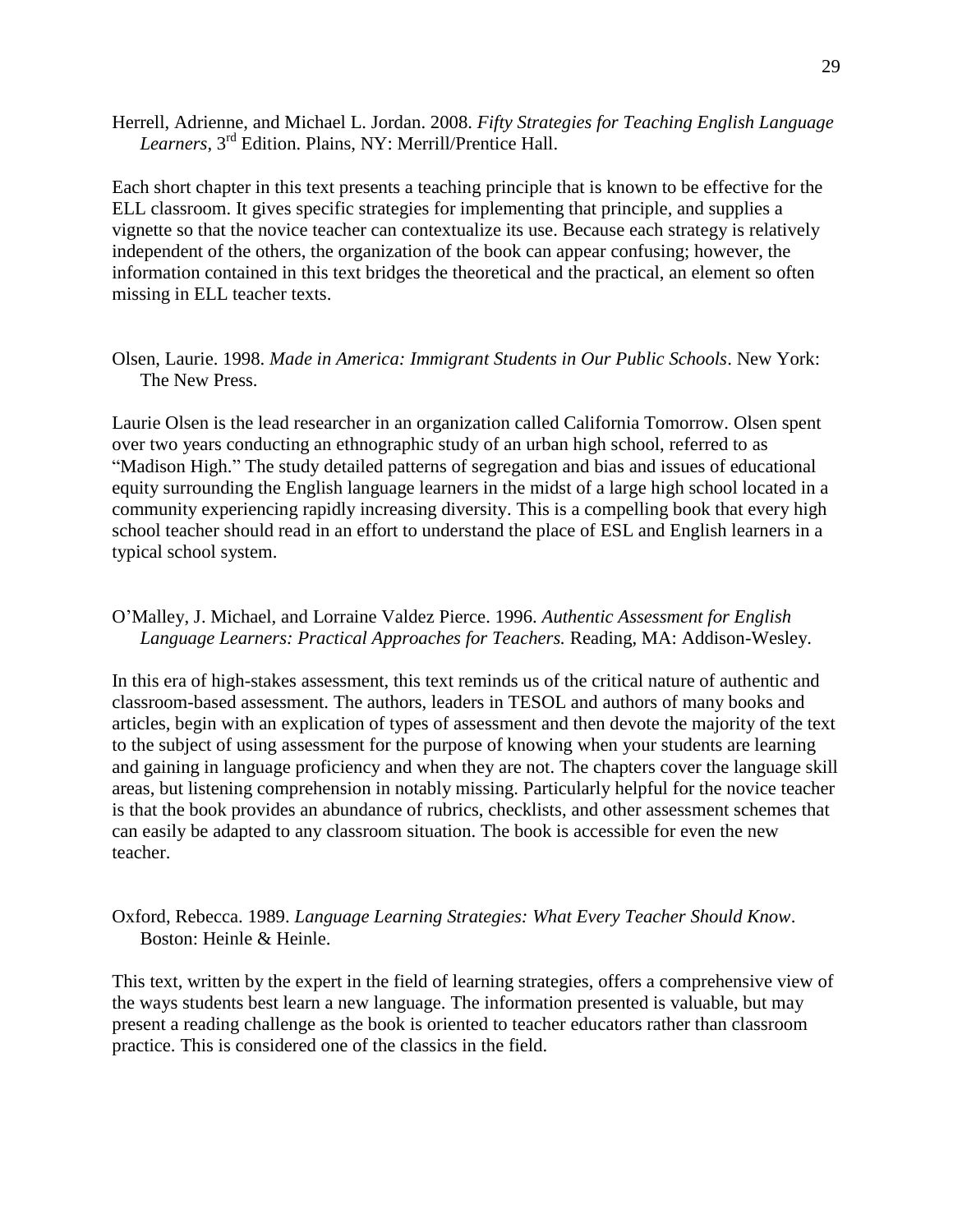<span id="page-29-0"></span>Richard-Amato, Patricia A. 2003. *Making It Happen: Interaction in the Second Language*  Classroom: From Theory to Practice, 3<sup>rd</sup> Edition. White Plains, NY: Longman.

This Richard-Amato text has introduced new ELL teachers to the field for many years. The book serves as a broad introduction to the foundations of ESL, covering the key theories, terms, and principles upon which more advanced books are based. The book contains chapters on language acquisition theory, literacy development, principles of effective teaching, and models of ELL instructional delivery and includes an overview of various techniques that can be implemented in the classroom.

TESOL Professional Papers #1. 1996. *Promising Futures: ESL Standards for Pre-K–12 Students*. Alexandria, VA: TESOL.

TESOL is the leading professional organization in the field of ESL and is home base for EFL and ESL educators worldwide. Available through the TESOL website, this book outlines the standards for teaching and learning in preschool through 12. Many of the U.S. state standards are based on this framework.

# **Family Literacy and English Language Learners**

*The articles in this section discuss the importance of including families in the educational process and provide some suggestions for how to do so.*

Blum, Irene H., Patricia S. Koskinen, Nancy Tennant, E. Marie Parker, Mary Straub, and Christine Curry. 1995. "Audiotaped Books to Extend Classroom Literacy Instruction into the Homes of Second-Language Learners.‖ *Journal of Reading Behavior* 27 (4).

This article investigates whether repeated reading at home with an audio model is a valuable supplement to the literacy instructional program of second-language learners. The article is available online and would be of interest to teachers wishing to find alternate methods of accelerating their students' reading capacity.

Gonzalez, Norma, Luis C. Moll, Martha Floyd Tenery, Anna Rivera, Patricia Rendon, Raquel Gonzales, and Cathy Amanti. 1995. "Funds of Knowledge for Teaching in Latino Households.‖ *Urban Education* 29 (4).

This well-known article, written by a team of researchers in Arizona, explores the wealth of resources and knowledge available in Latino homes, knowledge that is seldom utilized in the school setting. Further, this article describes the process of a study group: the members went into Latino homes to understand the funds of knowledge and then met as a group to collectively analyze their observations. The article points out the transformative power of the connection between community and school cultures. While this piece focuses specifically on Latino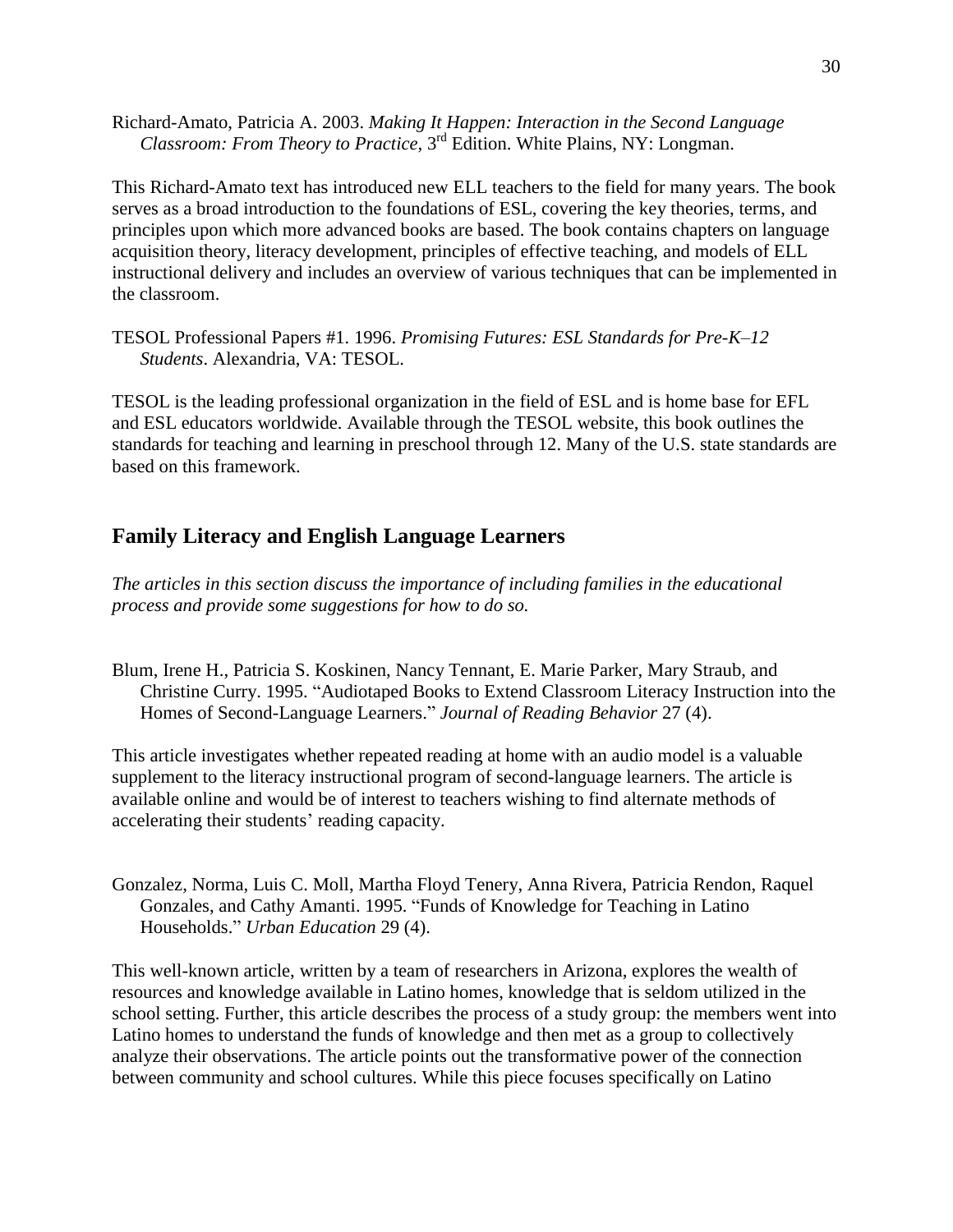<span id="page-30-0"></span>households, it would be of value to both teachers and administrators of programs with participants from many cultures.

Perez, Dolores. 2005. "Voces del Corazón." *The Quarterly of the National Writing Project* 27 (2).

Dolores Perez, a teacher from Sabal Palms Writing Project in Texas, is a member of Project Outreach as well as of the NWP ELL Leadership Team. In this short article she tells the story of the "Family Literacy Nights" she and her colleagues held in two middle schools in her community. She gives sage advice to others who might wish to hold a similar event, including guidelines and sample themes for such events.

Valdés, Guadalupe. 1998. "The World Outside and Inside Schools: Language and Immigrant Children.‖ *Educational Researcher* 27 (6).

In this piece, Guadalupe Valdez, a professor of education, discusses the differences between the home culture and how the culture of schools responds to or fails to respond to the needs of immigrant children. Her study examined the process of English acquisition for two middle school young students who arrived in this country with no English and describes the challenges they faced in academic achievement.

## **Language Acquisition and Learning**

*This section provides resources for learning more about how children and adults learn a new language. What is the process through which this language is learned? What factors facilitate or hinder this learning? What are the implications for the classroom? The resources were chosen to address the needs of all teachers, ranging from the new explorer of linguistics to the educatorresearcher.*

Black, Susan. 2005. "English Spoken Here." *American School Board Journal* 192 (5).

Susan Black, an educational research consultant, has written a short article about how students learn to speak English. She gives some techniques that teachers may use to help students improve their spoken English, and tells why that is important. The article would be useful to new teachers who are wondering how to help their students attain proficiency in speaking English. It is available online at *http://texasedequity.blogspot.com/2005/05/english-spoken-here.html.*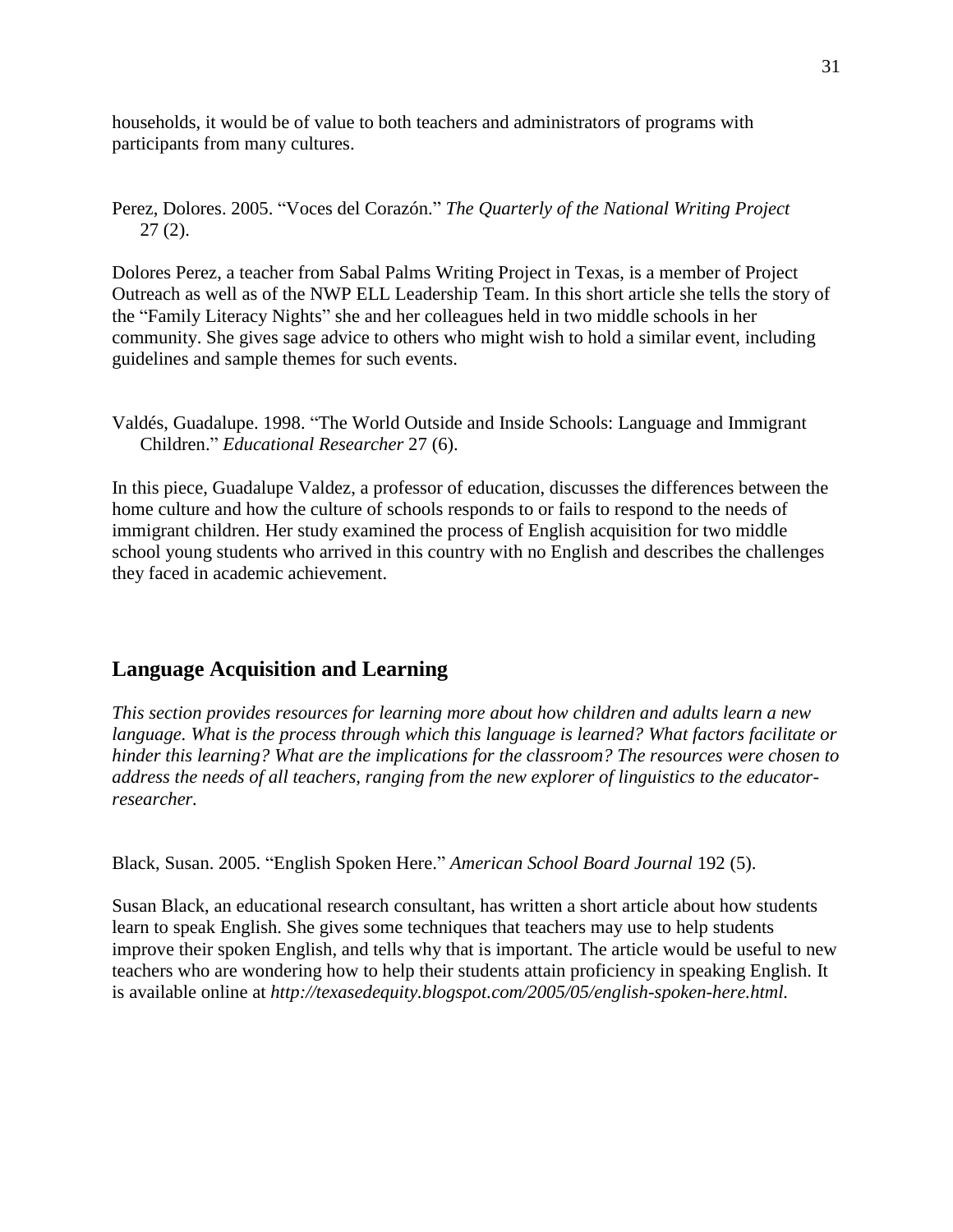Krashen, Stephen D. 1981. *Principles and Practice in Second Language Acquisition*. English Language Teaching series. London: Prentice-Hall International (UK) Ltd.

Stephen Krashen is a major researcher in the field of second-language acquisition. This book is one of many that address the basics of acquiring English. He delineates his five key hypotheses about second language acquisition and explains how those theories are used in practice. This book is essential reading for any teacher who is beginning to work with English learners.

Hakuta, Kenji, Yuko Goto Butler, and Daria Witt. 2000. *How Long Does It Take English Learners to Attain Proficiency?* University of California Linguistic Minority Research Institute, policy reports. Available at *<http://repositories.cdlib.org/lmri/pr/hakuta>*

This article describes a study by recognized researchers in the field, which attempted to determine how long it actually takes to acquire oral English and academic English proficiency. It is important reading for those who are faced with shortened time frames to facilitate English acquisition, such as in California or Arizona where the passage of new laws has reduced the accepted time for teaching English to newcomers.

Lucas, Tamara. *Influences on the Educational Experiences of Immigrant Students in U.S. Schools.* National Clearinghouse for English Language Acquisition and Language. Available at *[www.ncela.gwu.edu/pathways/immigration/influences.htm](http://www.ncela.gwu.edu/pathways/immigration/influences.htm)*

Lucas explains the multiple factors that influence the effectiveness of schooling and of acculturation to America for recent immigrants. Topics discussed include, among others, individual factors, family factors, the relationship between the home culture and the United States, and the conditions of immigration. This is a valuable article because it brings together multiple perspectives of the immigration experience.

McLaughlin, Barry. 1992. *Myths and Misconceptions About Second Language Learning: What Every Teacher Needs to Unlearn.* Santa Cruz, CA: Office of Educational Research and Improvement, U.S. Dept. of Education. Available at <http://www.ncela.gwu.edu/pubs/ncrcdsll/epr5.htm>

This 11-page article, produced by the Office of Educational Research and Improvement, attempts to debunk five misconceptions or myths about the learning of English as a second language. Each myth is followed by a discussion of related research. It is important for teachers of language-minority students, who need to understand the complexities of the process of learning English.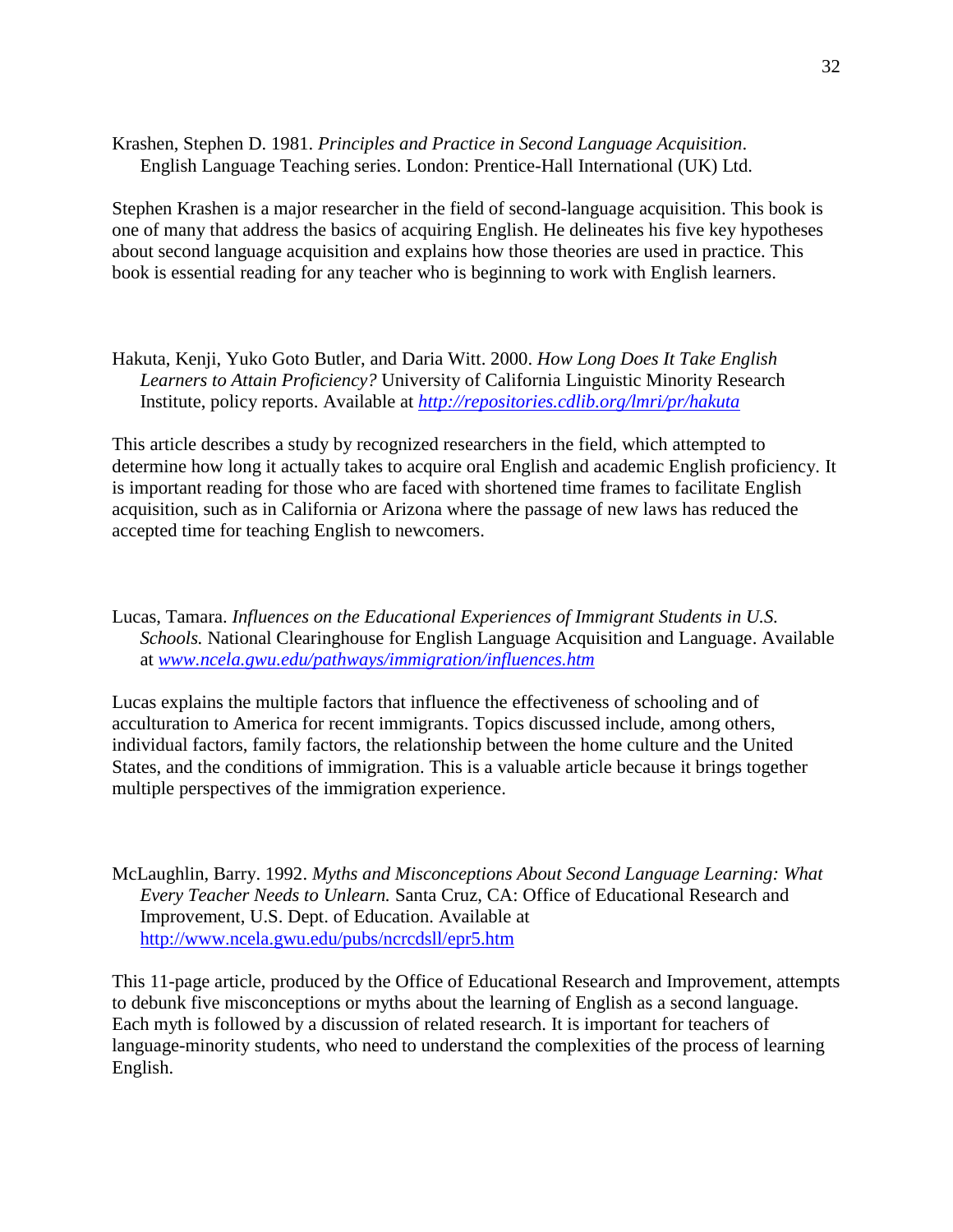<span id="page-32-0"></span>Jorge Ruiz-de-Velasco, Michael E. Fix, and Beatriz Chu Clewell. 2000. *Overlooked and Underserved: Immigrant Students in U.S. Secondary Schools*: Available at *[http://www.urban.org/publications/310022.html.](http://www.urban.org/publications/310022.html)*

This expansive report focuses in particular on two subpopulations of immigrant children that pose special challenges to secondary schools but have received little attention. One subpopulation is immigrant teens who arrive in the U.S. school system with significant gaps in their schooling. Many of these youth are not fully literate in their native language, much less in English. The second subpopulation is students from language-minority homes who have been in U.S. schools for a significant period but have yet to master basic language and literacy skills. While these students may be orally proficient in English, their reading and writing skills lag behind those of their student counterparts. This report is important reading for those teaching ELLs, since it broadens the well-recognized concepts of BICS and CALP.

Saville-Troike, Muriel. 2006. *Introducing Second Language Acquisition*. Cambridge, UK: Cambridge University Press.

This introductory text by a noted researcher in the field covers the major topical areas in secondlanguage acquisition (SLA) in a readable format for the teacher who has little or no previous knowledge. The terminology introduced provides a valuable foundation for further reading.

# **Long-Term English Learners / Generation 1.5**

*An increasing number of English learners in our schools are U.S. born and have been educated in U. S. schools since early childhood. They struggle with a different set of issues than newcomers who were educated in their first language. This section includes articles that look at the problems these students face and offer suggestions for assisting this group to reach gradlevel academic proficiency.*

Freeman, David, and Freeman, Yvonne. 2002. *Closing the Achievement Gap: How to Reach Limited-Formal-Schooling and Long-Term English Learners*. Portsmouth, NH: Heinemann.

In this book David and Yvonne Freeman discuss students who are long-term English learners, or learners who remain classified as LEP (limited English proficient) even though they have spent a significant period or have been wholly educated in U.S. schools. The authors' concerns center on the inability of this group to meet academic achievement goals commensurate with their peers, often because of a disruption in education. The authors provide both explanations and suggestions for helping these students. This resource is of interest to teachers and administrators who are struggling to help more advanced students acquire academic English.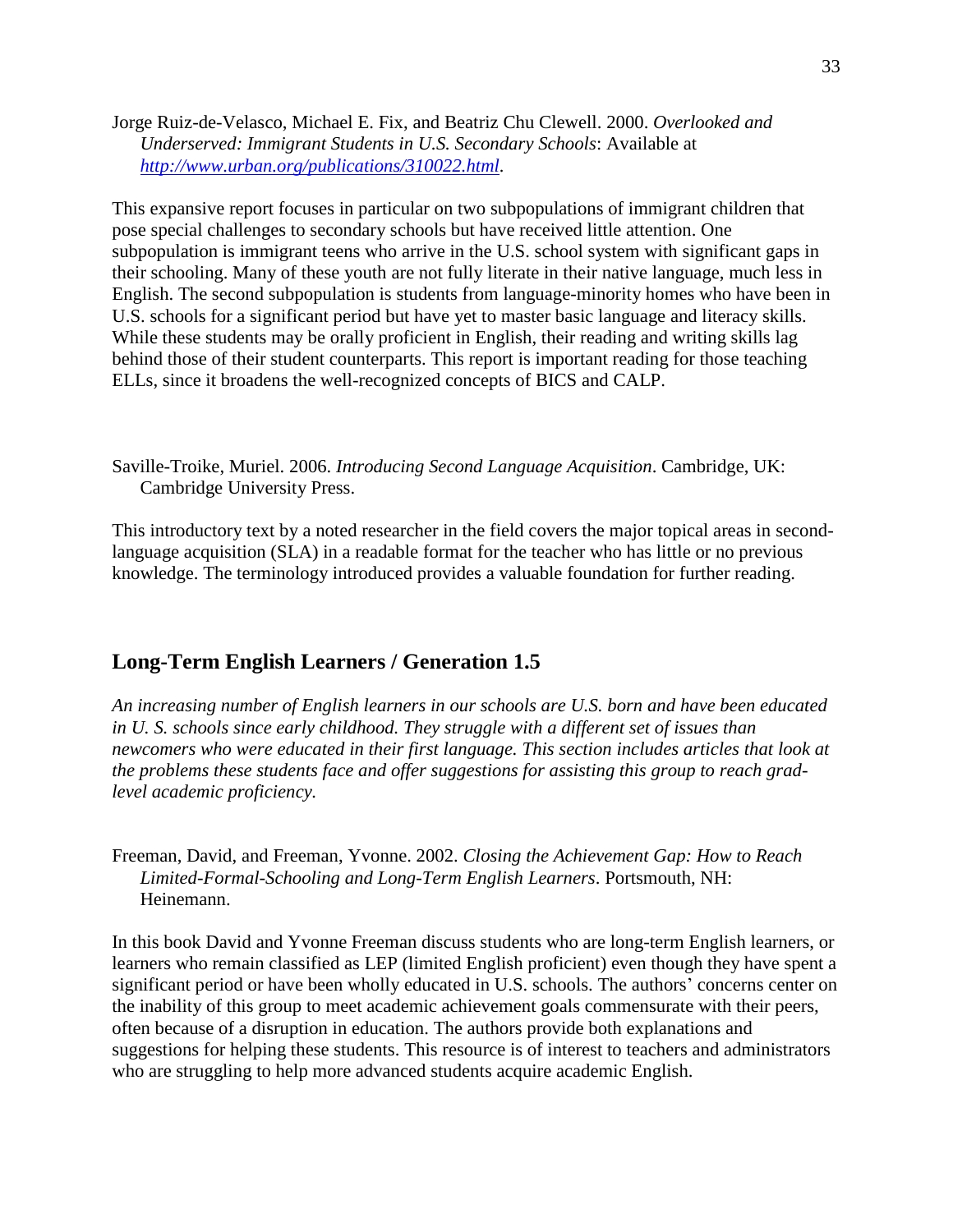Harklau, Linda. 2003. "Generation 1.5 Students and College Writing." *ERIC Digest*: Available at <http://www.cal.org/resources/Digest/0305harklau.html>

This short article, by a noted researcher in the field of long-term English learners, describes what many people call "Generation 1.5" students—those who are neither new immigrants nor native speakers of English, those who have been accepted to a university but find themselves unprepared for college-level reading and writing. She describes the characteristics of such students as well as giving ideas for helping them progress academically. This book would be particularly interesting to those who are preparing long-term English learners for college success as well as those who work with these students in the university setting.

Harklau, Linda, Kay M. Losey, and Meryl Siegal, eds. 1999. *Generation 1.5 Meets College Composition: Issues in the Teaching of Writing to U.S.-Educated Learners of ESL*. Mahwah, NJ: Lawrence Erlbaum Associates.

A variety of respected researchers contributed to this book on Generation 1.5 students and college writing, exploring issues of language and culture and examining the contexts in which these students must write. Some chapters provide guidance in improving writing programs for Generation 1.5 students.

Jacobs, Lynn. 2006. "Love Ties My Shoes: Long-term English Learners as Thoughtful Writers.‖ *California English: Building Bridges with English Learners* 11 (4).

Lynn Jacobs, ELL Coordinator for Northern California Writing Project and a member of the NWP ELL Leadership Team, works with high-school-age long-term English learners. In this short article she describes a book titled *Love Ties My Shoes*, which her students wrote and edited. She explains briefly how it came about and possible reasons it helped to improve their literacy or at least their self-confidence as writers and literate people. The article is valuable reading for teachers who work with long-term English learners.

Lee, Stacey, and Lois Weis. 2005. *Up Against Whiteness: Race, School, and Immigrant Youth*. New York: Teachers College Press.

In this book the author describes the experience of multicultural students in American high schools. It is fascinating to read. Anecdotal yet clearly based on current research, it gives insights regarding the high school experience for many of our long-term English learners, students who live between two cultures, not completely a part of either.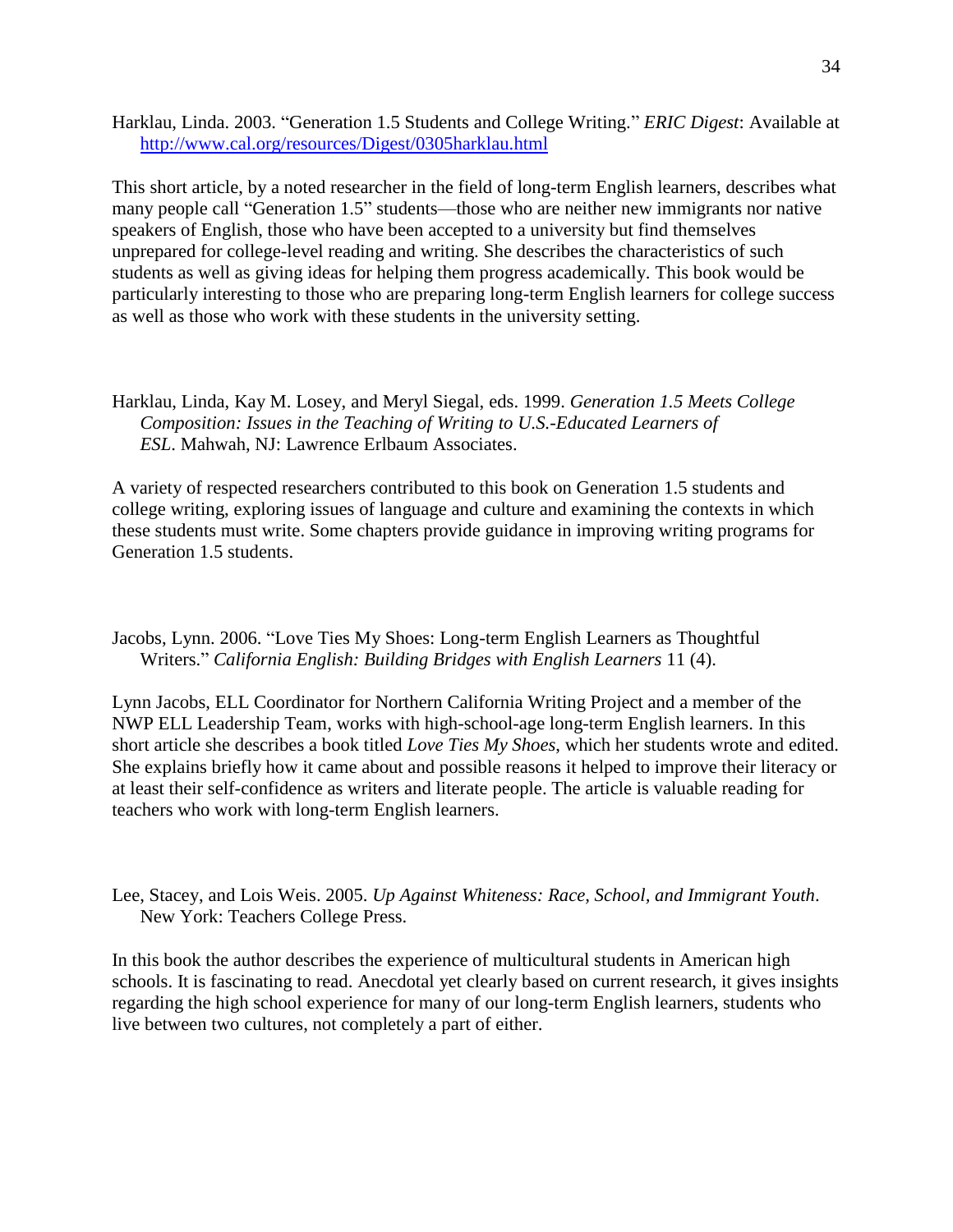<span id="page-34-0"></span>Roberge, Mark Morgan. 2003. "Generation 1.5 Immigrant Students: What Special Experiences, Characteristics and Educational Needs Do They Bring to Our English Classes?" January 19. Available at *[http://www.american.edu/tesol/Roberge\\_article.pdf](http://www.american.edu/tesol/Roberge_article.pdf)*

This resource is the transcript of a presentation given at TESOL in Baltimore in 2003. Eighteen pages long, it is divided into six parts: definitions of the long-term English learner population; demographics and socioeconomics of the post-1965 immigration; arrival, adaptation, acculturation and identity formation; language acquisition; academic literacy; and K–college schooling experiences of long-term English learners. The article provides a comprehensive overview of the phenomenon of Generation 1.5 or long-term English learners, and would be useful to educators who are faced with teaching this group of students.

### **School Administrator Resources and References**

*Key players in the collaborative team in support of our English language learners in school are school administrators and school support personnel. What do school administrators and school personnel need to know to effectively lead reform efforts aimed at improving the achievement of these learners? What do administrators need to know in the hiring and mentoring of ESL faculty? What inservice programs for mainstream teachers will be most valuable in affecting the academic achievement of ELLs? The resources listed below offer some answers to these questions.*

Abedi, Jamal. 2004, Jan./Feb. "The No Child Left Behind Act and English Language Learners: Assessment and Accountability Issues." *Educational Researcher* 33 (1).

Abedi is an educational researcher whose work focuses on the validity of state testing for English language learners. This 11-page article, while technical in sections, deals with key equity issues of assessing ELL performance on tests that have been designed for native English speakers. The comprehensive article reveals the statistical challenges faced in assessing the diverse student group labeled "ELLs" and also discusses the inequitable burden of proving AYP for school districts with a high ELL population. This is an important article for the reader who wishes a deeper picture of the problems with wide-scale ELL assessment.

Alliance for Excellent Education. 2006, November. *Double the Work: Challenges and Solutions to Acquiring Language and Academic Literacy for Adolescent English Language Learners*. Washington, D.C.: Author. Available at <http://www.all4ed.org/publications/DoubleWork/index.html>

This report, co-funded by the Carnegie Foundation and the Center for Applied Linguistics, is a 56-page document outlining the challenges that secondary ELLs face in trying to meet gradelevel academic expectations while they are still acquiring the English language. *Double the Work* outlines an action-oriented agenda that includes reform in teacher education and educational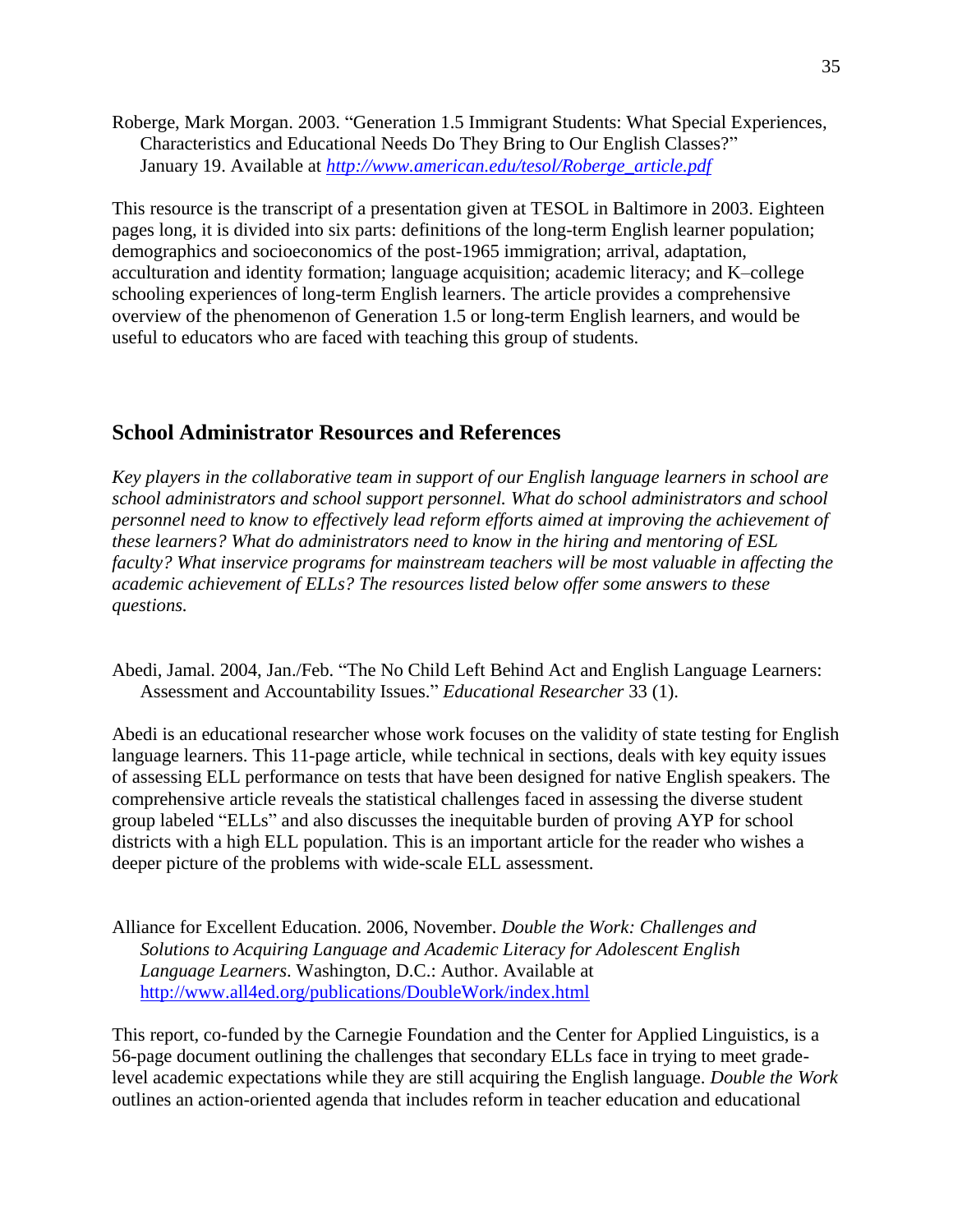research, reform in school administration practices for ELLs, and the introduction of new instructional approaches likely to increase student achievement. This report is crucial reading for all individuals who work with secondary ELLs, whether as classroom teachers, support teachers, or administrators. It is available online.

#### Fillmore, Lily Wong. 1998. "Supplemental Declaration of Lily Wong Fillmore." Available at *<http://www.humnet.ucla.edu/humnet/linguistics/people/grads/macswan/fillmor2.htm>*

This brief piece is a transcript of a declaration made by the author regarding the possibility of the effectiveness of California's Proposition 227 on the learning of English by immigrant children. This legislation changed the way California schools educate English learners, mandating a shortterm program of immersion after which students would ostensibly be ready for participation in mainstream classes. Citing both her experience in the field of linguistics and data acquired through research, she concludes that the premise of that proposition is faulty. This is fascinating reading for educators who must adhere to the guidelines of Proposition 227, or those faced with the possibility of a similar reform program being instituted in their state. It is available online.

Gándara, Patricia, Russell Rumberger, Julie Maxwell-Jolly, and Rebecca Callahan. 2003. "English Learners in California Schools: Unequal Resources, Unequal Outcomes." *Education Policy Analysis Archives* 11 (36): *<http://epaa.asu.edu/epaa/v11n36/v11n36.pdf>*

The authors of this extensive article, well-known researchers on equity issues, review the conditions of schooling for English learners in California, the state with the largest concentration of such students. They propose that there are seven areas in which English learners receive an education that is inferior to that of native English speakers. The article was originally prepared as background information for the case of *Williams v. the State of California*, a class action suit. It is important reading for program directors and school administrators who have a population of English learners in their schools.

Lucas, Tamara. and Anne Katz. 1994. "Reframing the Debate: The Roles of Native Languages in English-Only Programs for Language Minority Students.‖ *TESOL Quarterly* 28 (3). Available online.

This 24-page academic article by two researchers in the field of education policy and practice investigates the complexities of students' use of their native languages in school. It argues that programs for English learners need to be reconsidered in the interest of leaving behind the politically and emotionally reactive debate that surrounds the subject of teaching English to language-minority students. This article provides an important view of this controversial topic.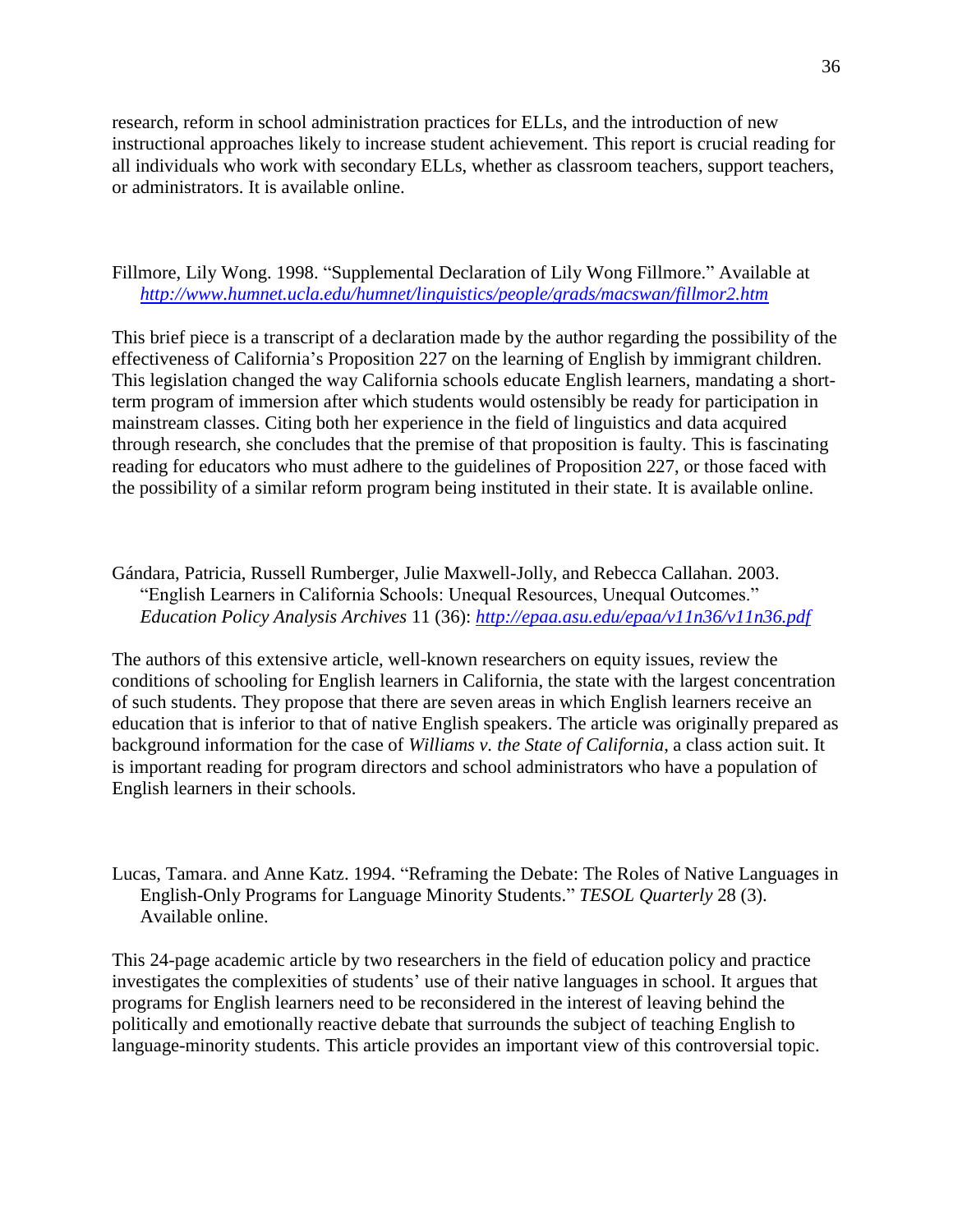<span id="page-36-0"></span>Jorge Ruiz-de-Velasco, Michael E. Fix, and Beatriz Chu Clewell. 2000. *Overlooked and Underserved: Immigrant Students in U.S. Secondary Schools*: Available at *[http://www.urban.org/publications/310022.html.](http://www.urban.org/publications/310022.html)*

This expansive report focuses in particular on two subpopulations of immigrant children that pose special challenges to secondary schools but have received little attention. One subpopulation is immigrant teens who arrive in the U.S. school system with significant gaps in their schooling. Many of these youth are not fully literate in their native language, much less in English. The second subpopulation is students from language-minority homes who have been in U.S. schools for a significant period but have yet to master basic language and literacy skills. While these students may be orally proficient in English, their reading and writing skills lag behind those of their student counterparts. This report is important reading for those teaching ELLs, since it broadens the well-recognized concepts of BICS and CALP.

## **Standards and High-Stakes Testing for English Language Learners**

*Under NCLB, English language learners are no longer the hidden minority. ELL achievement will be judged against native English speaker achievement; there is an expectation that ELLs will meet the same standards and take the same or similar assessments as their peers. Is this an achievable goal? What are the pitfalls of assessing ELLs in the era of high-stakes testing? The following resources address these issues and more.*

Abedi, Jamal, and Ron Dietel. 2004, June. "Challenges in the No Child Left Behind Act for English Language Learners.‖ *Phi Delta Kappan* 85 (10). Available at *[http://www.cse.ucla.edu/products/policy/cresst\\_policy7.pdf.](http://www.cse.ucla.edu/products/policy/cresst_policy7.pdf)* 

Abedi and Dietel, educational researchers associated with CRESST (National Center for Research on Evaluation, Standards and Student Testing), outline the difficulties of assessing English language learners in math and language arts when using the same standards and assessment tools used with native English speakers. This is a good first introduction to the inherent inequities of state testing under NCLB.

McKeon, Denise. 1994. "When Meeting 'Common' Standards is Uncommonly Difficult." *Educational Leadership* 61 (8).

This accessible article written by a member of the American Educational Research Association discusses the complex issue of meeting standards for English language learners set in line with those for native-English-speaking peers. While the article praises the goal of raising the achievement expectations for ELLs, it talks about the significant barriers to achieving those goals centering on Opportunity to Learn criteria. This is an important summary article for educators interested in ELL issues.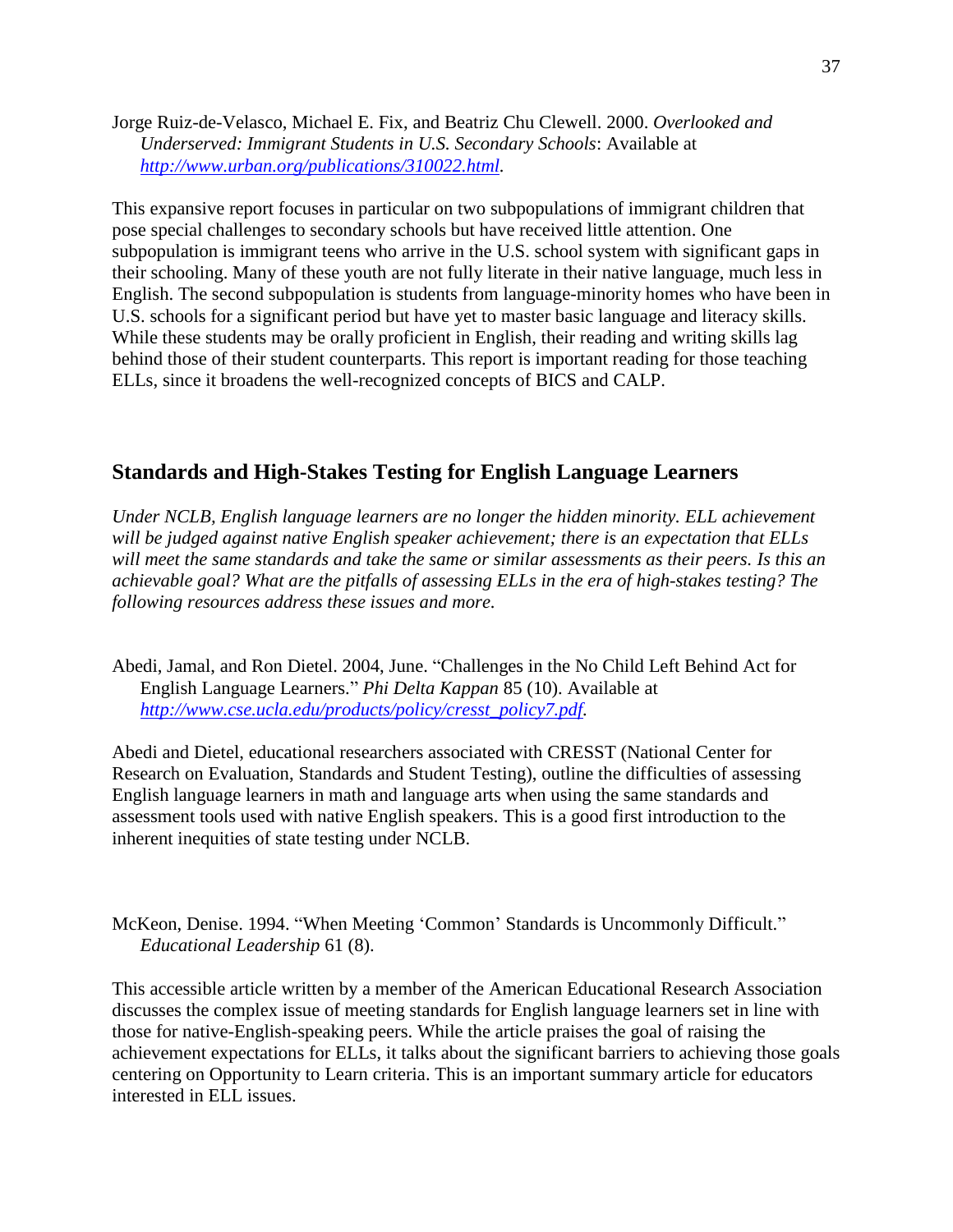<span id="page-37-0"></span>Puntel, Christina. 2004. "Whose Core Is It?" *The Voice* 9 (3).

Appearing in *The Voice*, this short article discusses the frustration of teaching to the standardized curriculum for one teaching consultant working in a bilingual classroom. The author laments on the loss of joy in her curriculum and the lack of classroom community in her culturally diverse student body as she endeavors to teach to the core learning plan mandated by one large city school system. Puntel's article presents an important counter-argument for the scripted curriculum.

#### **Writing and English Language Learners**

*The process of writing for ELLs is not just grammar practice, nor is it the same as that experienced and practiced by native English speakers. It stands as a unique process that is just beginning to be understood. How is the process different? How is the ability to write well in English acquired? To what extent do culturally different writers have to conform to Western style academic forms? What can a teacher of writing do to facilitate writing success in these learners? These resources offer some answers to these complex questions.*

Blake, Brett Elizabeth. 2001. "Fruit of the Devil: Writing and English Language Learners." *Language Arts* 78 (5).

A teacher uses writing to unlock the voices of her English language learners, who are children of migrant workers. The article talks about the power of writing with these learners.

Ferris, Dana, and John Hedgcock. 2005. *Teaching ESL Composition: Purpose, Process, and*  Practice, 2<sup>nd</sup> ed. Mahwah, NJ: Lawrence Erlbaum Associates.

Dana Ferris and John Hedgcock attempt to bridge theory and classroom practice in this book intended for the teacher audience. The book covers a wide array of topics in the study of composition and encourages the teacher-reader to reflect on writing theory. The topics chosen for the chapters are instruction driven and will provide some practical guidance for teachers of composition. Each chapter includes application activities appropriate for a teacher education program.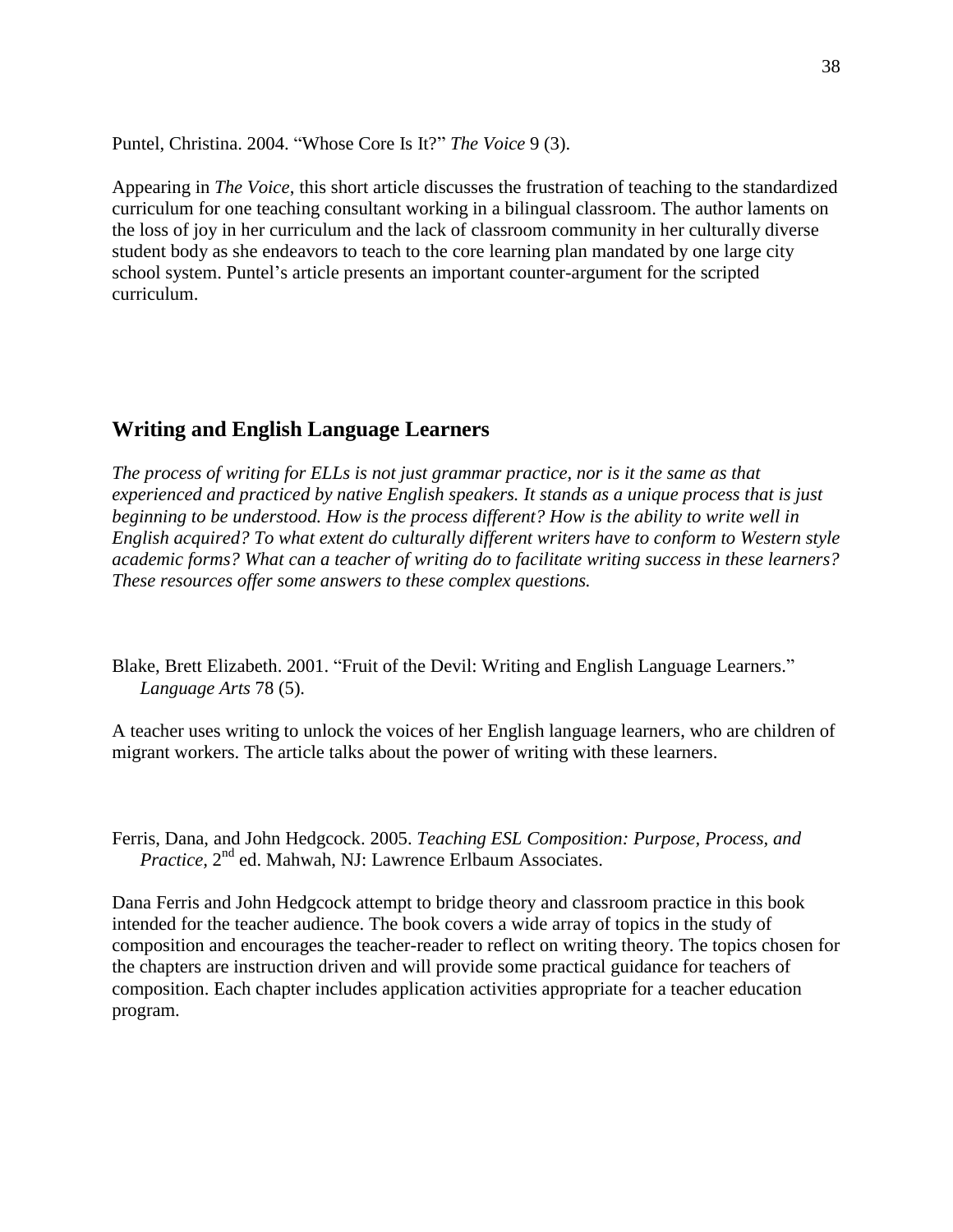Harklau, Linda, Kay M. Losey, and Meryl Siegal, eds. 1999. *Generation 1.5 Meets College Composition: Issues in the Teaching of Writing to U.S.-Educated Learners of ESL*. Mahwah, NJ: Lawrence Erlbaum Associates.

A variety of respected researchers contributed to this book on Generation 1.5 students and college writing. It provides a good compendium of research findings about Generation 1.5 students—U.S.-educated English language learners. The chapters address the programmatic, instructional, and ethical challenges of working with these long-term English learners. The unique cultural issues are also discussed.

Hudelson, Sarah. 1989. *Write On: Children Writing in ESL*. Englewood Cliffs, NJ: Prentice Hall.

Sarah Hudelson is an outstanding researcher and writer on emerging literacy in a second language. Her book *Write On* is a classic in the field. Hudelson discusses the writing processes of the ELL child and comments on specific instructional strategies that will encourage the development of literacy with new writers.

Peyton, Joy Kreeft, and L. Reed. 1990. *Dialogue Journal Writing with Non-native English Speakers*. Alexandria, VA: TESOL

This classic article was the first to explain the benefits of dialogue journals for acquiring the English language. It gives reasons why this strategy is effective and provides some classroom suggestions for implementation. It is as valuable today as when it was first written.

Kroll, Barbara, ed. 2003. *Exploring the Dynamics of Second Language Writing*. New York: Cambridge University Press.

This recent addition to second-language writing texts is a compilation of chapters written by the leading experts in the field. The chapters attempt to provide a comprehensive view of ELL writing composition research and practice. Although the content focuses primarily on college composition for ELL writers, some of the content may be applied to secondary ELL writing. This text is most appropriate for the serious ELL writing professional.

Matsuda, Paul Kei, Michelle Cox, Jay Jordan, and Christina Ortmeier-Hooper. 2006. *Second-Language Writing in the Composition Classroom: A Critical Sourcebook*. Boston: Bedford/St. Martins.

With chapter contributions by the leaders in the field of second-language writing, this current text furthers the work on ELL writers in college by addressing the real issues of curriculum, feedback, home language use in composing, and writer identity in a theoretical frame. This text is for professionals with a good grounding in writing theory for ELLs.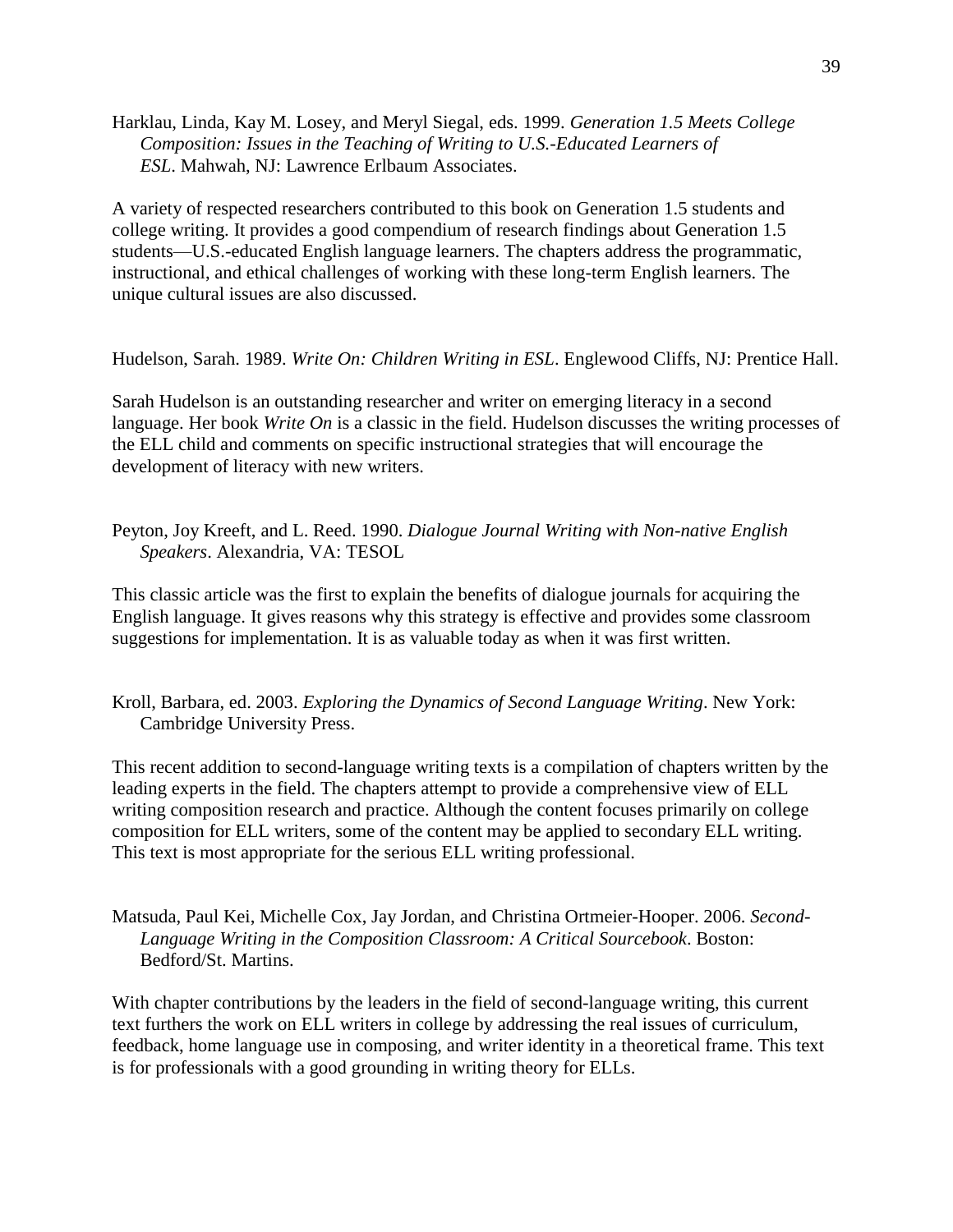Panofsky, Carolyn, Maria Pacheco, Sara Smith, Janet Santos, Chad Fogelman, Margaret Harrington, and Erica Kenney. 2005. *Approaches to Writing Instruction for Adolescent English Language Learners: A Discussion of Recent Research and Practice Literature in Relation to Nationwide Standards on Writing*. The Education Alliance at Brown University. Available at [http://www.alliance.brown.edu/pubs/writ\\_instrct/apprchwrtng.pdf](http://www.alliance.brown.edu/pubs/writ_instrct/apprchwrtng.pdf)

Available in a full-text downloadable document, this important report summarizes the current state of adolescent ELL writing research, instructional programs, and classroom practices, especially as they apply to state standards and assessment. It attempts to explain the achievement gap between native and nonnative writers and calls for significantly more research in secondary and first-year college writing. Appendix C includes a comprehensive annotated list of key texts in the field.

Peregoy, Suzanne, and Owen F. Boyle. 2005. *Reading, Writing and Learning in ESL: A Resource Book for K–12 Teachers,* 4 th ed*.* Boston: Pearson Education.

This text sets the standard in the field of ELL education for teaching reading and writing in U.S. classrooms and is the staple of many ESL teacher education programs. It overviews program types in ESL and bilingual education, provides a backdrop for the needs of learners, and most importantly, provides the classroom teacher with a wide range of information and classroom strategies for developing literacy. The book was written for all K–12 educators with or without a background in ELL instruction.

Peyton, Joy Kreeft, and Chuck Jones. 1994. "Implementing Writing Workshop with ESOL Students: Visions and Realities." *TESOL Quarterly* 28 (3).

The authors discuss how the writing workshop format differs when the students are English language learners. They describe the challenges of implementing writing workshop, not just with ELLs, but with all students in the context of a traditionally oriented language arts program.

Urzuá, Carole. 1987. "You Stopped Too Soon: Second Language Children Composing and Revising." *TESOL Quarterly* 21 (2). Available online at http://www.jstor.org/view/00398322/ap060082/06a00080/0

There are few articles that discuss the writing process of elementary school ELLs. This article reflects on the composing process of four Southeast Asian children as they create and revise their writing and respond to the writing of others.